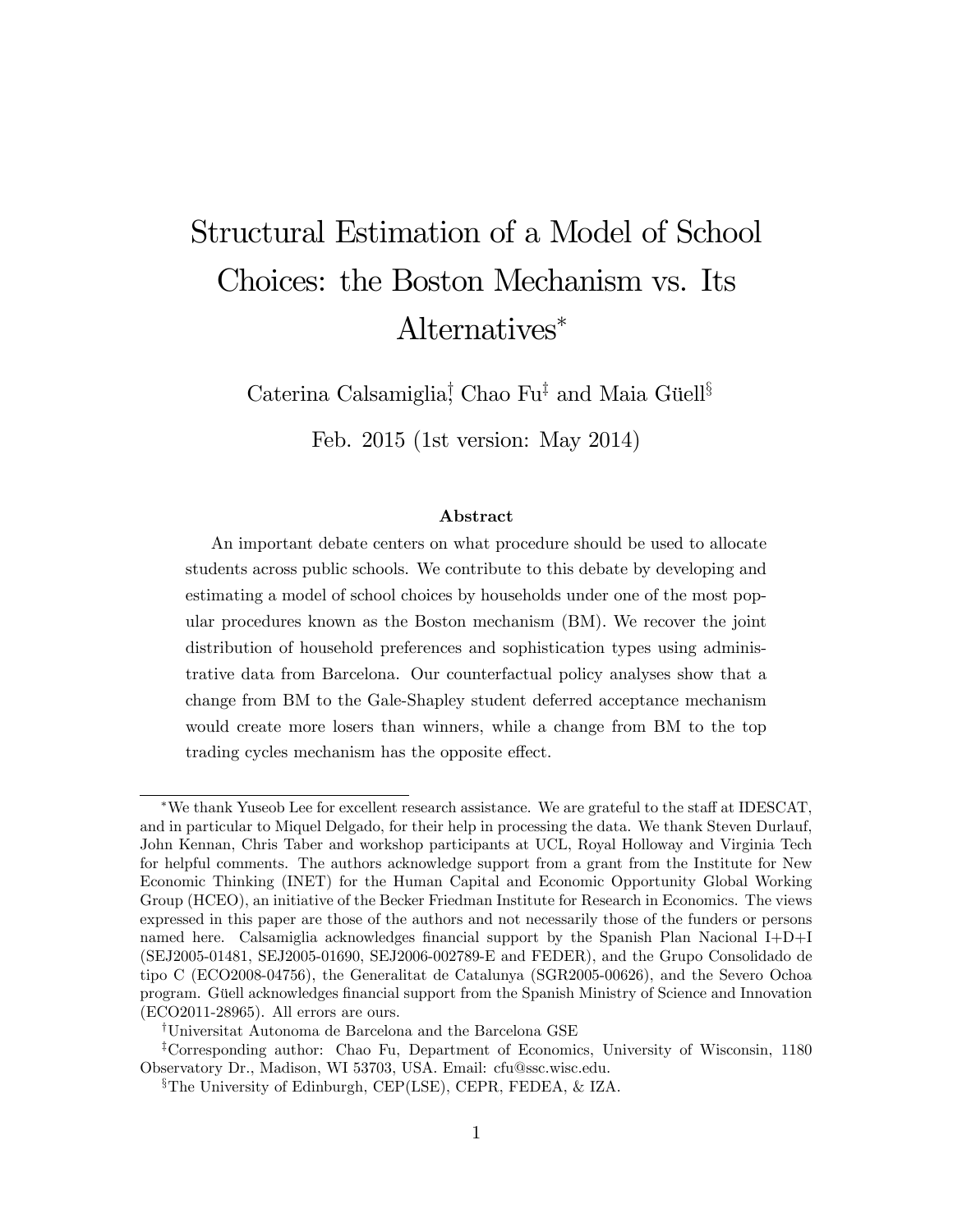# 1 Introduction

In many countries, every child is guaranteed free access to education in some public school. However, not all public schools are of the same quality, nor are higher-quality schools distributed evenly across residential areas. Designed to broaden households<sup>'</sup> access to schools beyond their neighborhoods, public school choice systems have been increasingly adopted in many countries, including the  $U.S.<sup>1</sup>$  On the one hand, the quality of schools to which students are assigned can have significant long-term effects for individual families as well as important implications on the efficiency and equity for a society.<sup>2</sup> On the other hand, schools are endowed with certain capacities and not all choices can be satisfied. As a result, how to operationalize school choice, i.e., what procedure should be used to assign students to schools, becomes a non-trivial question that remains heatedly debated on among policy makers and researchers.

One important debate centers around a procedure known as the Boston mechanism (BM), which was used by Boston Public Schools (BPS) between 1999 and 2005 to assign K-12 pupils to city schools, and still is one of the most popular school choice systems in the world. In BM, a household submits its applications in the form of an ordered list of schools. All applicants are assigned to their first choices if there are enough seats in those schools. If a given school is over-demanded, applicants are accepted in the order of their priorities for that school.<sup>3</sup> Those rejected from their first choices face a dramatically decreased chance of being accepted to any other desirable schools since they can only opt for the seats that remain free after everyone's first choice has been considered. As a result, some parents may refrain from ranking schools truthfully, which makes BM vulnerable to manipulation (Abdulkadiroğlu and Sönmez (2003)). In 2005, the BPS replaced BM with the Gale-Shapley student deferred acceptance mechanism (GS), originally proposed by Gale and Shapley (1962), which

<sup>&</sup>lt;sup>1</sup>Some studies have explored exogenous changes in families' school choice sets to study the impacts of school choice on studentsíachievement, e.g., Abdulkadiroglu, Angrist, Dynarsky, Kane and Pathak º (2010), Deming, Hastings, Kane and Staiger (2014), Hastings, Kane and Staiger (2009), Lavy (2010), Mehta (2013) and Walter (2013). Other studies focus on how the competition induced by student's school choices affects school performance, e.g., Hoxby (2003) and Rothstein (2006).

<sup>2</sup>See Heckman and Mosso (2014) for a comprehensive review of the literature on human development and social mobility.

<sup>&</sup>lt;sup>3</sup>Priorities for a given school are often determined by whether or not one lives in the zone that contains that school, whether or not one has siblings enrolled in the same school, and some other socioeconomic characteristics, with a random lottery to break the tie.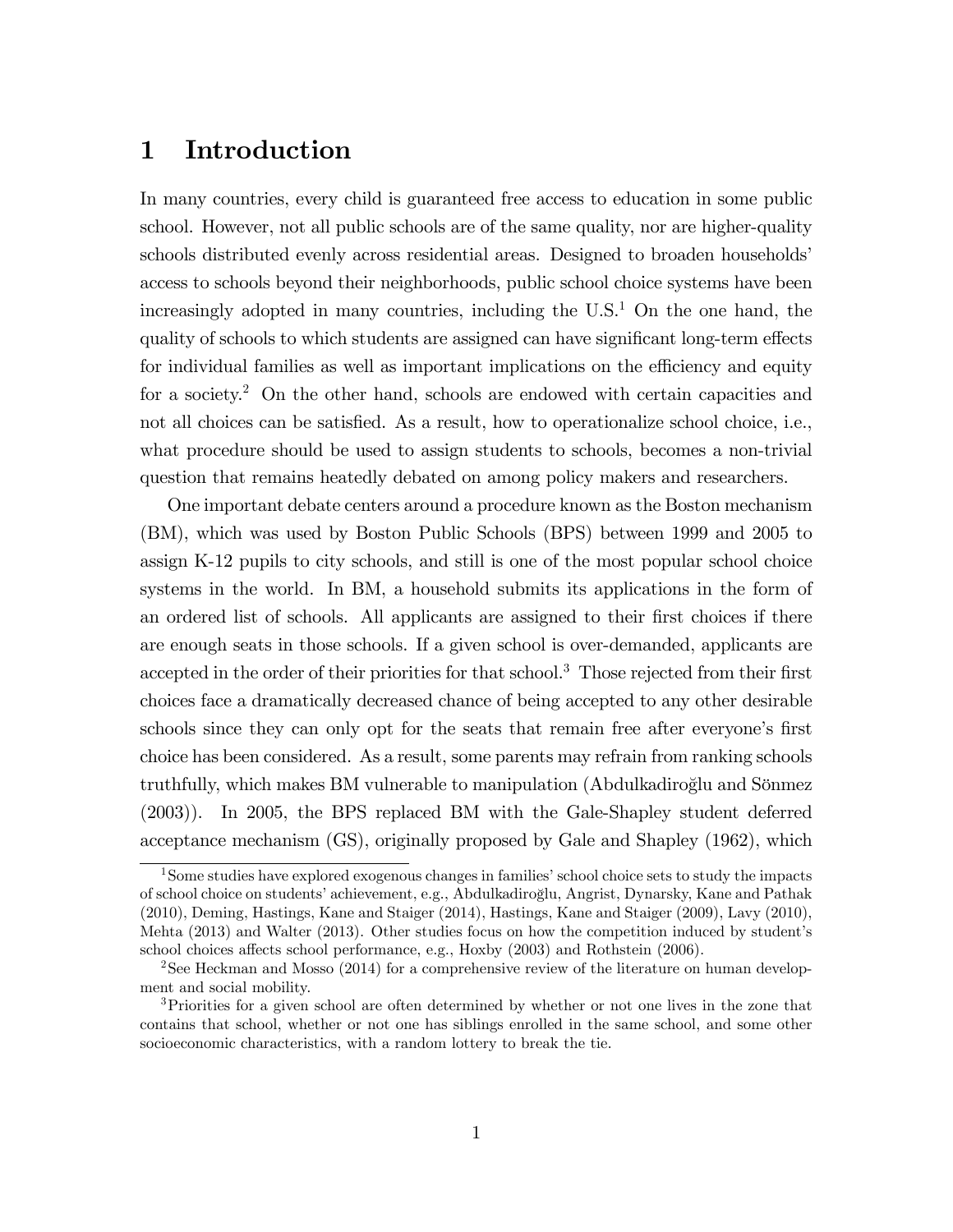provides incentives for households to reveal their true preferences.<sup>4</sup>

Although the vulnerability of BM to manipulation is widely agreed upon, it remains unclear whether or not it should be replaced in other cities as well.<sup>5</sup> In practice, the switch decision by the BPS was resisted by some parents.<sup>6</sup> In theory, the efficiency and equity comparison between BM and its alternatives remains controversial.<sup>7</sup> The welfare implications of various mechanisms thus become an empirical question, one that needs to be answered before a switch from BM to GS or some other mechanisms is recommended more widely.

To answer this question, one needs to quantify two essential but unobservable factors underlying households' choices, which is what we do in this paper. The first factor is household preferences, without which one could not compare welfare across mechanisms even if household choices were observed under each alternative mechanism. Moreover, as choices are often not observed under counterfactual scenarios, one needs to predict which households would change their behaviors and how their behaviors would change, were the current mechanism switched to a different one. The knowledge of household preferences alone is not enough for this purpose. Although BM gives incentives for households to act strategically, there may exist non-strategic households that simply rank schools according to their true preferences.<sup>8</sup> A switch from BM to GS, for example, will induce behavioral changes only among strategic households who hide their true preferences under BM. Therefore, the knowledge about the distribution of household types (strategic or non-strategic) becomes a second essential factor for one to assess the impacts of potential reforms in the school choice system.

We develop a model of school choices under BM by households who differ in both their preferences for schools and their strategic types. Households' preferences for schools depends on the school quality, the school-home distance and attendance fees, interacted with household characteristics and affected by household tastes. Non-

<sup>&</sup>lt;sup>4</sup>See Abdulkadiroğlu, Pathak, Roth and Sonmez (2005) for a description of the Boston reform.

 $5Pathak$  and Sönmez (2013) document switches in Chicago and England from certain forms of the Boston mechanism to less-manipulable mechanisms, and argue that these switch decisions revealed government preferences against mechanisms that are (excessively) manipulable.

 $6$ See Abdulkadiroglu, Che, and Yasuda (2011) for examples of the concerns parents had.

<sup>7</sup>See the literature review below.

<sup>8</sup>There is direct evidence that both strategic and non-strategic households exist. For example, Abdulkadiroğlu, Pathak, Roth and Sönmez (2006) show that some households in Boston obviously failed to strategize. Calsamiglia and Güell (2014) prove that some households obviously behave strategically. Estimation results in our paper are such that both types exist.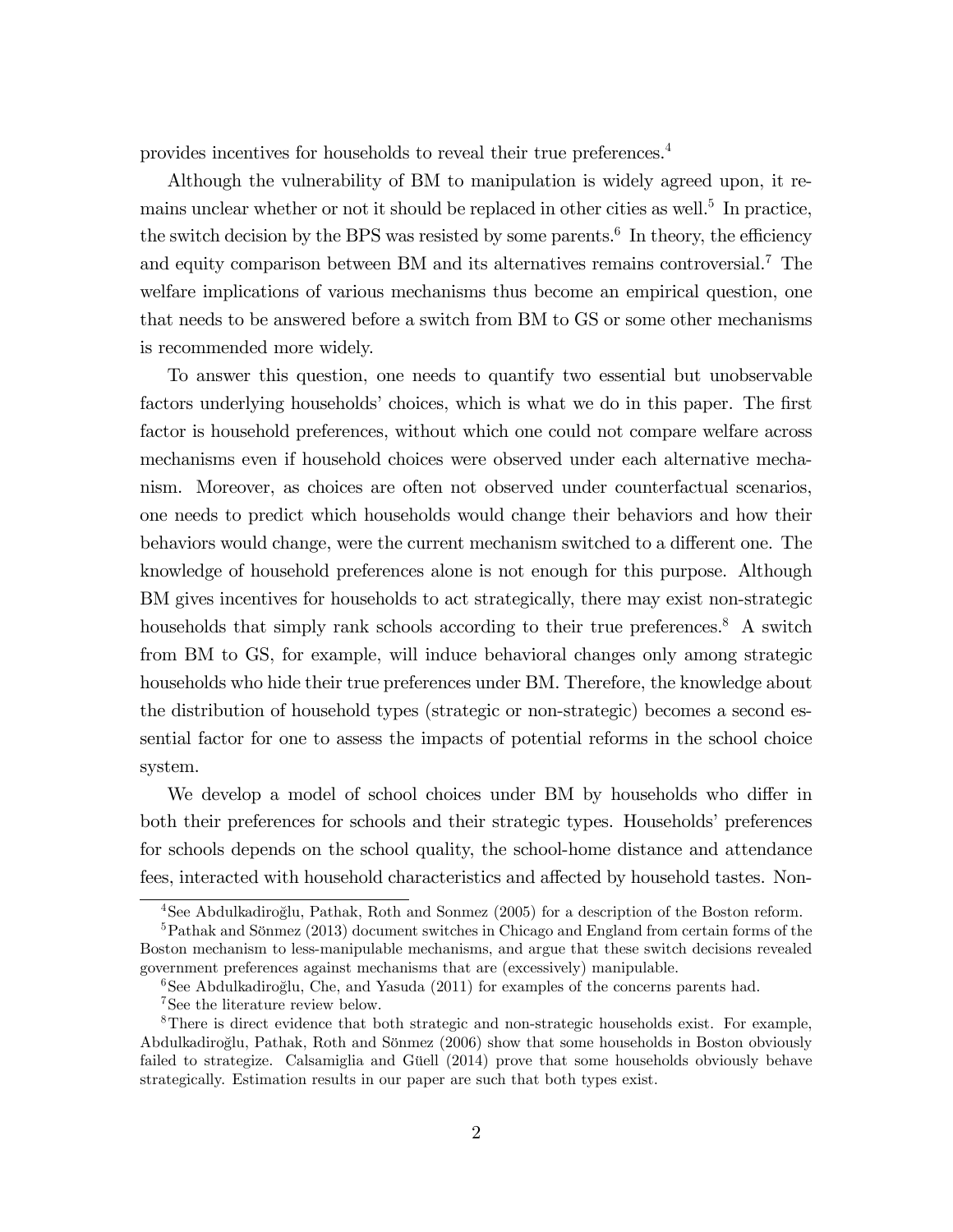strategic households fill out their application forms according to their true preferences, while strategic households take admissions risks into account and may hide their true preferences.

We apply our model to a rich administrative data set from Barcelona, Spain, where a BM system has been used to allocate students across the over 300 public schools. The data contains information on applications, admissions and enrollment for all Barcelona families who applied for schools in the public school system in the years 2006 and 2007. In particular, we observe the entire application list submitted by each applicant, who can rank-list up to 10 out of the over 300 schools. We also observe applicants' family addresses, hence home-school distances, and other family characteristics that allow us to better understand their decisions. Between 2006 and 2007, there was a drastic change in the official definition of school zones that significantly altered the set of schools a family had priorities for in the school assignment procedure. We estimate our model via simulated maximum likelihood using the 2006 pre-reform data. We conduct an out-of-sample validation of our estimated model using the 2007 post-reform data. The estimated model matches the data in both years well.

The results of the out-of-sample validation provide enough confidence in the model to use it to perform counterfactual policy experiments, where we assess the performance of two popular and truth-revealing alternatives to BM: GS and the top trading cycles mechanism (TTC) (Abdulkadiroğlu and Sönmez (2003)).<sup>9</sup> We find that a change from BM to GS benefits fewer than  $10\%$  of the households while hurting 28% of households. An average household loses by an amount equivalent to a 60-euro increase in school fees. In contrast, a change from BM to  $TTC$  benefits over  $20\%$ of households and hurts  $19\%$  of them. An average household benefits by an amount equivalent to a 88-euro decrease in school fees. Compared to TTC, BM and GS inefficiently assign households to closer-by but lower-quality schools. On the equity side, a switch from BM to GS is more likely to benefit those who live in higher-schoolquality zones than those who live in lower-school-quality zones, hence enlarging the cross-zone inequality. In contrast, the quality of the school zone a household lives in does not impact its chance to win or to lose in a switch from BM to TTC. We also find that while TTC enables  $76\%$  of households whose favorite schools are out of their

<sup>9</sup>TTC was inspired by top trading cycles introduced by Shapley and Scarf (1974) and adapted by Abdulkadiroğlu and Sönmez (2003). To our knowledge, only New Orleans has implemented TTC.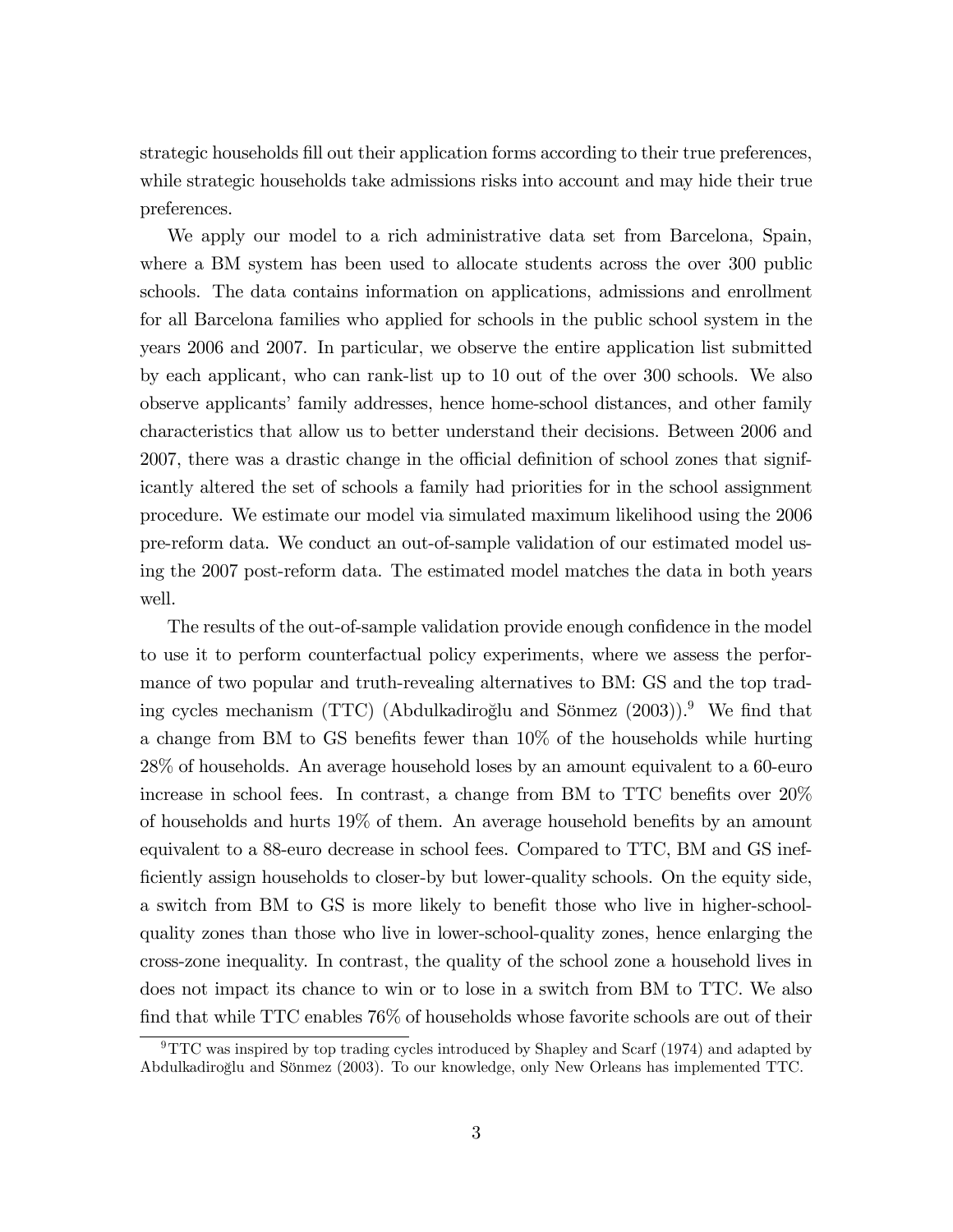zones to attend their favorite schools, this fraction is only 59% under BM and 52% under GS.

Our paper contributes to the literature on school choices, in particular, the literature on the design of centralized choice systems initiated by Balinski and Sönmez  $(1999)$  for college admissions, and Abdulkadiroglu and Sönmez  $(2003)$  for public school choice procedures.<sup>10</sup> Abdulkadiroğlu and Sönmez  $(2003)$  formulate the school choice problem as a mechanism design problem, and point out the áaws of BM, including manipulability. They also investigate the theoretical properties of two alternatives of BM: GS and TTC. Since then, researchers have been debating on the properties of BM. Some studies suggest that the fact that strategic ranking may be beneficial under BM creates a potential issue of equity since parents who act honestly (nonstrategic parents) may be disadvantaged by those who are strategically sophisticated (e.g., Pathak and Sönmez  $(2008)$ ). Using the pre-2005 data provided by the BPS, Abdulkadiroğlu, Pathak, Roth and Sönmez (2006) find that households that obviously failed to strategize were disproportionally unassigned. Calsamiglia and Miralles (2014) show that under certain conditions, the only equilibrium under BM is the one in which families apply for and are assigned to schools in their own school zones, which causes concerns about inequality across zones. Besides equity, BM has also been criticized on the basis of efficiency. Experimental evidence from Chen and Sönmez  $(2006)$  and theoretical results from Ergin and Sönmez  $(2006)$  show that GS is more efficient than BM in complete information environments. *However*, in a recent series of studies, Abdulkadiroğlu, Che, and Yasuda (2011); Featherstone and Niederle  $(2011)$ ; and Miralles  $(2008)$  all provide examples of specific environments where BM is more efficient than GS. Abdulkadiroğlu, Che, and Yasuda (2011) also point out that some non-strategic parents may actually be better off under BM than under GS.

Although there have been extensive theoretical discussions about the strength and weakness of alternative school choice mechanisms, empirical studies designed to quantify the differences between these alternatives have been sparse.<sup>11</sup> Hwang (2014) set identifies household preferences under the assumption that a household would rank a popular school on its report only if it prefers this school to less popular ones.

 $10$ While student priorities for a certain college depends on the college's own "preferences" over students; student priorities for public schools are defined by the central administration.

 $11$ With a different focus, Abdulkadiroğlu, Agarwal and Pathak (2014) show the benefits of centralizing school choice procedures, using data from New York city where high school choices used to be decentralized.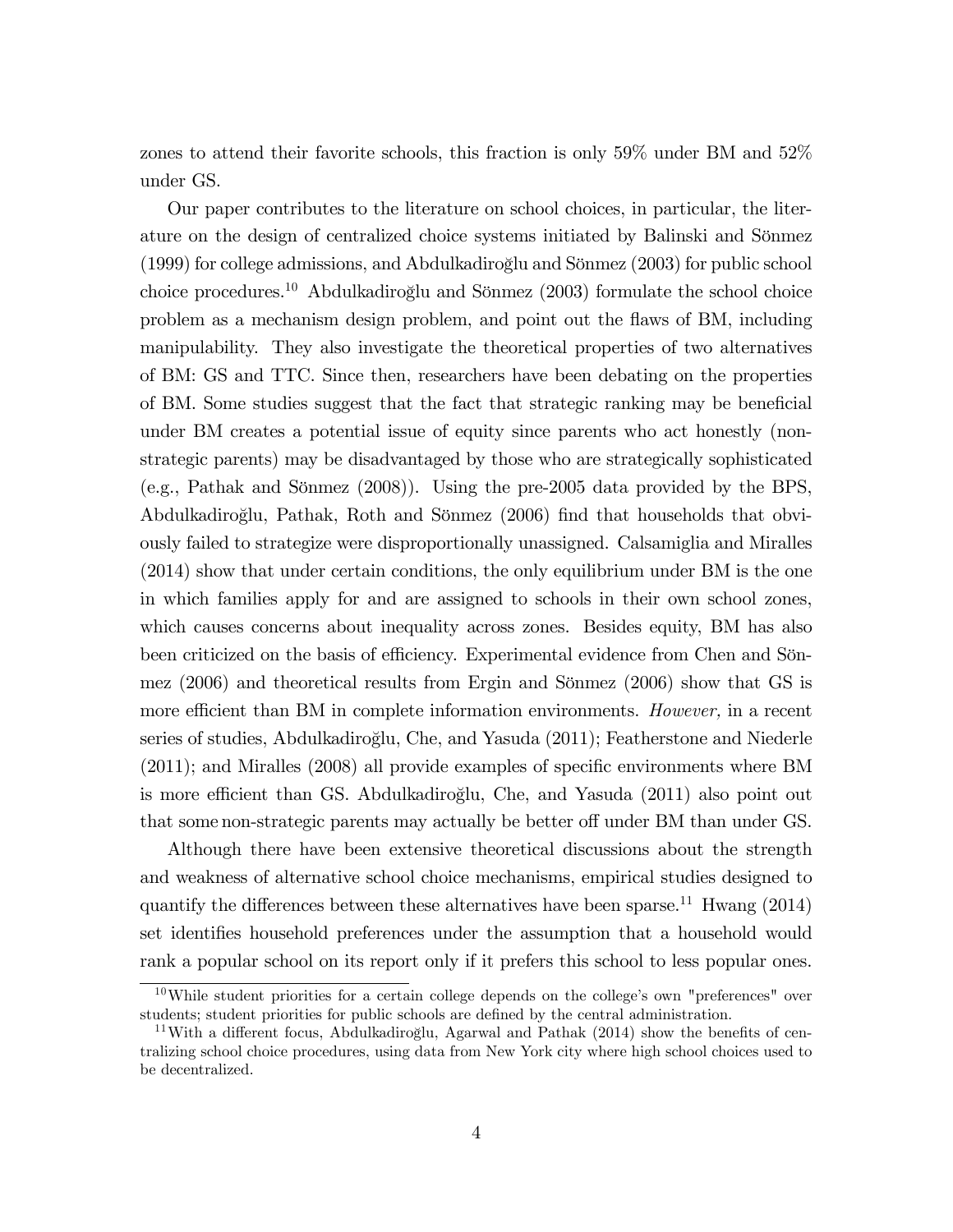He (2012) estimates an equilibrium model of school choice under BM using data from one neighborhood in Beijing that contains four schools, for which households have equal priorities to attend. Under certain assumptions, he estimates household preference parameters by grouping household choices, without having to model the distribution of household sophistication types. On the one hand, the approach in He (2012) allows one to be agnostic about the distribution of household strategic types during the estimation, hence imposing fewer presumptions on the data. On the other, it restricts his modelís ability to conduct cross-mechanism comparisons. Our paper complements He (2012) by estimating both households' preferences and the distribution of their strategic types. We apply our model to the administrative data that contain the application and assignment outcomes for the entire city of Barcelona, where households are given priorities to schools in their own school zones. With access to this richer data set, we are able to form a more comprehensive view of the alternative mechanisms in terms of the overall household welfare and the crossneighborhood inequality.

Under the assumption that all households behave strategically, Agarwal and Somaini (2014) interpret a household's submitted report as a choice of a probability distribution over assignments. In a two-step estimation procedure, they estimate first the assignment probabilities and then preferences using a Gibbs' sampler. They apply their method to the Controlled Choice Plan (CPS) in Cambridge, MA, in which each student can rank up to 3 out of 25 possible programs. Similar to our results, they also find that the average student welfare would be lower under the counterfactual GS compared to the current system. Agarwal and Somaini (2014) and our paper complement each other well. Both papers exploit the observed assignment outcomes in a large market and estimate household preferences under manipulable mechanisms without having to solve for the equilibrium. Given the assumption that all households are strategic, their method allows one to avoid the computational burden of solving for the optimal report given a simulated draw of the utility during the estimation. We use a different method that allows us to estimate *both* household preferences and the distribution of strategic types. Assuming an intuitive two-step boundedly-rational decision process among sophisticated households, we show how one can feasibly solve and estimate a model where households face an otherwise unmanageably large number of choices.

Also related to our paper are studies that use out-of-sample fits to validate the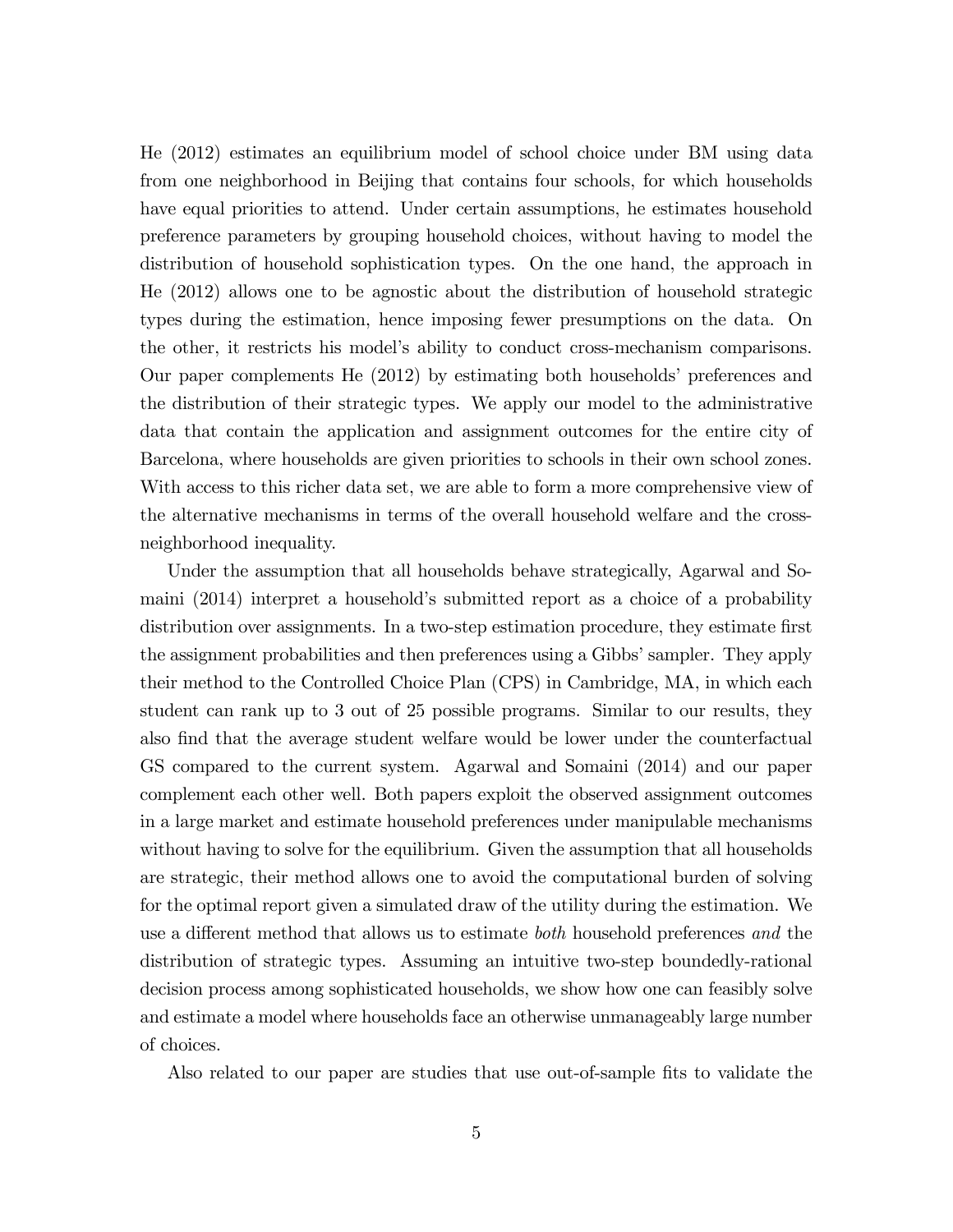estimated model.<sup>12</sup> Some studies do so by exploiting random social experiments, e.g., Wise (1985), Lise, Seitz and Smith (2005) and Todd and Wolpin (2006), or lab experiments, e.g., Bajari and Hortacsu (2005). Other studies do so using major regime shifts. McFadden and Talvitie (1977), for example, estimate a model of travel demand before the introduction of the BART system, forecast the level of patronage and then compare the forecast to actual usage after BART's introduction. Pathak and Shi (2014) aim at conducting a similar validation exercise on the data of school choices before and after a major change in households' choice sets of public schools, introduced in Boston in 2013.<sup>13</sup> Some studies, including our paper, deliberately hold out data to use for validation purposes. Lumsdaine, Stock and Wise (1992) estimate a model of worker retirement behavior of workers using data before the introduction of a temporary one-year pension window and compare the forecast of the impact of the pension window to the actual impact. Keane and Moffitt  $(1998)$  estimate a model of labor supply and welfare program participation using data after federal legislation that changed the program rules. They used the model to predict behavior prior to that policy change. Keane and Wolpin (2007) estimate a model of welfare participation, schooling, labor supply, marriage and fertility on a sample of women from five US states and validate the model based on a forecast of those behaviors on a sixth state.

The rest of the paper is organized as follows. The next section gives some background information about the public school system in Barcelona. Section 3 describes the model. Section 4 explains our estimation and identification strategy. Section 5 describes the data. Section 6 presents the estimation results. Section 7 conducts counterfactual experiments. The last section concludes. The appendix contains further details and additional tables.

<sup>12</sup>See Keane, Todd and Wolpin (2011) for a comprehensive review.

 $13$ The authors are waiting for the post-reform data to finish their project.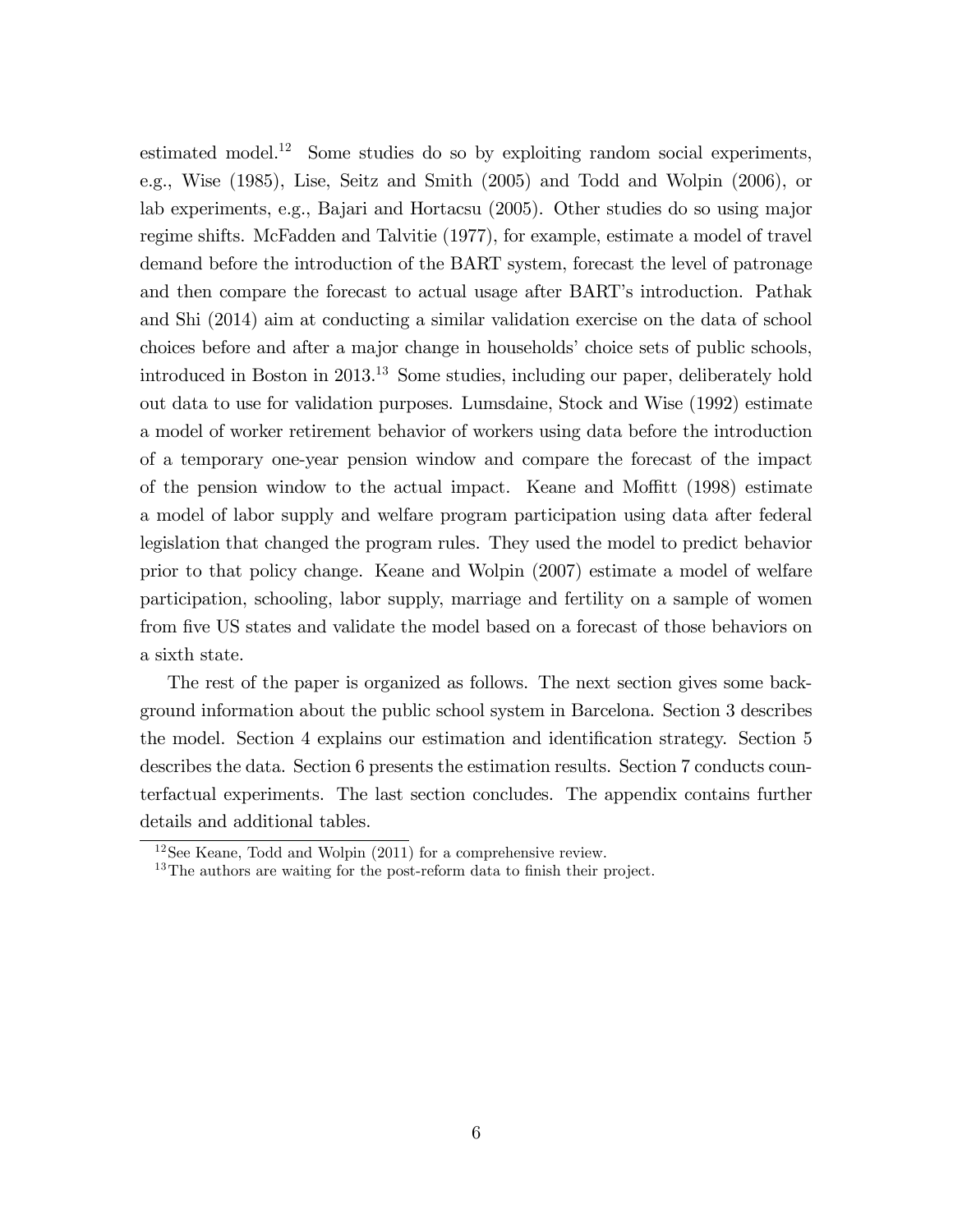# 2 Background

# 2.1 The Public School System in Spain

The public school system in Spain consists of over 300 schools that are of two types: public and semi-public.<sup>14</sup> Public schools are fully financed by the autonomous community government and are free to attend.<sup>15</sup> The operation of public schools follows rules that are defined both at the national and at the autonomous community level. Depending on the administrative level at which it is defined, a rule applies uniformly to all public schools nationally or autonomous-community-wise. This implies that all public schools in the same autonomous community are largely homogenous in terms of the assignment of teachers, school infrastructure, class size, curricula, and the level of (full) financial support per pupil.

Semi-public schools are run privately and funded via both public and private sources.<sup>16</sup> The level of public support per pupil for semi-public schools is defined at the autonomous community level, which is about 60% of that for public schools. Semi-public schools are allowed to charge enrollee families for complementary services. In Barcelona, the service fee per year charged by semi-public schools is 1; 280 euros on average with a standard deviation of  $570 \text{ euros}$ <sup>17</sup> On average, of the total financial resources for semi-public schools, government funding accounts for  $63\%$ , service fees account for 34%, and private funding accounts for 3%. Semi-public schools have much higher level of autonomy than public schools. They can freely choose their infrastructure facilities, pedagogical preferences and procedures. Subject to the government-imposed teacher credential requirement, semi-public schools have controls over teacher recruiting and dismissal. However, there are some important regulations semi-public schools are subject to. In particular, all schools in the public school system, public or semi-public, have to unconditionally accept all the students that are

<sup>14</sup>Semi-public schools were added into the system under a 1990 national educational reform in Spain (LOGSE). In our sample period, there were 158 public schools and 159 semi-public schools.

<sup>15</sup>Spain is divided into 17 autonomous communities, which are further divided into provinces and municipalities. A large fraction of educational policies are run at the autonomous community (Comunidades Autonomas) and municipality levels (municipios) following policies determined both at the national and at the local levels. In particular, the Organic Laws (Leyes Orgánicas) establish basic rules to be applied nationally; while autonomous communities further develop these rules through what are called *Decretos*.

<sup>16</sup>See http://www.idescat.cat/cat/idescat/publicacions/cataleg/pdfdocs/dossier13.pdf for details.  $17$ The median annual housesehold income is  $25,094$  euros in Spain and  $26,418$  euros in Catalunya.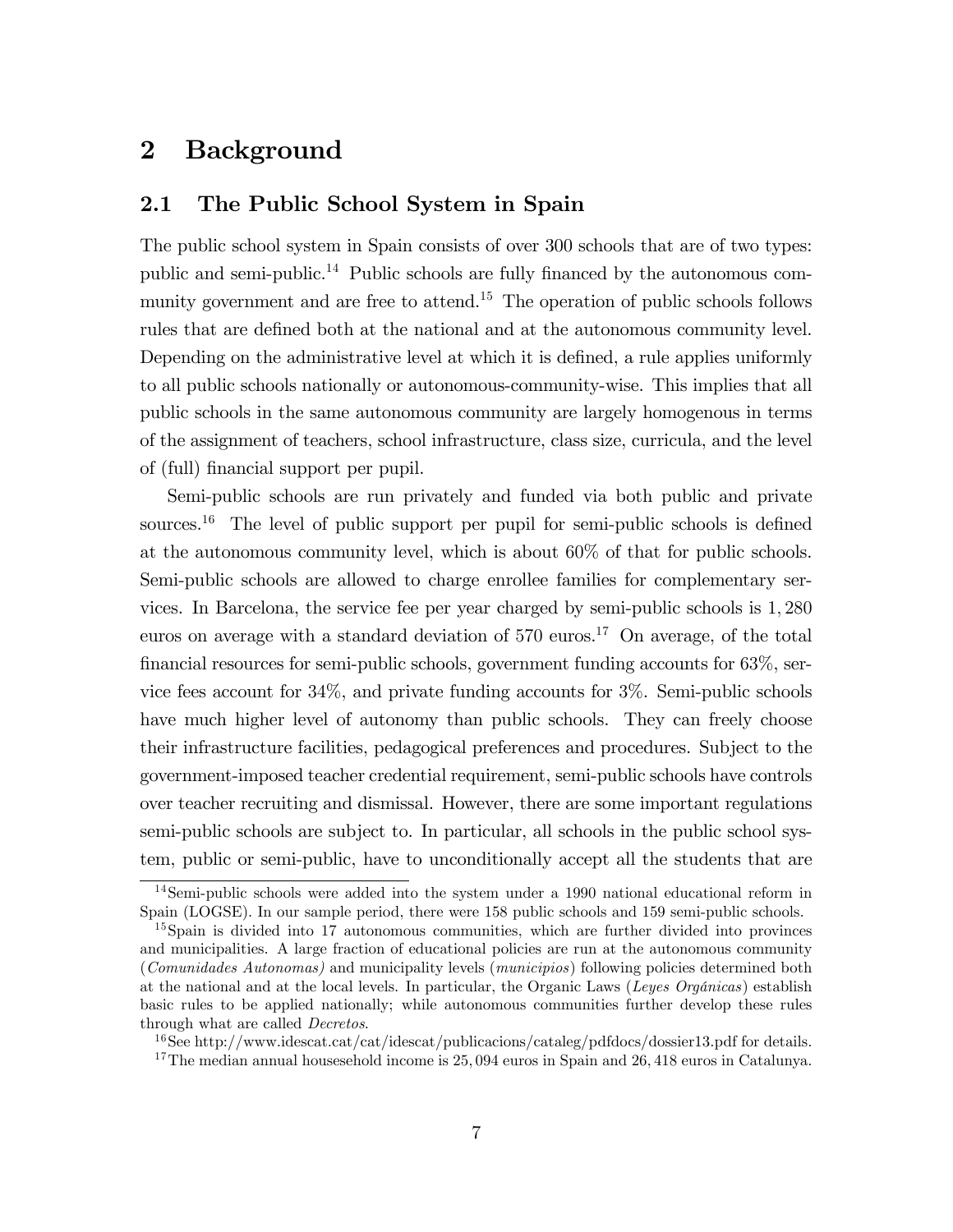assigned to them via the centralized school choice procedure that we describe in the next subsection; and no student can be admitted to the public school system without going through the centralized procedure. In addition, all schools have the same national limit on class sizes.

Outside of the public school system, there are a small number of private schools, accounting for only 4% of all schools in Barcelona. Private schools receive no public funding and charge very high tuition, ranging from 5,000 to 16,000 euros per year in Barcelona. Private schools are subject to very few restrictions on their operation; and they do not participate in the centralized school choice program.<sup>18</sup>

# 2.2 School Choice within the Public School System

The Organic Law 8/1985 establishes the right for families to choose schools in the public school system for their children. The national reform in 1990 (LOGSE) extended families' right to guarantee the universal access for a child 3 years or older to a seat in the public school system, by requiring that preschool education (ages 3-5) be offered in the same facilities that offer primary education (ages  $6-12$ ). Although a child is guaranteed a seat in the public school system, individual schools can be over-demanded. The Organic Law from 2006 (LOE) specifies broad criteria that autonomous communities shall use to resolve the overdemand for schools. Catalunya, the autonomous community for the city of Barcelona, has its own *Decretos* in which it specifies, under the guideline of LOE, how overdemand for given schools shall be resolved. In particular, it describes broad categories over which applicants may be ranked and prioritized, known as the priority rules.

Families get access to schools in the public school system via a centralized school choice procedure run at the city or municipality level, in which almost all families participate.<sup>19</sup> Every April, participating families with a child who turns three in that calendar year are asked to submit a ranked list of up to 10 schools. Households who submit their applications after the deadline (typically between April 10th and April  $20th$ ) can only be considered after all on-time applicants have been assigned.<sup>20</sup> All

<sup>&</sup>lt;sup>18</sup>For this reason, information on private schools is very limited. Given the lack of information on private schools and the small fraction of schools they account for, we treat private schools as part of the (exogenous) outside option in the model.

 $19\,\text{For example, in } 2007$ , over 95% of families with a 3-year old child in Barcelona participated in the application procedure.

 $^{20}$ See Calsamiglia and Güell (2014) for more details on the application forms and the laws under-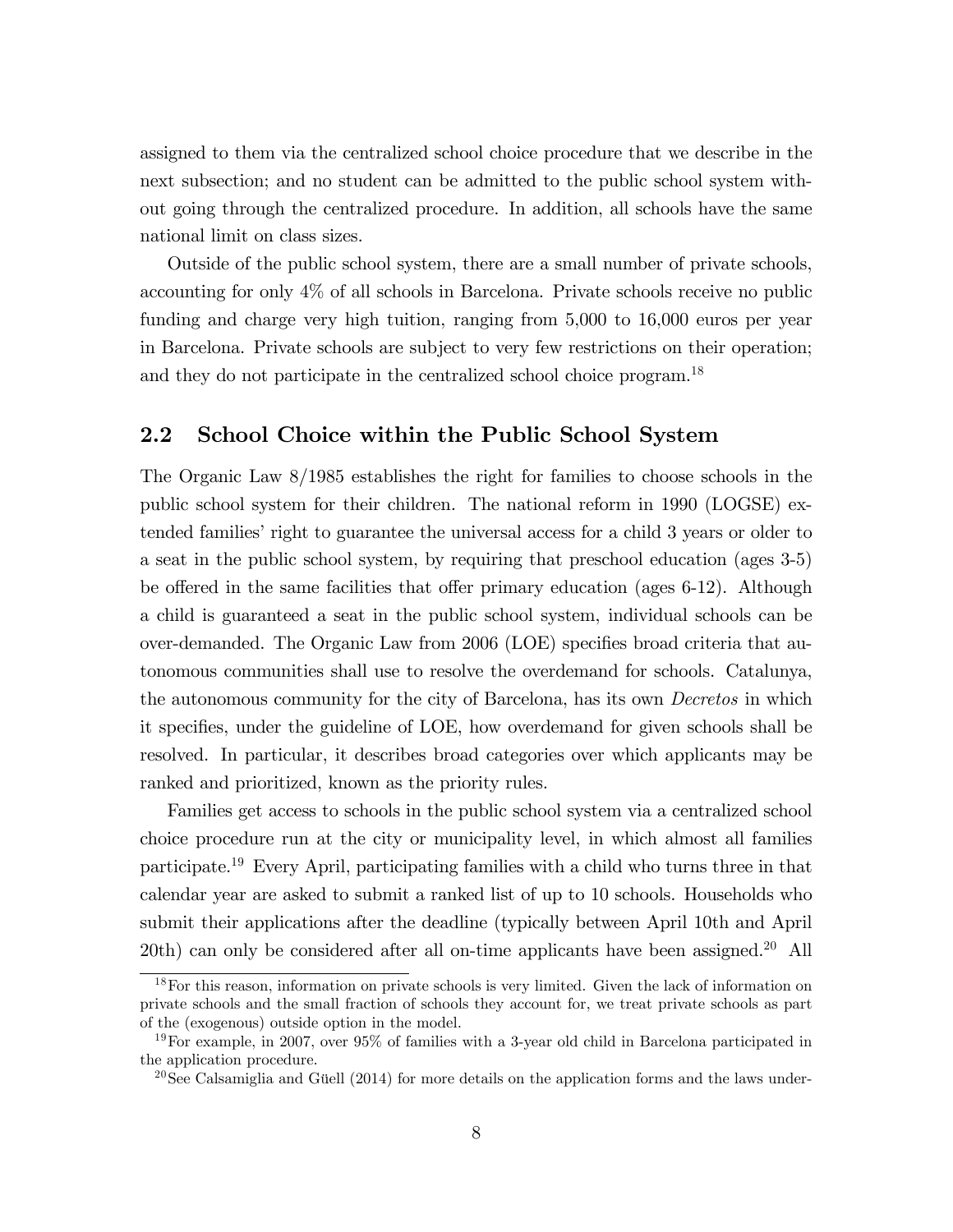applications are typed into a centralized system, which assigns students to schools via a Boston mechanism.<sup>21</sup> The final assignment is made public and finalized between April and May, and enrollment happens at the beginning of September, when school starts. In the assignment procedure, all applicants are assigned to their Örst choice if there are enough seats. If there is overdemand for a school, applicants are prioritized according to the government-specified priority rules. In Catalunya, a student's priority score is a sum of various priority points: the presence of a sibling in the same school (40 points), living in the zone that contains that school (30 points), and some other characteristics of the family or the child (e.g., disability (10 points)). Ties in total priority scores are broken through a fair lottery. The assignment in every round of the procedure is final, which implies that an applicant rejected from her Örst-ranked school can get into her second-ranked school only if this school still has a free seat after the first round. The same rule holds for all later rounds.

In principle, a family can change schools within the public school system after the assignment. This is feasible only if the receiving school has a free seat, which is a near-zero-probability event in popular schools. The same difficulty of transferring schools persists onto the preschool-to-primary-school transition because a student has the priority to continue her primary-school education in the same school she enrolled for preschool education, and because school capacities remain the same in preschools and primary schools (which are offered in the same facilities). A family's initial school choice continues to affect the path into secondary schools as students are given priorities to attend specific secondary schools depending on the schools they enrolled for primary-school education. On the one hand, besides the direct effect of quality of the preschool on their children's development, families' school choice for their 3-year-old children have long-term effects on their children's educational path due to institutional constraints. On the other hand, the highly centralized management of public schools in Barcelona reduces the stakes families take by narrowing the differences across schools.

lying this procedure.

 $^{21}$ We will describe the exact procedure in the model section.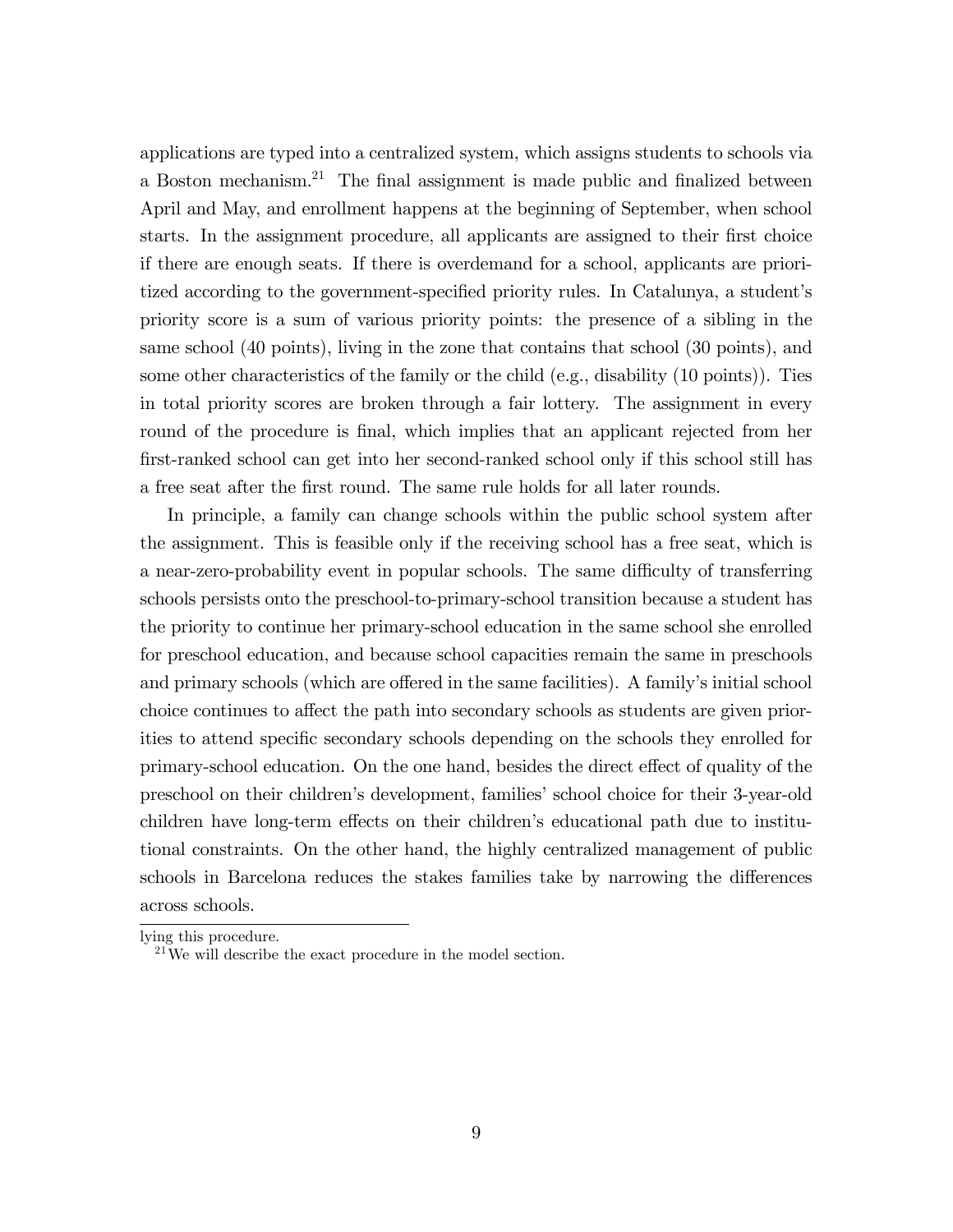# 2.3 Changes in the Definition of Zones (2007)

Before 2007, the city of Barcelona was divided into fixed zones; families living in a given zone had priorities for all the schools in that zone.<sup>22</sup> Depending on their specific locations within a zone, families could have priorities for in-zone schools that were far away from their residence while no priority for schools that were close-by but belonged to a different zone. This is particularly true for families living around the corner of different zones. In 2007, a family's school zone is redefined as the smallest area around its residence that covered the closest 3 public and the closest 3 semipublic schools, for which the family was given residence-based priorities.<sup>23</sup> The 2007 reform was announced abruptly on March 27th, 2007, before which there had been no public discussions about it. Families were informed via mail by March 30th, who had to submit their lists by April 20th.

# 3 Model

# 3.1 Primitives

There are J public schools distributed across various school zones in the city. In the following, schools refer to non-private (public, semi-public) schools unless specified otherwise. There is a continuum of households/applicants/parents of measure 1 (we use the words household, applicant and parent interchangeably). Each household submits an ordered list of schools before the official deadline, after which a centralized procedure is used to assign students according to their applications, the available capacity of each school and a priority structure.<sup>24</sup> A student can either choose to attend the school she is assigned to or opt for the outside option.

 $^{22}$ Before 2007, zones were defined differently for public and semi-public schools. A family living at a given location had priorities for a set of public schools defined by its public-school zone, and a set of semi-public schools defined by its semi-public-school zone. Throughout the paper, in-zone schools refer to the union of these two sets of schools; and two families are said to live in the same zone if they have the same set of in-zone schools.

<sup>&</sup>lt;sup>23</sup>There were over 5,300 zones under this new definition. See Calsamiglia and Güell (2014) for a detailed description of the 2007 reform.

<sup>&</sup>lt;sup>24</sup>As mentioned in the background section, almost all families participate in the application procedure. For this reason, we assume that the cost of application is zero and that all families participate. This is in contrast with the case of college application, which can involve significant monetary and non-monetary application costs, e.g., Fu (2014).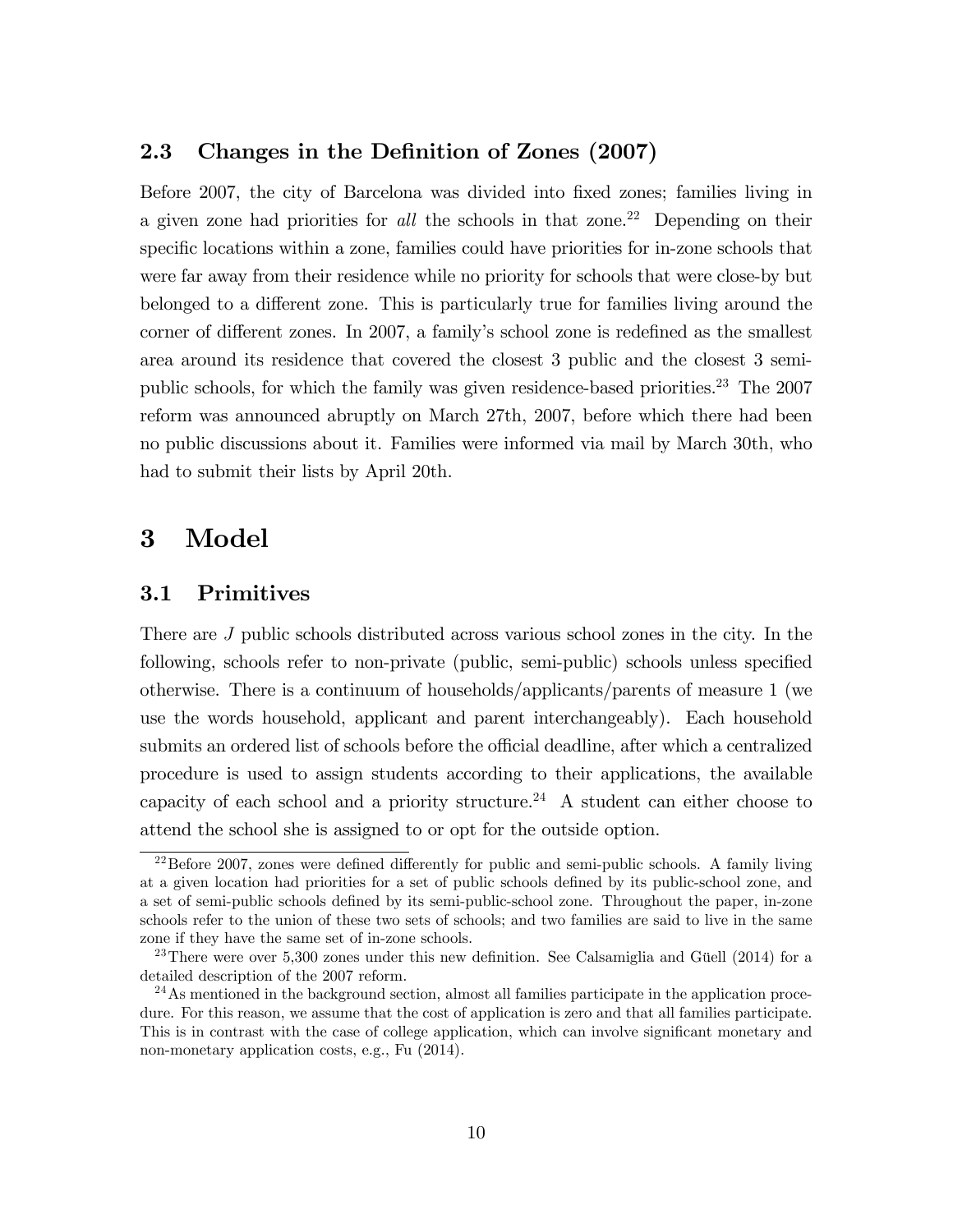#### 3.1.1 Schools

Each school j is endowed with a location  $l_j$  and a vector  $w_j$  of characteristics consisting of school quality, capacity, tuition and an indicator of semi-public school. School characteristics are public information.<sup>25</sup> A school's capacity lie between  $(0, 1)$  hence no school can accommodate all students. The total capacity of all schools is at least 1, hence each student is guaranteed a seat in the public school system.

### 3.1.2 Households

A household *i* is endowed with characteristics  $x_i$ , a home location  $l_i$ , tastes  $\epsilon_i = {\epsilon_{ij}}_{j}$ for schools  $j = 1, ..., J$ , and a type  $T \in \{0, 1\}$  (non-strategic or strategic).<sup>26</sup> Household tastes and types, known to households themselves, are unobservable to the researcher. The fraction of strategic households varies with household characteristics and home locations, given by  $\lambda(x_i, l_i)$ . Types differ only in their behaviors, which will become clear when we specify a household's problem, but all households share the same preference parameters.

As is common in discrete choice models, the absolute level of utility is not identified, we normalize the ex-ante value of the outside option to zero for all households. That is, a household's evaluation of each school is relative to its evaluation of the outside option, which may differ across households. Let  $d_{ij} = d(l_i, l_j)$  be the distance between household *i* and school *j*, and  $d_i = \{d_{ij}\}_j$  be the vector of distances to all schools for *i*. Household *i*'s utility from attending school *j*, regardless of its type, is given by

$$
u_{ij} = U(w_j, x_i, d_{ij}) + \epsilon_{ij}.
$$

where  $U(w_j, x_i, d_{ij})$  is a function of the school and household characteristics and home-school distance, and  $\epsilon_{ij}$  is i's idiosyncratic tastes for school j.<sup>27</sup> We assume the

<sup>&</sup>lt;sup>25</sup>We assume that households have full information about school characteristics. Our data do not allow us to separate preferences from information frictions. Some studies have taken a natural or field experiment approach to shed lights on how information affects schooling choices, e.g., Hastings and Weinstein (2008) and Jensen (2010).

 $26$ Our model is flexible enough to accomodate but does not impose any restriction on the existence of either strategic and non-strategic types. The distribution of the two types is an empirical question. With a parsimonious two-point distribution of sophistication types, the model fits the data well. We leave, as a future extension, more general specifications of the type distribution with more than two levels of sophistication.

 $27$ Our initial estimation allows a function of zone characteristics to also enter household utility function in order to capture some common preference factors that exist among households living in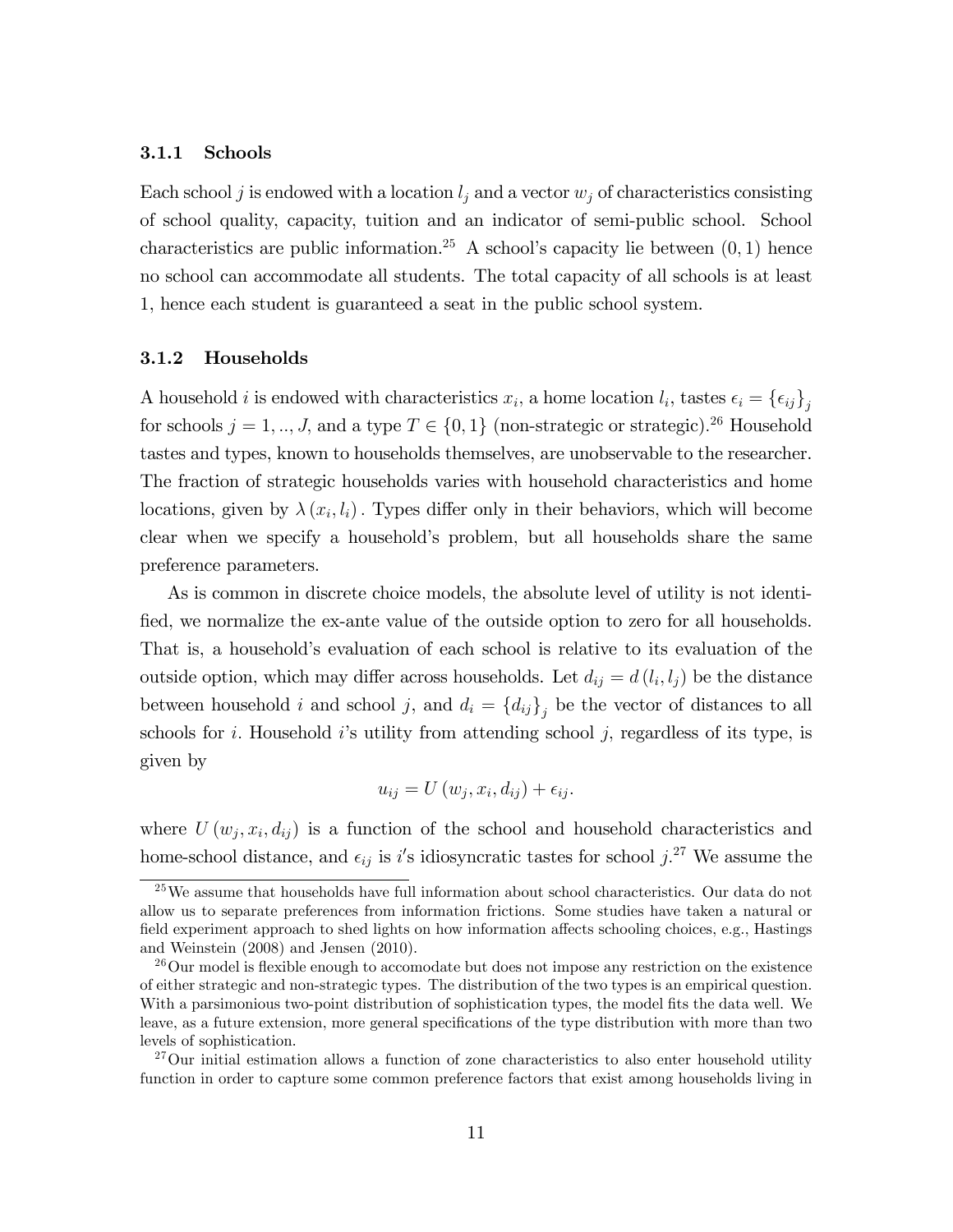vector  $\epsilon_i \sim i.i.d.F_{\epsilon}(\epsilon)$ .<sup>28</sup>

Between application and enrollment (about 6 months), the value of the outside option is subject to a shock  $\eta_i \sim i.i.d. N(0, \sigma_{\eta}^2)$ . A parent knows the distribution of  $\eta_i$ 's before submitting the application, and observes it afterwards. For example, a parent may experience a wage shock that changes her ability to pay for the private school. This post-application shock rationalizes the fact that some households in the data chose the outside option even after being assigned to the schools of their first choice.

# 3.2 Priority and Assignment

In this subsection, we describe the official rules on priority scores and the assignment procedure.

#### 3.2.1 The Priority Structure

A household i is given a priority score  $s_{ij}$  for each of the schools  $j = 1, ..., J$ , determined by household characteristics, its home location and the location of the school. Locations matter only up to whether or not the household locates within the school zone a school belongs to. Let  $z_l$  be the school zone that contains location l. Household characteristics  $x_i$  consists of two parts: demographics  $x_i^0$  and the vector of length  $J\left\{sib_{ij}\right\}_{j}$ , where  $sib_{ij}=1$  ( $sib_{ij}=0$ ) if student i has some (no) sibling enrolled in school *j*. Priority score  $s_{ij}$  is given by

$$
s_{ij} = x_i^0 a + b_1 I(l_i \in z_{l_j}) + b_2 s i b_{ij}, \tag{1}
$$

where  $\alpha$  is the vector of official bonus points that applies to household demographics,  $b_1 > 0$  is the bonus point for schools within one's zone,  $I(l_i \in z_{l_j})$  indicates whether or not household i lives in school j's zone, and  $b_2$  is the bonus point for the school one's

the same zone. In a likelihood ratio test, we cannot reject that the simpler specification presented here explains the data just as well as the more complicated version. As most studies on the school choice mechanisms, we abstract from peer effects and social interactions from our model. The major complication is the potential multiple equilibria problem embedded in the presence peer effects and social interactions, which implies that truth-telling may no longer hold even under mechanisms such as GS and TTC. See Epple and Romano (2011) and Blume, Brock, Durlauf and Ioannides (2011) for comprehensive reviews on peer effects in education and on social interactions, respectively.

<sup>&</sup>lt;sup>28</sup>In particular, we assume  $\epsilon_{ij} \sim i.i.d.N(0, \sigma_{\epsilon}^2)$ .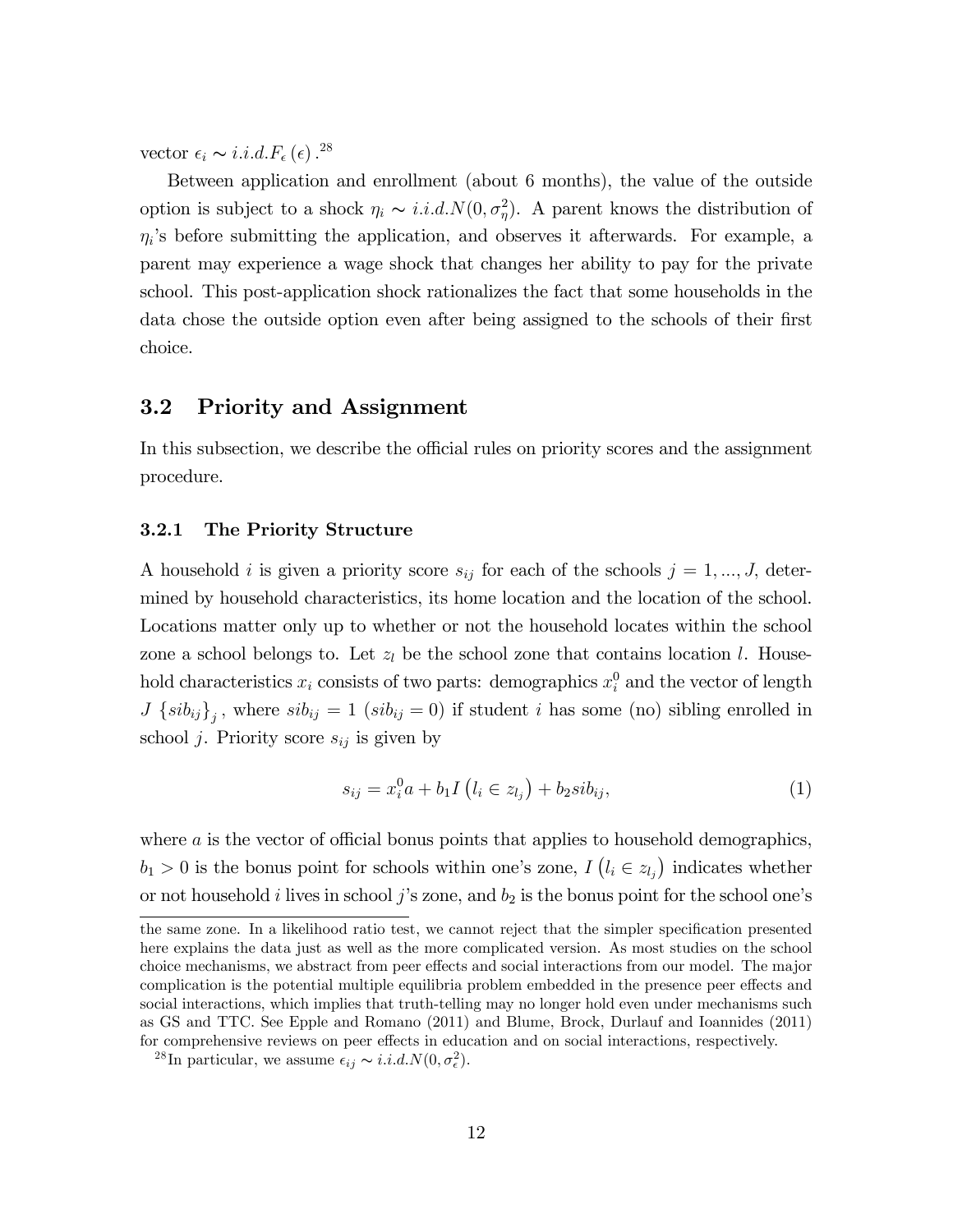sibling is enrolled in.<sup>29</sup> To reduce its own computational burden, the administration stipulates that a student's priority score of her first choice carries over for all schools on her application list.<sup>30</sup>

#### 3.2.2 The Assignment Procedure: BM

Schools are gradually filled up over rounds. There are  $R < J$  rounds, where R is also the official limit on the length of an application list.

Round 1: Only the first choices of the students are considered. For each school, consider the students who have listed it as their first choice and assign seats of the school to these students one at a time following their priority scores from high to low (with random lotteries as tie-breakers) until either there are no seats left or there is no student left who has listed it as her first choice.

Round  $r \in \{2, 3, ..., R\}$ : Only the  $r^{th}$  choices of the students not previously assigned are considered. For each school with still available seats, assign the remaining seats to these students one at a time following their priority scores from high to low (with random lotteries as tie-breakers) until either there are no seats left or there is no student left who has listed it as her  $r^{th}$  choice.

The procedure terminates after any step  $r \leq R$  when every student is assigned a seat at a school, or if the only students who remain unassigned listed no more than  $r$ choices. Let  $p_j^r(s_{ij})$  be the probability of being admitted to school j in Round r for a student with priority score  $s_{ij}$  for school j, who listed j as the  $r^{th}$  application. The assignment procedure implies that the admissions probability is (weakly) decreasing in priority scores within each round, and is (weakly) decreasing over rounds for all priority scores. A student who remains unassigned after the procedure ends can propose a school that still has empty seat and be assigned to it.

# 3.3 Household Problem

We start with a household's enrollment problem. After seeing the post-application shock  $\eta_i$  to its outside option and the assignment result, a household chooses the

 $29$ It follows from the formula that a student can have 2, 3 or 4 levels of priority scores, depending on whether or not the school is in-zone or out-of-zone, whether or not one has sibling(s) in some in-zone and/or out-of-zone schools. See the appendix for details.

 $30\,\text{For example, if a student lists an inzone (out-of-zone) sibling school as her first choice, she}$ carries  $x_i^0a + b_1 + b_2(x_i^0a + b_2)$  for all the other schools she listed regardless of whether or not they are within her zone and whether or not she has a sibling in those schools.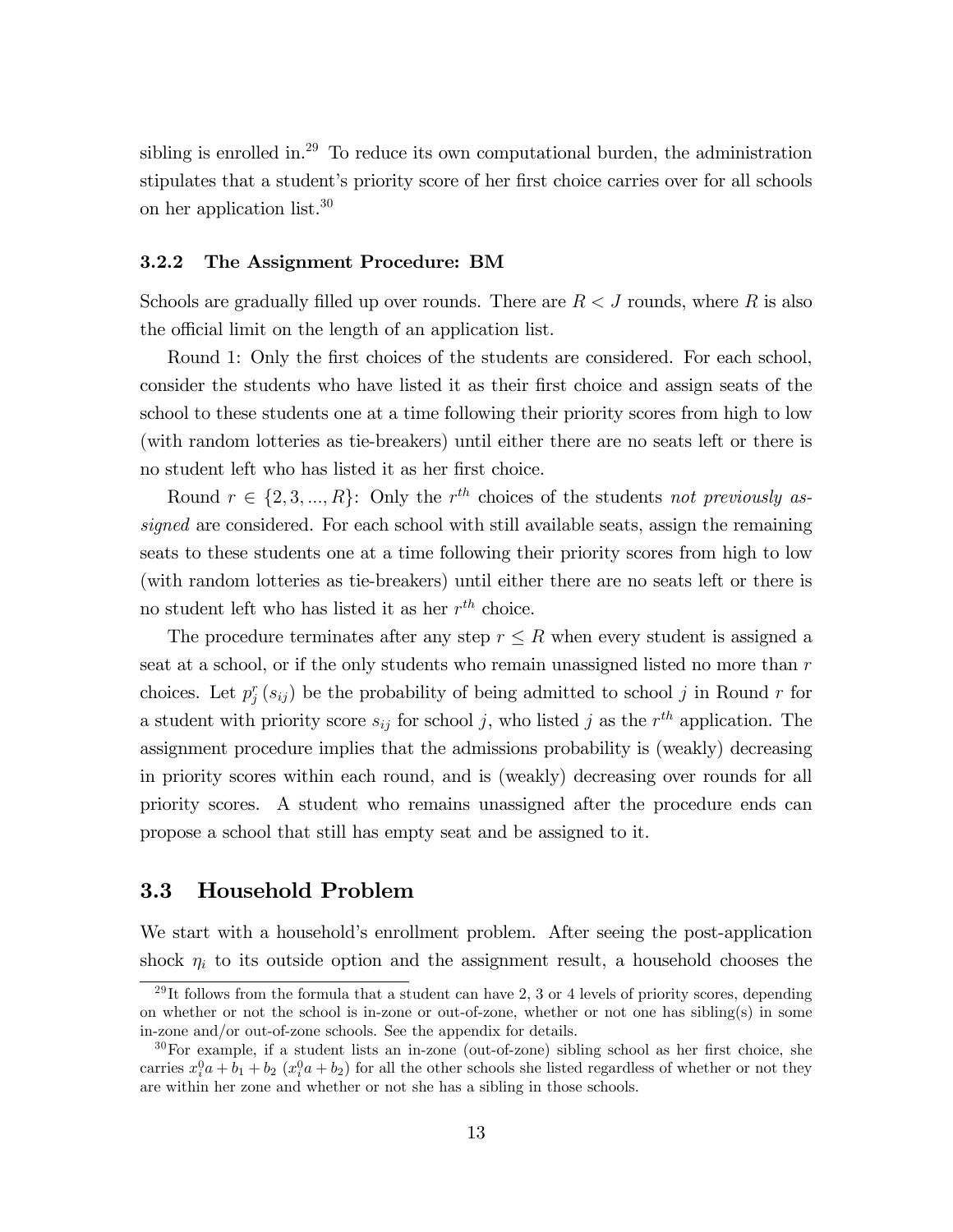better between the school it is assigned to and the outside option. Let the expected value of being assigned to school j be  $v_{ij}$ , such that

$$
v_{ij} = E_{\eta_i} \max\{u_{ij}, \eta_i\}.
$$

As seen from the assignment procedure, if rejected by all schools on its list, a household can opt for a school that it prefers the most within the set of schools that still have empty seats after everyone's applications have been considered. Label these schools as "leftovers," and i's favorite "leftover" school as i's backup. The value  $(v_{i0})$ of being assigned to its backup school for household i is given by

$$
v_{i0} = \max \{v_{ij}\}_{j \in \text{leftovers}}.
$$

In the following, we describe a household's application problem, in which it chooses an ordered list of up to R schools. We do this separately for non-strategic and strategic households.

### 3.3.1 Non-Strategic Households

A non-strategic household lists schools on its application form according to its true preferences  $\{v_{ij}\}_j$ . Without further assumptions, any list of length  $n \ (1 \leq n \leq R)$ that consists of the ordered top n schools according to  $\{v_{ij}\}_j$  is consistent with nonstrategic behavior. We impose the following extra structure: suppose household  $i$ ranks its backup school as its  $n_i^*$ -th favorite, then the length of *i*'s application list  $n_i$ is such that

$$
n_i \ge \min\left\{n_i^*, R\right\}.\tag{2}
$$

That is, when there are still slots left on its application form, a non-strategic household will list at least up to its backup school.

Let  $A_i^0 = \{a_1^0, a_2^0, \ldots, a_{n_i}^0\}$  be an application list for non-strategic  $(T = 0)$  household *i*, where  $a_r^0$  is the ID of the  $r^{th}$ -listed school and  $n_i$  satisfies (2). The elements in  $A_i^0$ are given by

$$
a_1^0 = \arg \max \{ v_{ij} \}_j
$$
  
\n
$$
a_r^0 = \arg \max \{ v_{ij} | j \neq a_{r' < r} \}_j, \text{ for } 1 < r \leq \min \{ n_i^*, n_i \}.
$$
\n(3)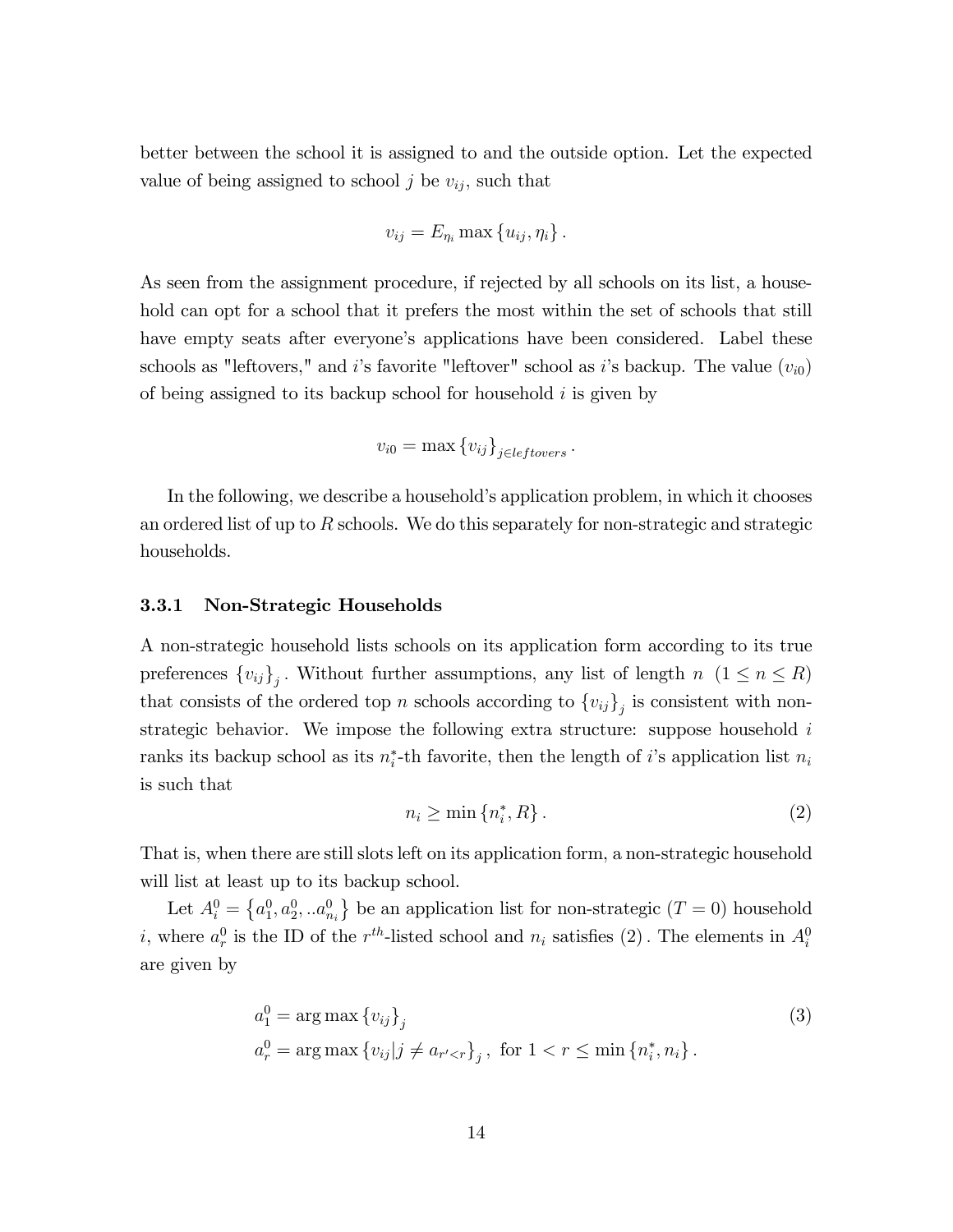Define  $\mathbf{A}^0(x_i, \epsilon_i, l_i)$  as the set of lists that satisfy (2) and (3) for a non-strategic household with characteristics  $x_i$ , location  $l_i$  and tastes  $\epsilon_i$ . If  $n_i^* \geq R$ , the set  $\mathbf{A}^0(\cdot)$ is a singleton, and the length of the application list  $n_i = R$ . If  $n_i^* < R$ , all lists in the set  $\mathbf{A}^0(\cdot)$  are identical up to the first  $n_i^*$  elements, and they all imply the same allocation outcome for household i.

**Remark 1** Notice that Condition (2) requires that, instead of being totally naive, a non-strategic household know which schools will be leftovers. We have imposed this extra condition for the following reasons. First of all, to know the set of leftover schools involves far less sophistication than to know all admissions probabilities by school and by round. It is reasonable to believe that even the non-strategic households may have this (minimal) level of sophistication. Second, in order to calculate welfare, we need to predict the content of an application list at least up to the point beyond which listing any additional schools will not affect the allocation outcome. Condition (2), together with Condition (3), gives the model such a predictive power without assuming too much sophistication for non-strategic households.

### 3.3.2 Strategic Households

Strategic households are fully aware of the admissions probabilities in all rounds and take them into account when applying for schools. A household's expected payoffs depend not only on which schools it includes on its application list, but also on how these schools are listed. $31$  In other words, a strategic household has to choose one particular permutation from the set of all schools. When the total number of schools J is relatively big, solving for a fully optimal *ordered* list of length  $n \in \{1, 2, ...R\}$  out of all  $J$  schools will soon become a daunting task for any household as  $R$  goes beyond 1. In the case of Barcelona,  $J$  is over 300 and  $R$  is 10. We assume that a strategic household uses the following less-demanding decision-making process. First, from all *J* schools, a strategic household *i* chooses a smaller set of candidate schools  $J_i^* \subset$  $\{1, ..., J\}$ . Then, household i makes an application list out of its candidate set  $J_i^*$  to maximize its expected utility, taking into account the admissions probabilities in all rounds.

<sup>&</sup>lt;sup>31</sup>Because admissions probabilities are household-school-round-specific, for a given household, the admissions probabilities to a given school vary with where the household put it on the application list.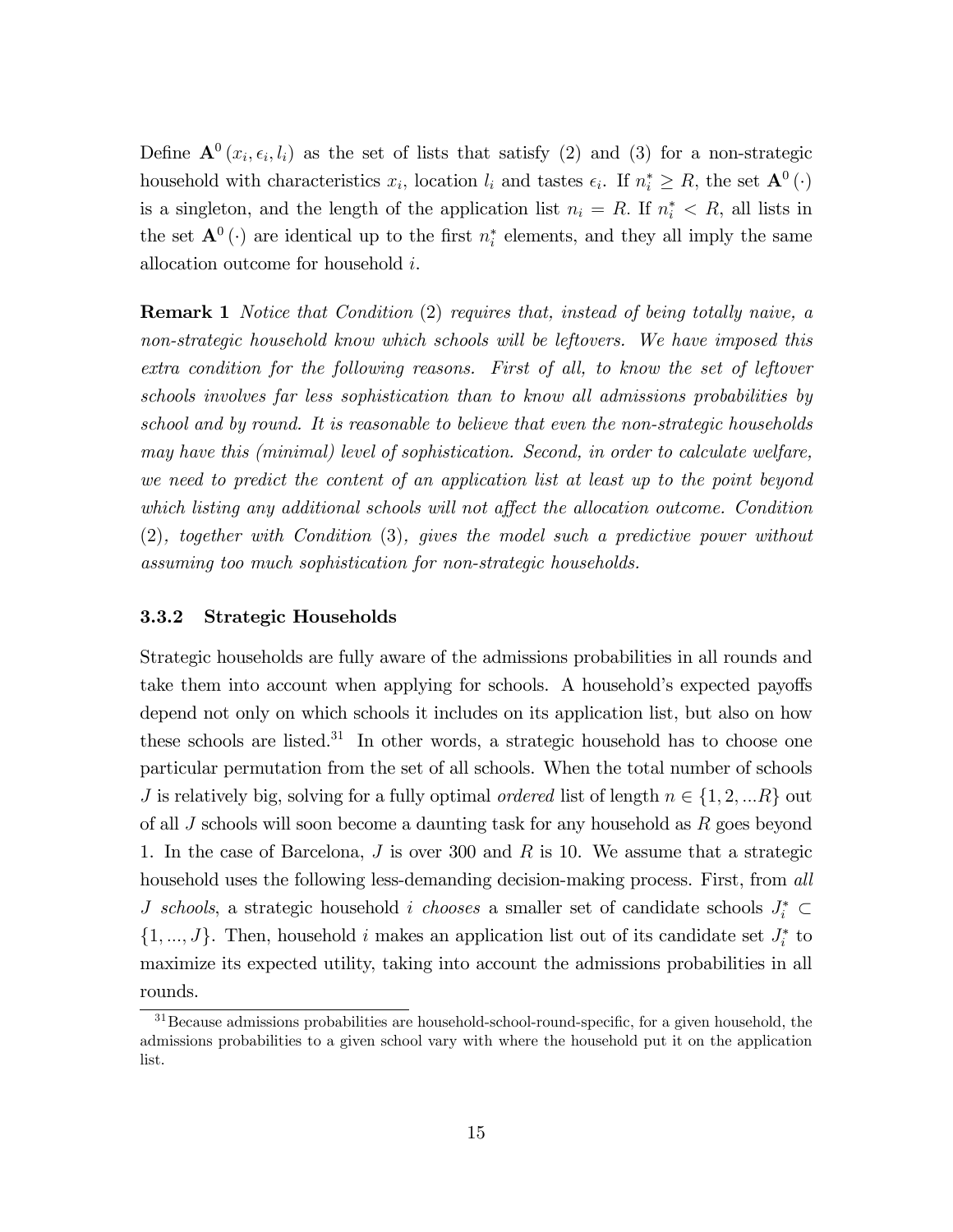Candidate Schools We assume that in the first step of its optimization problem, a strategic household *i* narrows down all schools into its own candidate set  $(J_i^*)$  of size  $N$ , composed of three non-overlapping groups of schools.<sup>32</sup>

The first group (the favorite) consists of  $N_1$  schools that the household prefers the most out of the ones to which it has some positive probability of being admitted.

The second group (the middle ground) consists  $N_2$  schools that are not in the first group and that generate the highest one-shot expected values,  $p_j^1(s_{ij}) v_{ij}$ , where the expectation is based on the first round admissions probability only.

The third group (the insurance) consists  $N_3$  schools that the household prefers the most among those that are not already included in the first two groups and that remain available after the first round and the backup school.<sup>33</sup>

**Remark 2** Notice that all households face the same choice set, i.e., the set of all J schools. From this choice set, a household **chooses** its set of candidate schools, which depends on their preferences and therefore on parameter values. As  $J^*$  approaches  $J$ , the decision-making process converges to the the fully optimal process.

**Optimal Lists** The second step of household  $i$ 's decision procedure involve choosing the optimal application list out of any ordered subset of i's candidate set  $(J_i^*)$  chosen in the first step. Recall that a student's priority score is kept constant over all rounds in Barcelona. Define the remaining value of list  $A = \{a_1, ..., a_R\}$  from round  $r \leq R$ onwards for household i with some priority score s as

$$
V^{r}(A, s, x_{i}, l_{i}, \epsilon_{i}) = p_{a_{r}}^{r}(s) v_{ia_{r}} + (1 - p_{a_{r}}^{r}(s))V^{r+1}(A, s, x_{i}, l_{i}, \epsilon_{i}),
$$

and

$$
V^{R+1}(A, s, x_i, l_i, \epsilon_i) = v_{i0}.
$$

<sup>&</sup>lt;sup>32</sup>Given household preference parameters, a household i may have a favorite school j that is also a middle-ground and/or an insurance school. We require that the three groups of schools be non-overlapping not only to ensure that school  $j$  be included in  $i$ 's candidate set but also to avoid shrinking  $i$ 's candidate set.

<sup>&</sup>lt;sup>33</sup>In practice, we set  $N_1 = 10, N_2 = 10, N_3 = 3$ . Our estimates are robust to the expansion of the third group (safe schools) because over 95% of households were assigned within the first two rounds. Given the estimated parameter values, our model predictions are robust to the expansion of all three groups.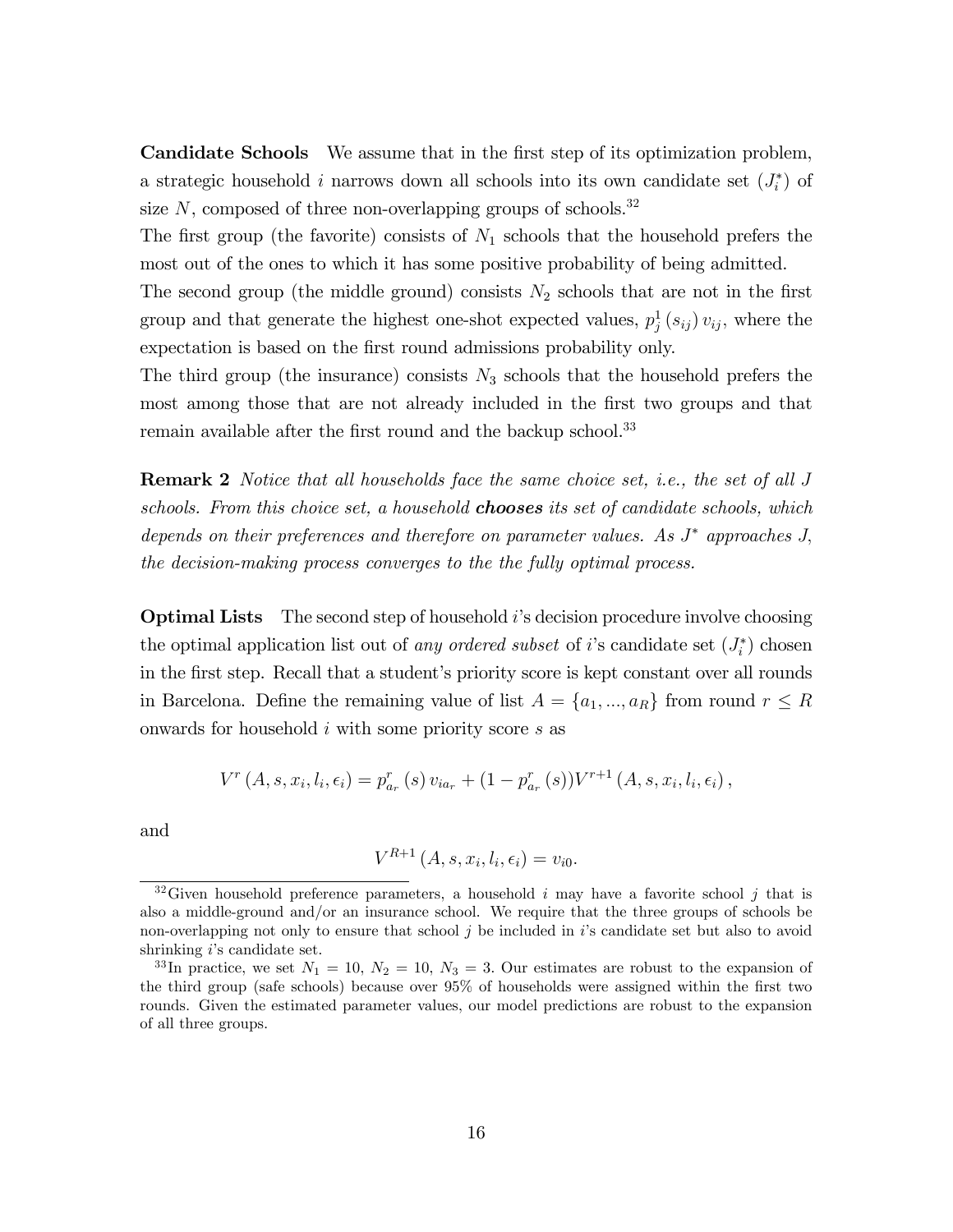An optimal list out of  $J_i^*$  for a strategic household i, denoted as  $A_i^1 = \{a_{i1}^1, \ldots a_{iR}^1\},\$ solves the following problem

$$
\max_{A \subset J_i^*} V^1(A, s, x_i, l_i, \epsilon_i)
$$
  
s.t.  $s = s_{ia_1}$ , (4)

where the constraint reflects the fact that a student's priority score of her first choice carries over for all schools on her application list.

There can be multiple optimal application lists yielding the same value. Let  $\mathbf{A}^1(x_i, l_i, \epsilon_i)$  be the set of optimal lists for a strategic household. All lists in the optimal set are identical up to the payoff-relevant part of the lists and imply the same allocation outcome. For example, consider a list  $A^1 = \{a_1^1, ..., a_r^1, ... a_R^1\}$ , by the specification of  $\{u_{ij}\}\$ , each  $a_r^1$  is generically unique if there is no school listed before it has a 100% admissions rate for the household. However, if for some  $r < R$ , the admissions rate for the  $r^{th}$  listed school is one, then any list that shares the same first  $r$  ordered elements is also optimal. See the appendix for other cases.

**Remark 3** It is worth noting that we do not take a stand on why some households are strategic while some are not. This is an important research question, especially if households can choose whether or not to be strategic, and if a policy change may affect such choices. This is less of a concern in our case, because the major goal of this paper is to investigate the impacts of switching BM to some other mechanisms that are truthrevealing. Under a truth-revealing mechanism, all households, strategic or not, will rank schools according to their true preferences, i.e., types no longer matter. Once we recover household preferences and the (current) distribution of strategic versus nonstrategic types in the data, we can compare the current regime with its alternatives without knowing how household types will change in the new environment.

# 4 Estimation

# 4.1 Additional Structure

Conditions (2) and (3) for the non-strategic and Condition (4) for the strategic are sufficient for the model to predict student welfare and allocation results. This implies that if an observed household listed a leftover school, all schools listed after it will not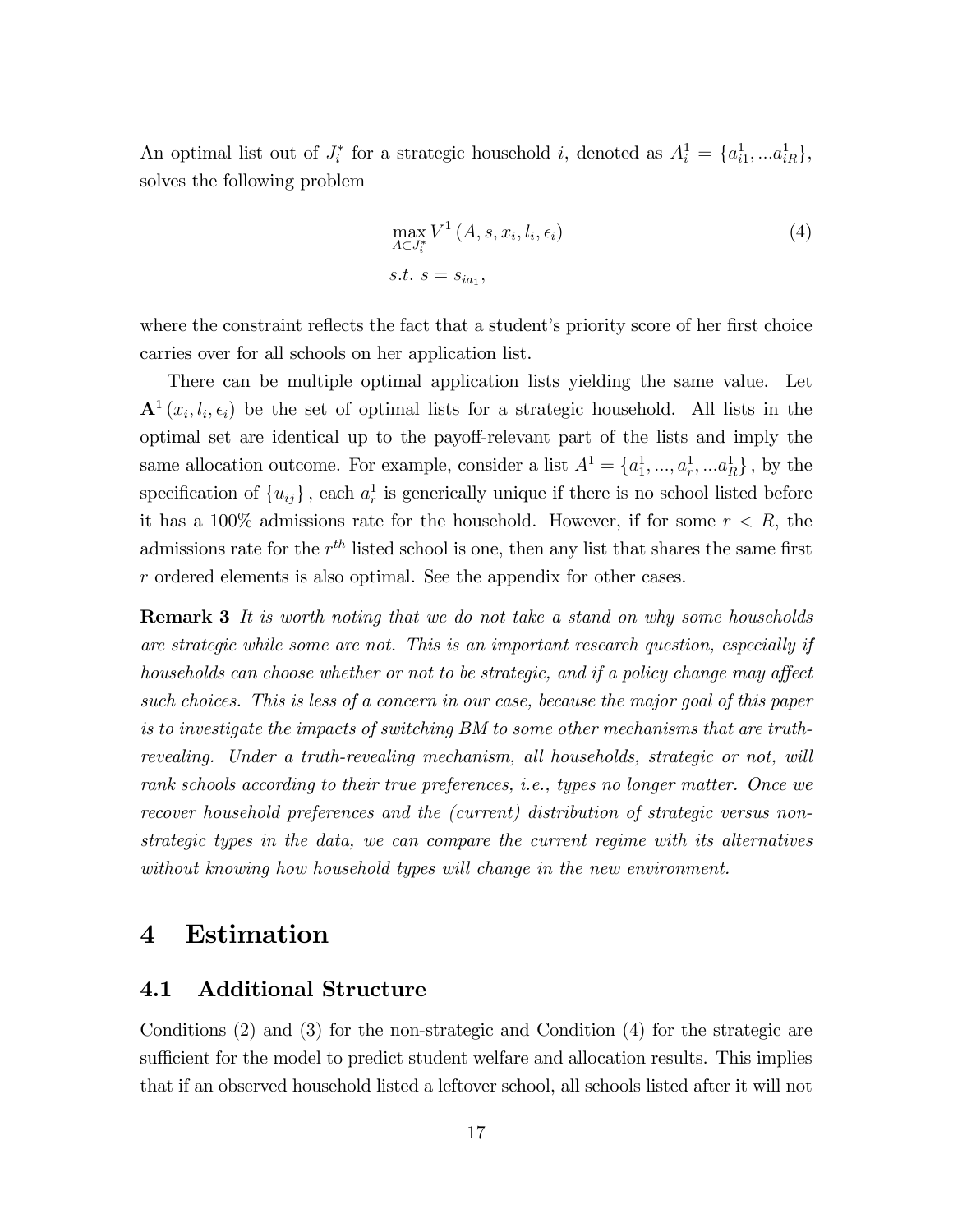be informative about the household's preferences because these later schools would not affect the household's payoff. In order to use the data to its full potential, we assume that the schools listed after a leftover school are ranked within themselves. Notice, however, we do not impose any additional structure, beyond Conditions  $(2)-(4)$  on how these later-listed schools compare with other schools, nor do we require that they belong to a strategic household's candidate set  $J_i^*$ . Let  $\mathbf{\Lambda}^T(x_i, l_i, \epsilon_i)$  the subset of the optimal application set  $(\mathbf{A}^T(x_i, l_i, \epsilon_i))$  for type T household that satisfies this additional structure.<sup>34</sup>

# 4.2 Likelihood

The model is estimated via the simulated maximum likelihood estimation method. The estimates of the model parameters should maximize the probability of the observed application and enrollment outcomes conditional on household observables  $(x_i, l_i)$ , school characteristics and location  $(w_j, l_j)$ , and student-school assignments.<sup>35</sup> Denote the vector of model parameters as  $\Theta \equiv [\Theta_u, \Theta_T]$ , where  $\Theta_u$  is the vector of parameters that govern household preferences, and  $\Theta_T$  is the vector of parameters that govern the distribution of household types. In particular,  $\Theta_u$  is composed of 1) the parameters that govern the net benefit function  $U(\cdot)$  of attending schools, 2) the dispersion of household tastes for schools  $\sigma_{\epsilon}$ , and 3) the dispersion of post-application shocks to the value of the outside option  $\sigma_{\eta}$ .

Let  $O_i \equiv \left[\widetilde{A}_i, \widetilde{e}_i | \widetilde{j}_i\right]$  be the observed outcomes for household i, where  $\widetilde{A}_i$  is the observed application list,  $j_i$  is the school student i was assigned to, and  $\tilde{e}_i$  is the observed enrollment decision given one being assigned to school  $j_i$ . Recall that a household can either enroll in the assigned school or choose the outside option, hence  $\widetilde{e}_i = I$  (enroll), where  $I(\cdot)$  is the indicator function.

Conditional on being type T, the probability of observing  $O_i$  is given by

$$
L_i^T(\Theta_u) = \int \left\{ \begin{array}{l} I\left(\widetilde{A}_i \in \mathbf{\Lambda}^T(x_i, l_i, \epsilon_i; \Theta_u)\right) \times \\ \left[\widetilde{e}_i \Phi\left(\frac{U\left(w_{\widetilde{j}_i}, x_i, d_{i\widetilde{j}_i}; \Theta_u\right) + \epsilon_{i\widetilde{j}_i}}{\sigma_{\eta}}\right) + (1 - \widetilde{e}_i) \left(1 - \Phi\left(\frac{U\left(\cdot\right) + \epsilon_{i\widetilde{j}_i}}{\sigma_{\eta}}\right)\right) \end{array}\right\} dF_{\epsilon}\left(\epsilon; \sigma_{\epsilon}\right),
$$

 $34$ See Appendix D formal details. He (2012) takes a similar approach and assumes that if a household includes on its list some schools that are worse than its outside option, the ranking of these schools reveals the household's true preference.

<sup>&</sup>lt;sup>35</sup>Notice that given applications, student assignment is a mechanical procedure that does not depend on parameters of the model, so it does not contribute to the likelihood per se.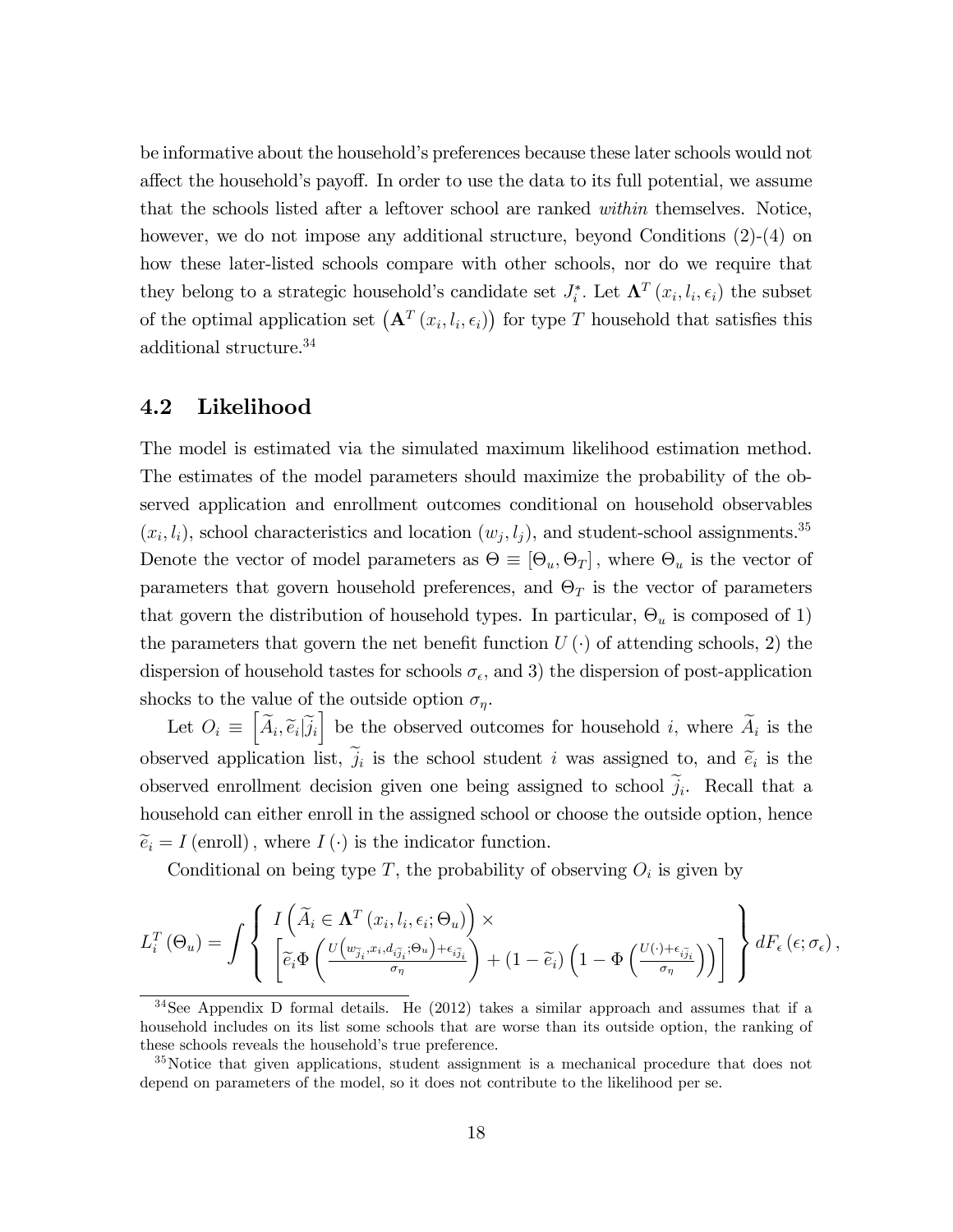where  $\mathbf{\Lambda}^T(x_i, l_i, \epsilon_i; \Theta_u)$  is the subset of model-predicted optimal application lists for a type-T household with  $(x_i, l_i, \epsilon_i)$  as described in the previous subsection.  $\Phi\left(\frac{U(\cdot)+\epsilon_{i\tilde{j}_i}}{\sigma_n}\right)$  $\sigma_{\eta}$  $\setminus$ is the model-predicted probability that this household will enroll in school  $j_i$ , which happens if only if the post-application shock to the outside option is lower than the utility of attending  $j_i$ .

To obtain household  $i$ 's contribution to the likelihood, we integrate over the type distribution

$$
L_i(\Theta) = \lambda(x_i, l_i; \Theta_T) L_i^1(\Theta_u) + (1 - \lambda(x_i, l_i; \Theta_T)) L_i^0(\Theta_u).
$$

Finally, the total log likelihood of the whole sample is given by

$$
\mathcal{L}(\Theta) = \sum_{i} \ln (L_{i}(\Theta)).
$$

# 4.3 Identification

We give an overview of the identification in this subsection and leave the formal proof in Appendix B2. Besides the regular conditions such as utility functions be continuous, the identification relies on the following assumptions.

IA1: There does not exist a vector of household observable  $x$  and a school  $j$ , such that all households with x has zero admissions probabilities to school j.

IA2: Household tastes  $\epsilon$  are drawn from an i.i.d. unimodal distribution, with mean normalized to zero. Tastes are independent of school observables w, household observables  $(x, l)$  and household type  $(T)$ .

IA3: At least one continuous variable in the utility function is excluded from the type distribution. Conditional on variables that enter the type distribution function, the excluded variable is independent of household type  $T$ .

To illustrate the identification challenge, consider a situation where each household only applies to one school, which is a less favorable situation for identification because we would have less information, and suppose there is no post-application shock.<sup>36</sup> If all households are non-strategic, the model boils down to a multinomial discrete choice model with a household choosing the highest  $U(w_j, x_i) + \epsilon_{ij}$ . The identification of such models is well-established under very general conditions (e.g., Matzkin (1993)). If all

 $36$ The post-application shock is identified from the observed allocation and enrollment outcomes.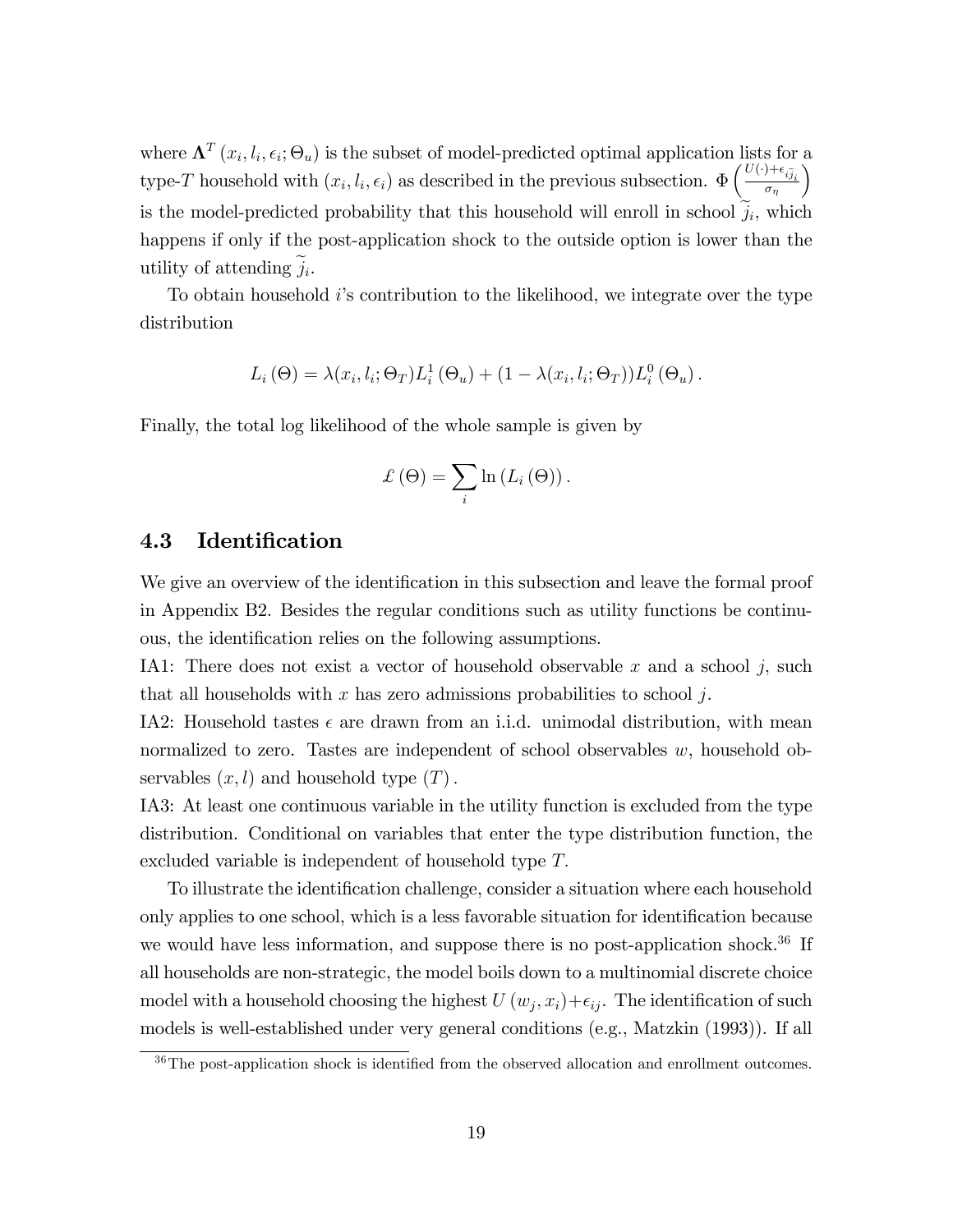households are strategic, the model is modified only in that a household considers the admissions probabilities  ${p_{ij}}_j$  and chooses the option with the highest expected value. With  $\{p_{ij}\}$  observed from the data, this model is identified with the additional condition IA1, which requires that for any  $x$ , the expected value of applying for school  $j$  is not degenerate. The challenge exists because we allow for a mixture of both types of households. In the following, we first explain  $IA2$ - $IA3$ , then give the intuition underlying the identification proof.

We observe application lists with different distance-quality-risk combinations with different frequencies in the data. The model predicts that households of the same type tend to make similar application lists. Given IA2, the distributions of type-related variables will differ around the modes of the observed choices, which informs us of the correlation between type  $T$  and these variables. IA3 guarantees that different behaviors can arise from exogenous variations within a type. To satisfy IA3, we need to make some restrictions on how household observables  $(x_i, l_i)$  enter type distribution and utility. Conditional on distance, a non-strategic household may not care too much about living to the left or the right of a school, but a strategic household may be more likely to have chosen a particular side so as to take advantage of the priority zone structure.<sup>37</sup> However, given that households, strategic or not, share the same preferences about school characteristics and distances, there is no particular reason to believe that everything else being equal, the strategic type will live closer to a particular school than the non-strategic type do only for the sake of being close. In other words, because the only difference between a strategic type and a non-strategic type is whether or not one considers the admissions probabilities, which are affected by one's home location only via the zone to which it belongs to, we assume that home location  $l_i$  enters the type distribution only via the school zone  $z_{l_i}$ , i.e.,

$$
\lambda(x_i, l_i) = \lambda(x_i, z_{l_i}).
$$

In contrast, household utility depends directly on the home-school distance vector  $d_i$ , where  $d_{ij} = d(l_i, l_j)$ . Conditional on being in the same school zone, households with similar characteristics x but different home addresses still face different home-school distance vectors d, as required in IA3.

 $37$ Without directly modeling households' location choices, we allow household types to be correlated with the characteristics of the school zones they live in. We leave the incorporation of household location choices for future extensions.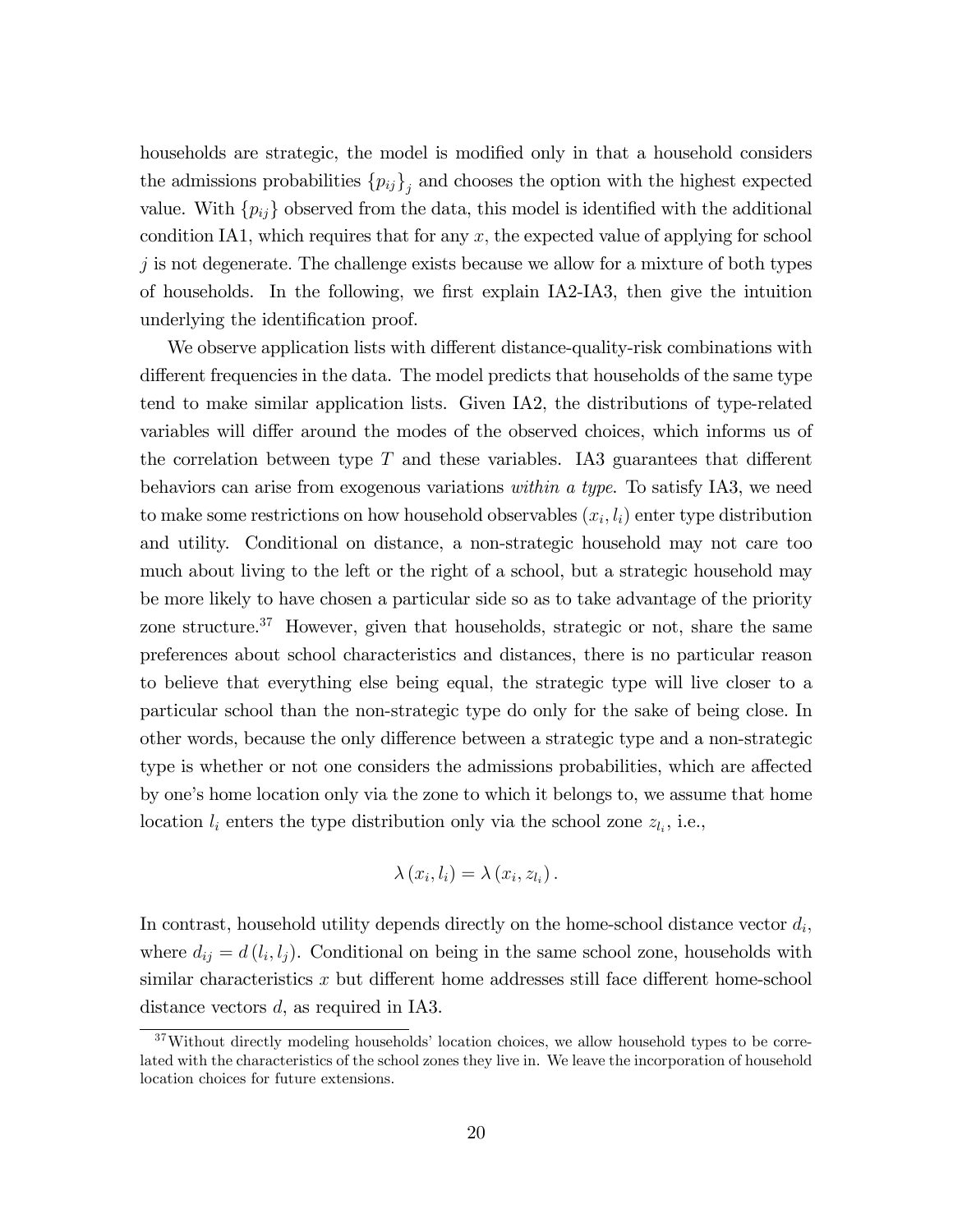Conditional on  $(x, z<sub>l</sub>)$ , the variation in d induces different behaviors within the same type; and conditional on  $(x, z_l, d)$ , different types behave differently. In particular, although households share the same preference parameters, different types of households will behave as if they have different sensitivities to distance. For example, consider households with the same  $(x, z_l)$  and a good school j out of their zone  $z_l$ , as the distance to  $j$  decreases along household addresses, more and more non-strategic households will apply to j because of the decreasing distance cost. However, the reactions will be much less obvious among the strategic households, because they take into account the risk of being rejected, which remains unchanged no matter how close j is as long as it is out of  $z_l$ . In fact, as the home address moves closer and closer to the border of the school zones, strategic households may appear to "prefer" schools that are further away. The different distance-elasticity among households therefore inform us of the type distribution within  $(x, z_l)$ .<sup>38</sup> This identification argument does not depend on specific parametric assumptions. For example, Lewbel (2000) shows that similar models are semiparametrically identified when an IA3-like excluded variable with a large support exists. However, to make the exercise feasible, we have assumed specific functional forms. Appendix B2 shows a formal proof of identification given these additional specifications.

The identification of our model is further facilitated by the fact that we can partly observe household type directly from the data: there is one particular type of "mistakes" that a strategic household will never make, which is a sufficient (but not necessary) condition to spot a non-strategic household. Intuitively, if a household's admissions status is still uncertain for all schools listed so far, and there is another school  $j$  it desires, it never pays to waste the current slot listing a zero-probability school instead of  $j$  because the admissions probabilities decrease over rounds.<sup>39</sup> The idea is formalized in the following claim and proved in the appendix. $40$ 

<sup>&</sup>lt;sup>38</sup>Although our identification does not rely on the following extreme case, one can also take the argument to the case of households along the border of two zones. Were all households nonstrategic, the applications should be very similar by households across the border. In contrast, were all households strategic, drastically different applications could occur.

 $39$ Abdulkadiroğlu, Pathak, Roth and Sonmez (2006) use a mistake similar to Feature 1) in Claim 1 to spot non-strategic households, which is to list a school over-demanded in the first round as one's second choice.

 $^{40}$ If the support of household characteristics is full conditional on being obviously non-strategic, household preferences can be identified using this subset of households without IA1, since  $\epsilon$  is independent of  $(x, l)$ . However, our identification is only faciliated by, not dependent on the existence of obviously non-strategic households.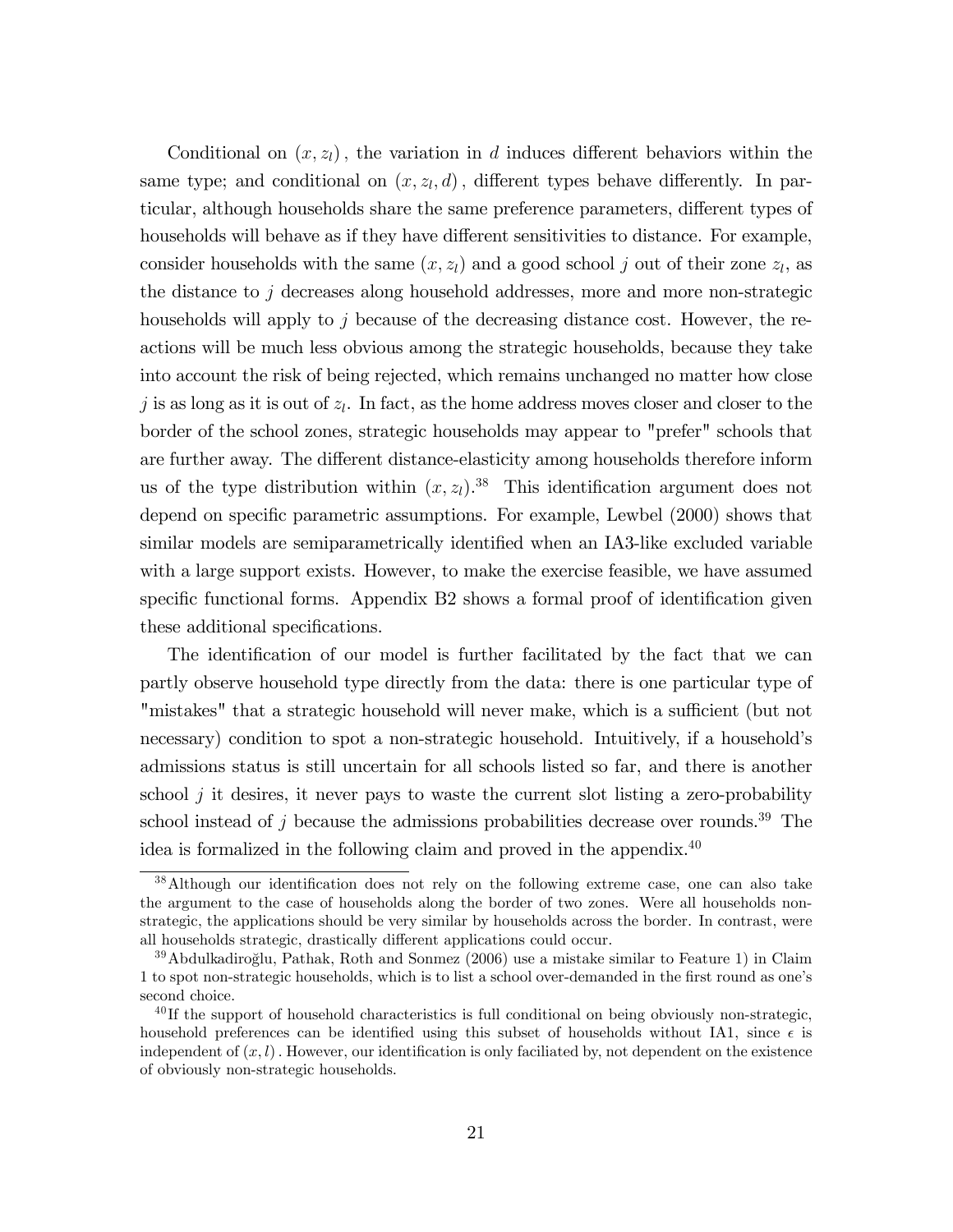**Claim 1** An application list with the following features is sufficient but not necessary evidence that the household must be non-strategic: 1) for some  $r^{th}$  element  $a_r$  on the list, the household faces zero admissions probability at the r<sup>th</sup> round  $(p_{a_r}^r(s_i) = 0)$ , and 2) it faces admissions probabilities lower than 1 for all schools listed in previous rounds  $\left(p_{a_{r'}}^{r'}(s_i) < 1 \text{ for all } r' < r\right)$ , and 3) it faces a positive but lower than 100% admissions probability for the school listed in a later slot  $r^* \geq r+1$   $(0 < p_{a_r}^{r^*} | s_i) < 1$ ) and no school listed between  $a_r$  and  $a_{r}$  admits the household with probability 1.

# 5 Data

Our analysis focuses on the applications among families with children that turned 3 years old in 2006 or 2007 and lived in Barcelona. For each applicant, we observe the list of schools applied for, the assignment and enrollment outcomes. We also have information on the applicant's home address, family background, and the ID of the school(s) her siblings were enrolled in the year of her application. For each school in the public school system, we observe its type (public or semi-public), a measure of school quality, school capacity and the level of service fees. The final data set consists of merged data sets from five different administrative units: the Consorci díEducacio de Barcelona (local authority handling the choice procedure in Barcelona), *Department d'Ensenyament de Catalunya* (Department of Education of Catalunya), the *Consell d'Avaluacio de Catalunya* (public agency in charge of evaluating the Catalunya educational system), the Instituto Nacional de Estadistica (national institute of statistics) and the *Institut Catala d'Estadistica* (statistics institute of Catalunya).<sup>41</sup>

## 5.1 Data Sources

From the *Consorci d'Educacio de Barcelona*, we obtain access to every applicant's application form, as well as the information on the school assignment and enrollment outcomes. An application form contains the entire list of ranked schools a family submitted. In addition, it records family information that was used to determine the priority the family had for various schools (e.g., family address, the existence of a

 $41$ These five different data sources were merged and anonimized by the Institut Catala d'Estadistica (IDESCAT).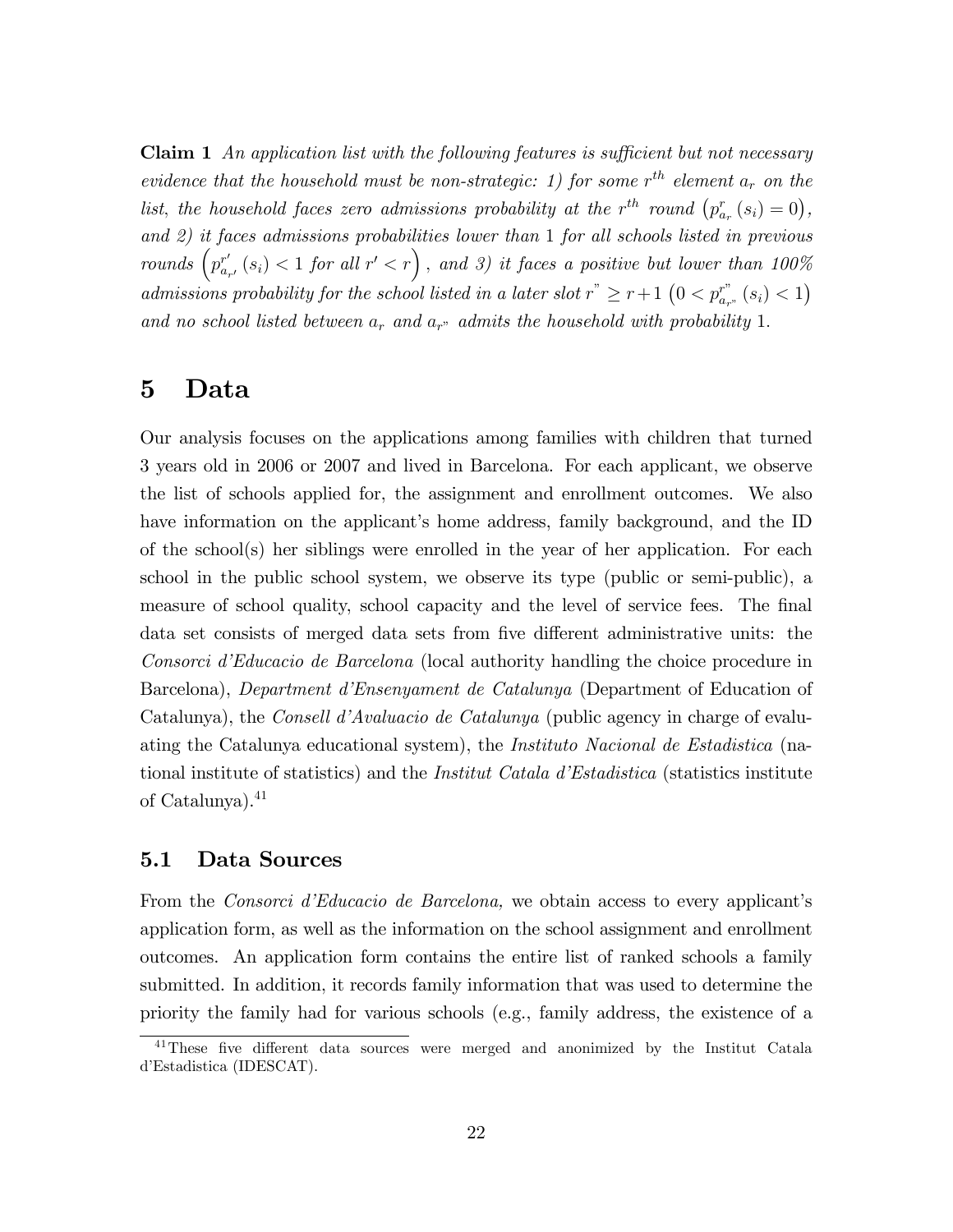sibling in the first-ranked school and other relevant family and child characteristics). The geocode in this data set allows us to compute a family's distance to each school in the city.

From the Census and local register data, we obtain information on the applicant's family background, including parental education and whether or not both parents were registered in the applicant's household. Since information on siblings who were not enrolled in the school the family ranked first is irrelevant in the school assignment procedure, it is not available from the application data. However, such information is relevant for familyís application decisions. From the Department of Education, we obtained the enrollment data for children aged 3 to 18 in Catalunya. This data set is then merged with the local register, which provides us with the ID of the schools enrolled by each of the applicant's siblings at the time of the application.

To measure the quality of schools, we use the external evaluation of students conducted by *Consell d'Avaluacio de Catalunya*. Since 2009, such external evaluations have been imposed on all schools in Catalunya, in which students enrolled in the last year of primary school are tested on math and language subjects.<sup>42</sup> From the 2009 test results that we obtained, we calculated the average test score across subjects for each student, then use the average across students in each school as a measure of the school's quality.<sup>43</sup> Finally, to obtain information on the fees charged by semi-public schools (public schools are free to attend), we use the survey data collected by the Instituto Nacional de Estadistica. 44

# 5.2 Admissions Probabilities and Sample Selection

It is well-known that BM can give rise to multiple equilibria, which can greatly complicate the estimation of an equilibrium model.<sup>45</sup> However, assuming each household is a small player that takes the admissions probabilities as given, we can recover all

<sup>&</sup>lt;sup>42</sup>As mentioned in the background section, a student has the priority to continue her primaryschool education in the same school (with the same capacity) she enrolled for preschool education, which makes it very unlikely that one can transfer to a better school between preschool-primary school transition. For example, at least 94% of the 2010 preschool cohort were still enrolled in the same school for primary school education in 2013.

<sup>&</sup>lt;sup>43</sup>Following the same rule used in Spanish college admissions, we use unweighted average of scores across subjects for each student.

<sup>44</sup>See http://www.idescat.cat/cat/idescat/publicacions/cataleg/pdfdocs/dossier13.pdf for a summary of the survey data.

<sup>&</sup>lt;sup>45</sup>He (2012) did not detect multiple equilibria in his simulations and hence estimated the equilibrium model assuming uniqueness.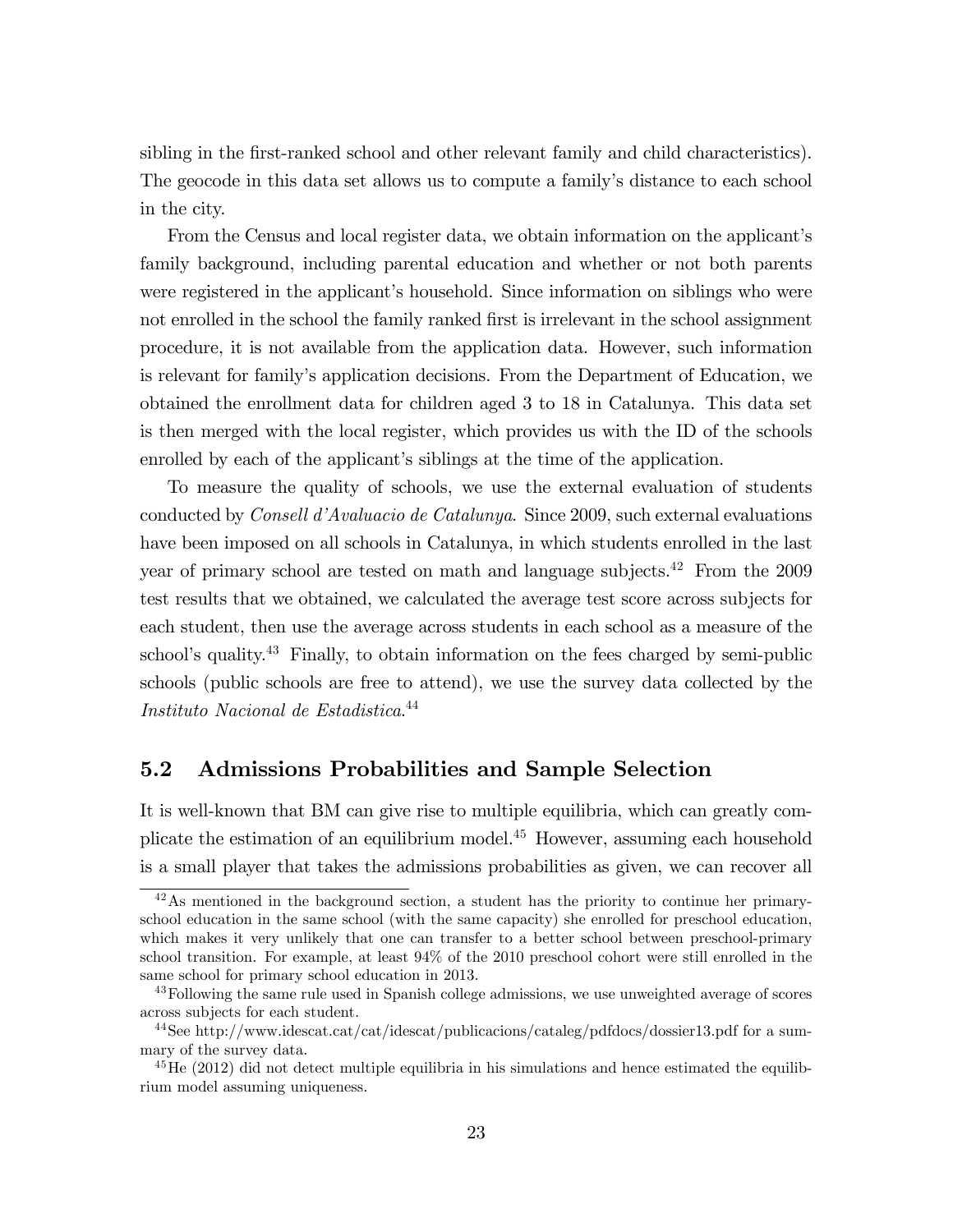the model parameters by estimating an individual decision model. This is possible because the assignment procedure is mechanical and because we observe the applications and assignment results for *all* participating families, which we use to calculate the admissions probabilities. Due to the fact that the assignment to over-demanded schools depends on random draws to break the tie between applicants of the same priority, we obtain the admissions probabilities as follows. Taking the observed applications as given, we take random draws for all applicants and simulate the assignment results, which yields the round-school-priority-score-specific admissions probabilities  $\{p_j^r(s)\}\$  for the given set of random draws. We obtain the admissions probabilities by repeating the process 1,000 times and then integrating over the results. The simulated admissions probabilities are treated as the ones that the households expected when they apply, i.e., before the realization of the tie-breaking random draws.

In 2006, 11,871 Barcelona households participated in the application for schools in the Barcelona public school system. After we calculated the admissions probabilities using the entire sample, we conduct sample selection for the estimation as follows. We drop 3,152 observations whose home location information cannot be consistently matched with the GIS (geographic information system) data, for example, due to typos. We exclude 191 families whose children have special (physical or mental) needs or who submitted applications after the deadline, the latter were ineligible for assignment in the regular procedure. We drop 31 households whose applications, assignment and/or enrollment outcomes are inconsistent with the official rule, e.g., students being assigned to over-demanded schools they did not apply for. Finally, we delete observations missing critical information such as parental education and the enrollment information of the applicant's older sibling(s).<sup>46</sup> The final sample size for estimation is 6,836.

<sup>46</sup>Our model distinguishes between high-school education and college eduation. Therefore, the observations excluded from the estimation sample include 748 parents who reported their education levels as "high school or above." In policy simulations, however, we do include this subsample and simulate their application behaviors in order to be able to conduct the city-wise assignment under alternative mechanisms. We interpolate the probability of each of these 748 households as being high school or college educated by comparing them with those who reported exactly high-school education or college education. We estimate the probabilities via a flexible function of all the other observable characteristics, such as gender, residential area, age, number of children etc. The model fit for this subsample is as good as that for the estimation sample, available on request.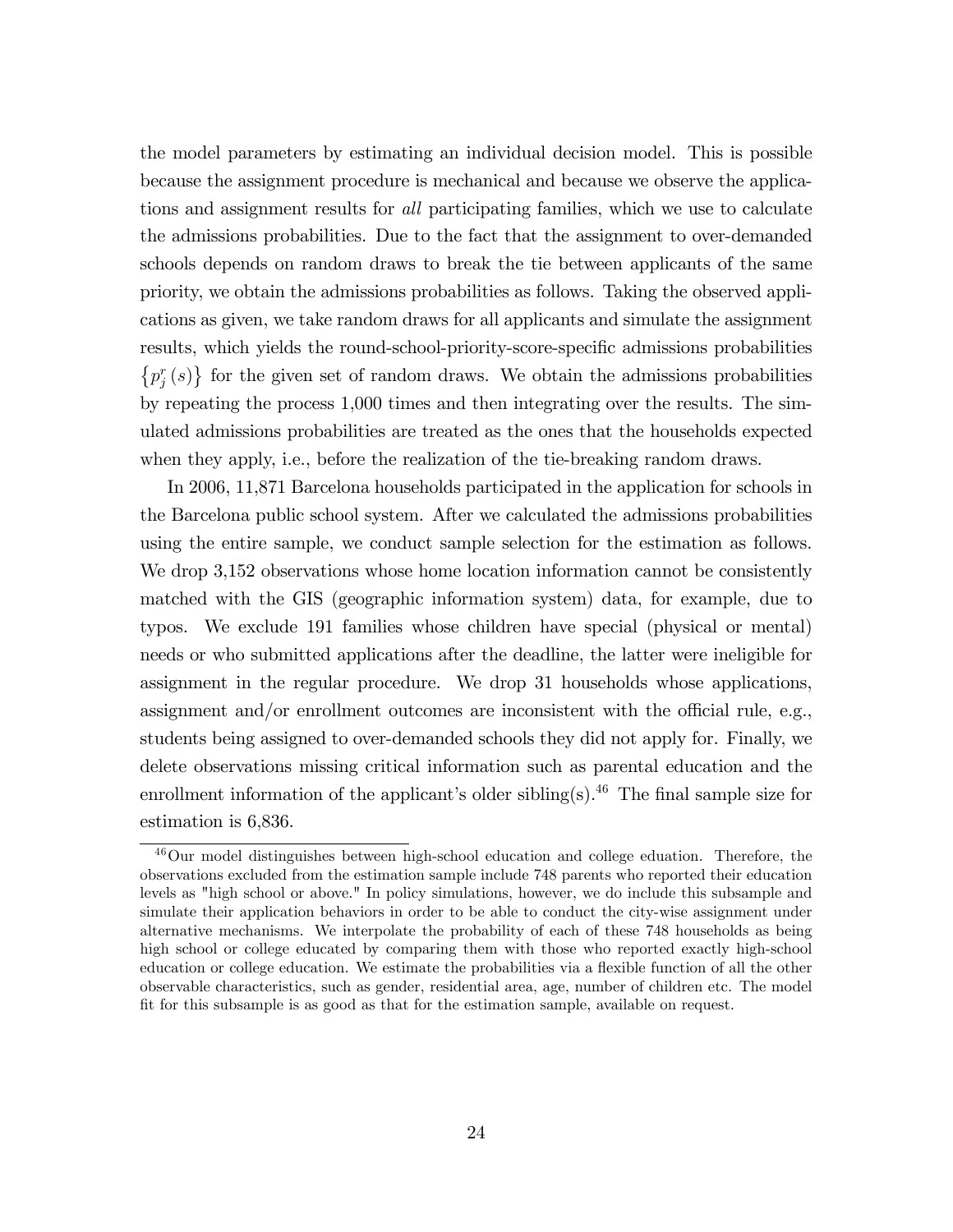# 5.3 Summary Statistics

There were 158 public schools and 159 semi-public schools in our sample period. Table 1 summarizes school characteristics separately for the two groups of schools. The first row summarizes school quality as measured by the average test scores of students in each school.<sup>47</sup> The average quality of public schools is 7.4 with a standard deviation of 0.8. Semi-public schools have higher average quality of 8.0 and a smaller dispersion of 0.5. Although public schools are free to attend, semi-public schools charge on average 1,280 euros per year with a standard deviation of 570 euros. The average capacity for the incoming 3-year-old students in public schools is 1.4 classes, as compared to 1.8 in semi-public schools.

| Table 1 School Characteristics |          |                        |     |  |  |
|--------------------------------|----------|------------------------|-----|--|--|
| Semi-Public<br>Public<br>All   |          |                        |     |  |  |
| Quality                        | 7.4(0.8) | $8.0(0.5)$ 7.7 $(0.7)$ |     |  |  |
| Fees $(100 \text{ Euros})$     | O        | $12.8(5.7)$ 6.4 (7.5)  |     |  |  |
| $#$ Classes                    | 1.4(0.5) | $1.8(1.0)$ 1.6 $(0.8)$ |     |  |  |
| Observations                   | 158      | 159                    | 317 |  |  |

Table 2 summarizes the household characteristics of the 2006 estimation sample. Among all households, about 30% parents had less than high school education and about  $40\%$  had college education.<sup>48</sup> For about  $15.8\%$  of the sample, only one parent was registered in the applicant's household. We refer such households as "single parent" households throughout the paper. Over 42% of applicants had at least one older sibling enrolled in some preschool or primary school in 2006, almost all of these older siblings were enrolled in the Barcelona public school system (40.7% out of 42.2%). Depending on their home locations, the numbers of schools for which households had priorities were different, so was the average quality of these schools. On average, a household had priority for 22 schools in 2006 with a standard deviation of almost 8 schools. The average quality of schools within one's priority zone was 7.8 and the cross zone dispersion was 0.3.

 $47$ We measure test scores on a scale from 0 to 10, distance in 100 meters and tuition in 100 euros.

<sup>&</sup>lt;sup>48</sup>Following the literature on child development, we use mother's education as the definition of parental education if the mother is present in the household, otherwise, we use the father's education.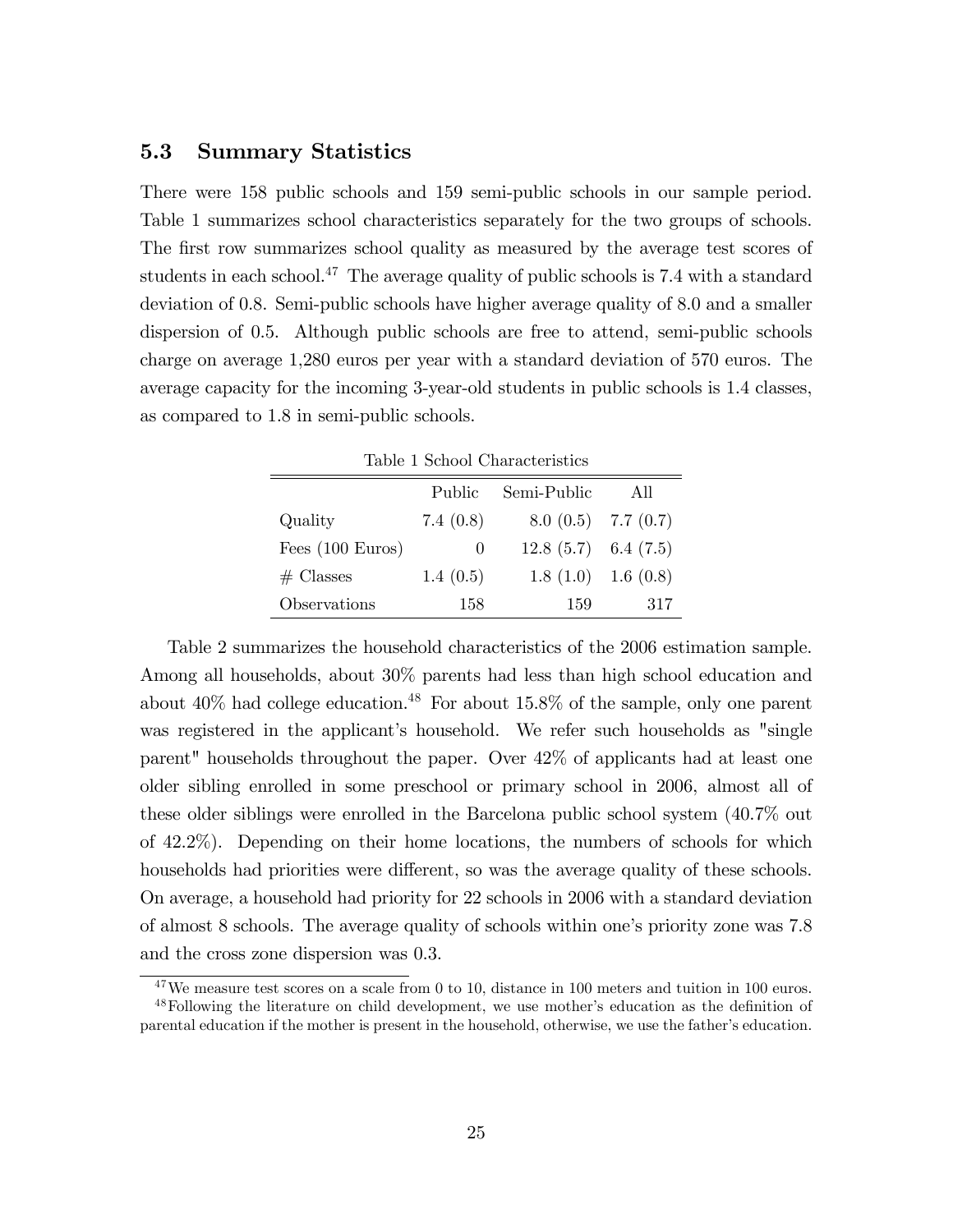| Parental $Edu^a \text{ < } HS$   | 29.8%     |
|----------------------------------|-----------|
| Parental $Edu = HS$              | $30.4\%$  |
| Parental Edu $\geq$ College      | 39.8%     |
| Single Parent                    | 15.8%     |
| Have school-age older sibling(s) | 42.2\%    |
| $#$ Schools in Zone              | 22.3(7.9) |
| Average school quality in zone   | 7.8(0.3)  |
| Observations                     | 6,836     |

Table 2 Household Characteristics

<sup>a</sup>Parental Edu: mother's edu if she is present,  $o/w$  father's edu.

Table 3 shows the number of schools households listed on their application forms. Households were allowed to list up to 10 schools, but most of households listed no more than 3 schools, with  $47\%$  of households listing only one school. Across different educational groups, parents with lower-than-high-school education were more likely to have a shorter list, while parents with exact high school education tended to list more schools than the others. Single parents also tended to list more schools compared to both-parent households.

| Table 3 Number of Schools Listed $(\%)$       |      |                |                   |      |  |  |  |
|-----------------------------------------------|------|----------------|-------------------|------|--|--|--|
| 3 <sup>3</sup><br>$\overline{2}$<br>4 or more |      |                |                   |      |  |  |  |
| All                                           | 46.9 | 12.4 16.9      |                   | 23.8 |  |  |  |
| Parental $Edu < HS$                           | 49.8 |                | $15.0 \quad 19.5$ | 15.7 |  |  |  |
| Parental $Edu = HS$                           |      | 43.4 12.1 18.4 |                   | 26.2 |  |  |  |
| Parental Edu $\geq$ College 47.4 10.6 13.9    |      |                |                   | 20.1 |  |  |  |
| Single-Parent                                 | 43.3 | -- 14.7 - 16.8 |                   | 25.2 |  |  |  |

Table 4 shows the round at which households were assigned. By definition, a household was assigned to its  $r^{th}$  listed school if it was assigned in round r; and remained unassigned if it failed to get in any of its listed schools. Ninety three percent of households were assigned in the Örst round; 2.8% were assigned in the second round and 2.7% were unassigned. Across educational groups, college-educated parents were most likely to be assigned to their first choices  $(93.7\%)$ , followed by the lowest educational group. High-school educated parents were the least likely to be assigned to their first choice and to be assigned at all. Single parents were more likely to be assigned to their first choice compared to their counterpart.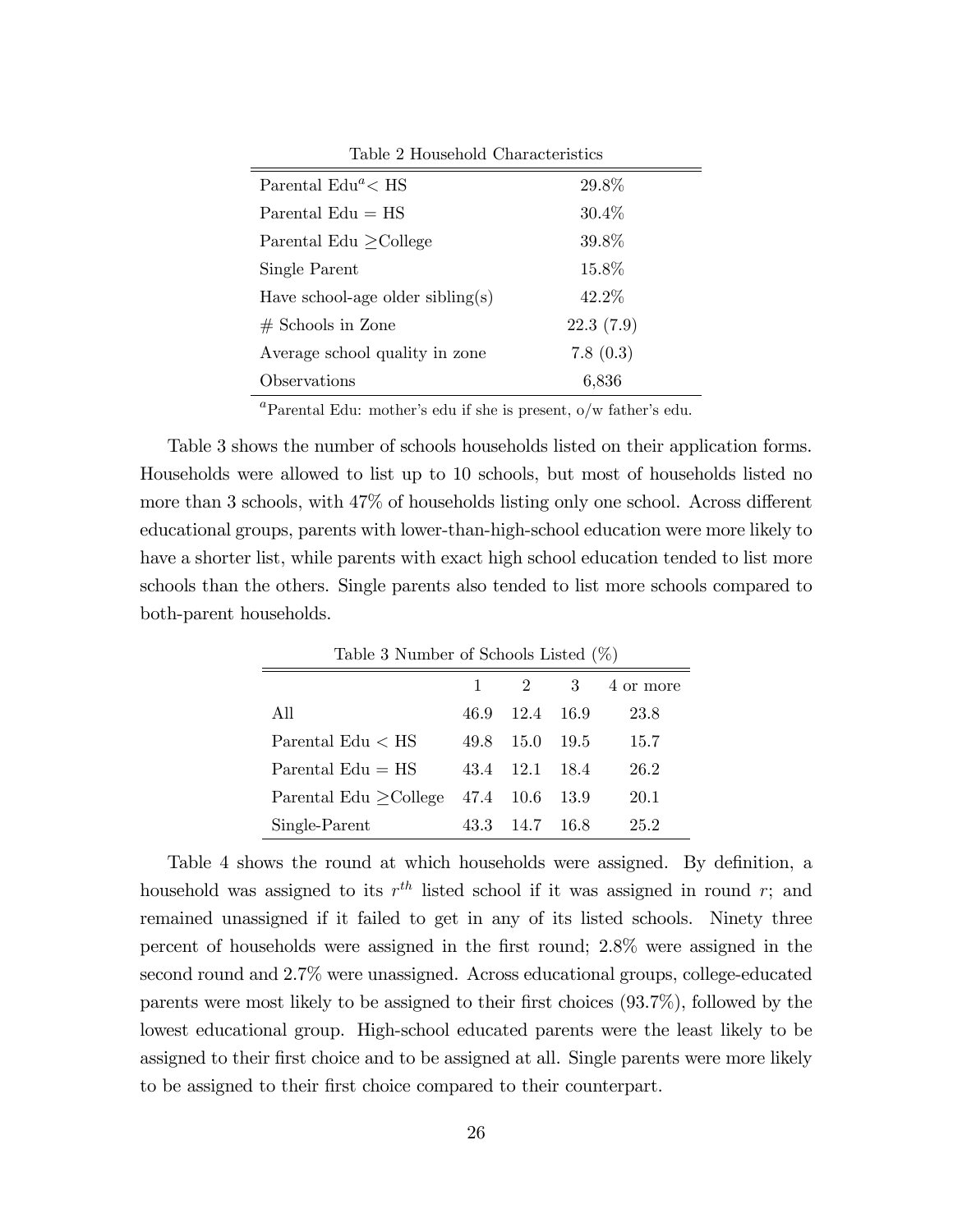|                                      | 1st      |     |         | 2nd 3rd-10th Unassigned |
|--------------------------------------|----------|-----|---------|-------------------------|
| All                                  | 93.0     | 2.8 | 1.5     | 2.7                     |
| Parental Edu $\rm < HS$              | 93.2 2.7 |     | 1.6     | 2.5                     |
| Parental $Edu = HS$                  | 92.0     | 3.5 | 1.5     | 3.0                     |
| Parental Edu $\geq$ College 93.7 2.3 |          |     | $1.3\,$ | 2.7                     |
| Single-Parent                        | 94.0     | 1.9 | 1.4     | 2.7                     |

Table 4 Assignment Round (%)

Given that most households were assigned to their first choices, Table 5 summarizes the characteristics of the top-listed schools. For all students, the average quality of the top-listed schools was 7.9. The home-school distance was about 710 meters. The distance-quality trade-offs seem to differ across educational groups: as parental education goes up, the quality of top-listed schools increases while the distance decreases. Single parents were more likely to top-list a school with higher quality yet longer distance, compared to an average household.

|                             | Quality  | Distance $(100m)$ | Fees $(100 \text{Euros})$ |
|-----------------------------|----------|-------------------|---------------------------|
| All                         | 7.9(0.6) | 7.1(8.7)          | 8.1(7.7)                  |
| Parental Edu $\rm < HS$     | 7.6(0.7) | 5.2(6.2)          | 5.4(6.6)                  |
| Parental $Edu = HS$         | 7.9(0.5) | 7.0(8.6)          | 8.1(7.5)                  |
| Parental Edu $\geq$ College | 8.2(0.4) | 8.7(9.9)          | 9.9(8.1)                  |
| Single-Parent               | 8.0(0.6) | 8.1(9.9)          | 8.6(8.4)                  |

Finally, Table 6 lists the fraction of all students, assigned or unassigned, who were enrolled in the public school system (recall that a household can propose a school with an available seat and be assigned to it after the regular admissions if the household remains unassigned to any of its listed schools). Overall, 97\% of applicants were enrolled in the public school system. Applicants with college-educated parents and/or single parents were less likely to enroll. The last row shows that 2.2% of households chose not to enroll even though they had been assigned to their first choice. The ex-post shocks introduced in the model are meant to rationalize such behaviors.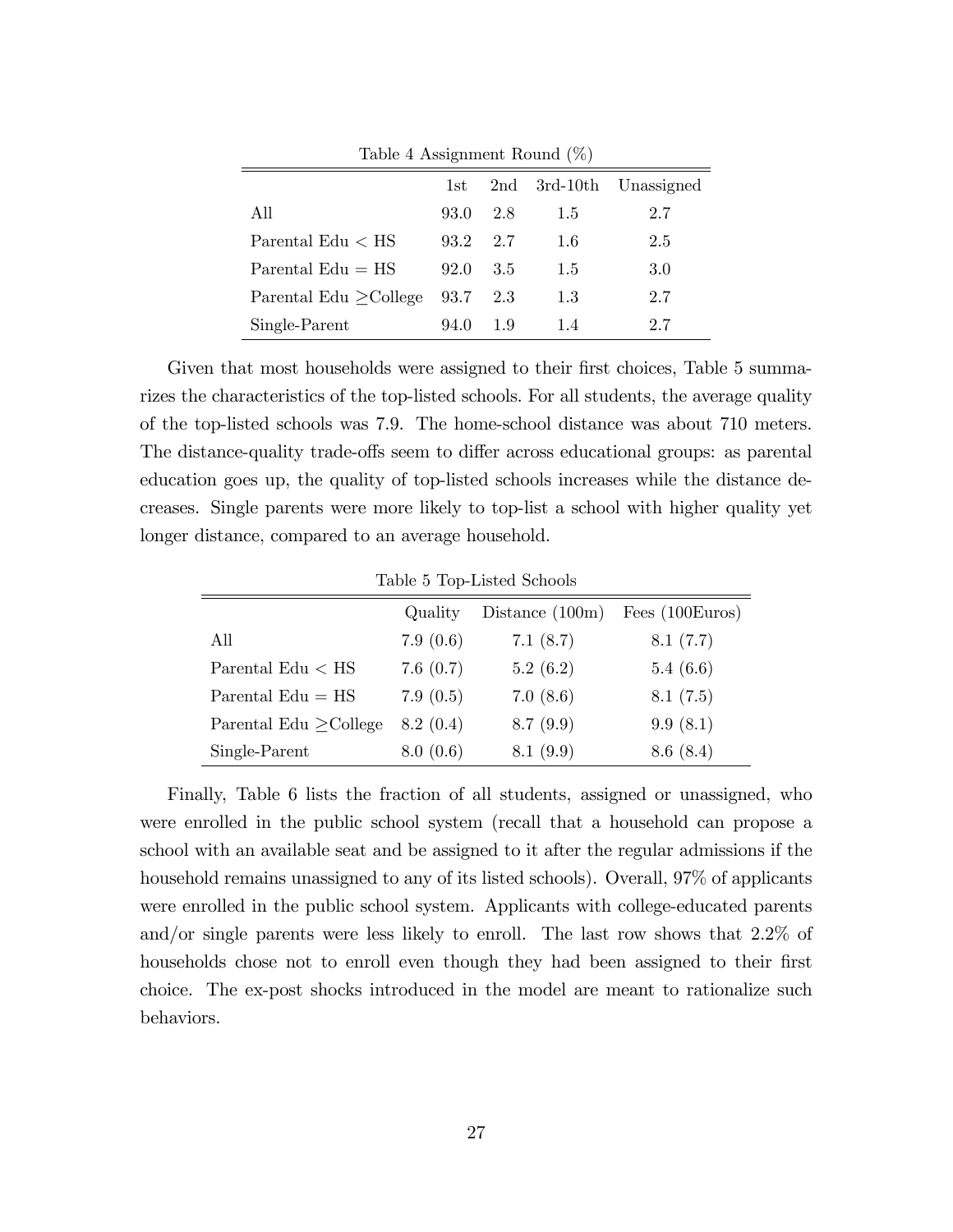| Table 6 Enrollment in Public System $(\%)$ |      |  |  |  |
|--------------------------------------------|------|--|--|--|
| All                                        | 96.7 |  |  |  |
| Parental $Edu < HS$                        | 97.0 |  |  |  |
| Parental $Edu = HS$                        | 97.1 |  |  |  |
| Parental Edu > College                     | 96.3 |  |  |  |
| Single-Parent                              | 96.1 |  |  |  |
| Assigned in Round 1                        | 97.8 |  |  |  |

# 6 Results

### 6.1 Parameter Estimates

Table 7 presents the estimated parameters governing household preferences, with standard errors shown in parentheses. The utility function is linear with interactions between household characteristics and school characteristics. We treat high-school educated both-parent households as the base group. High-school educated parents value schools within the public school system more than other educational groups, especially the college-educated group. One explanation is that college-educated parents are more likely to be able to afford a costly outside option (a private school). Single parents also tend to value public schools less than their counterpart. The next row shows that it is especially attractive for a household to send the child to the same school where her older sibling was enrolled in. These parameter estimates are consistent with the observed behaviors. For example, Table 5 and Table 6 show that although college-educated parents and single parents were more likely to be assigned to their top choices, they were less likely to enroll their children in the public school system. It is also observed that most households with more than one child sent the younger child to her sibling's school.

The sixth row on the left panel of Table 7 shows that holding everything else constant, semi-public schools are more preferable to public schools, which may reflect the fact parents value the more áexible management and curriculum in semi-public schools. The next four rows show the effect of school fees. Price sensitivities decrease with education levels; and the cost of fees is concave. In particular, the cost of fees peaks around 1,500 (1,600) euros per year for the college (high-school) educated parents, which is around the  $75<sup>th</sup>$  percentile of the distribution of fees charged by semi-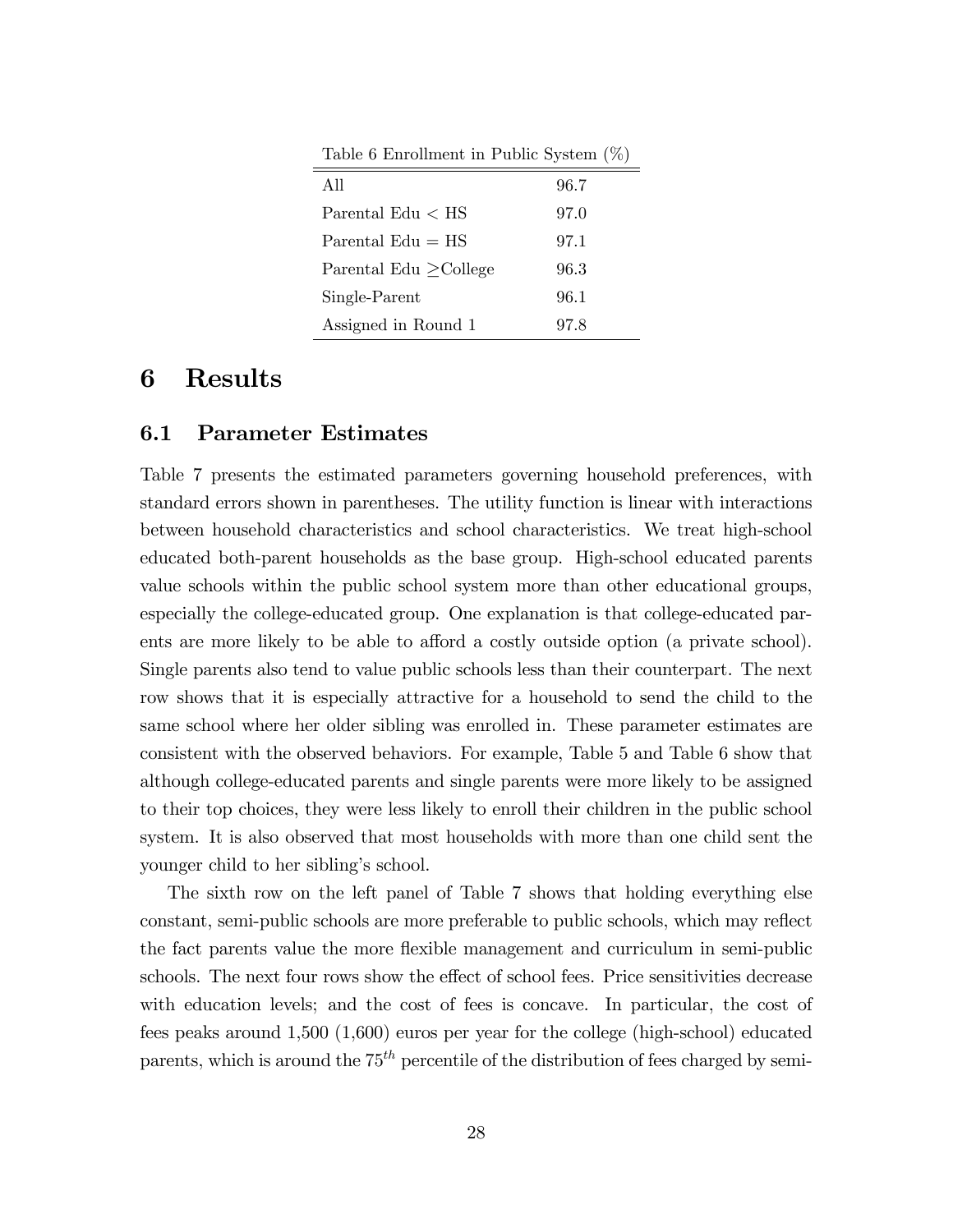public schools. For the lowest-education group, the cost peaks around 2,100 euros, which is the  $95<sup>th</sup>$  percentile of of the distribution of fees charged by semi-public schools. The finding that tuition cost is concave reflects the fact that a large part of the fees are charged for additional services provided by semi-public schools, which apparently are valued by parents. Our preference parameters on fees capture the effects of monetary costs net of the benefits associated with these fees. $^{49}$  The last three rows on the left panel show households' additional preferences for schools with capacities of more than one first-year class. Consistent with the fact that larger schools tend to have more resources and lower closing-down probabilities, our parameter estimates show that households prefer schools with larger capacity.

| Constant                               | 3478.9 (122.4)  | $q^*$ I(Edu < HS)                       | 0.01(1.87)     |
|----------------------------------------|-----------------|-----------------------------------------|----------------|
| Single Parent                          | $-261.9(172.6)$ | $q^*I(Edu = HS)$                        | 6.4 $(0.4)$    |
| Eductation < HS                        | $-57.7(471.3)$  | $q^*I(Edu > HS)$                        | 1.6(0.2)       |
| Education > HS                         | $-405.6(150.7)$ | $I(q > q^g)^*(q - q^g)^{2*}I(Edu < HS)$ | 7.8(3.1)       |
| Sibling School                         | 1618.7 (194.5)  | $I(q > q^g)^*(q - q^g)^{2*}I(Edu = HS)$ | 20.6(1.3)      |
| Semi-Public School                     | 37.6 $(0.3)$    | $I(q > q^g)^*(q - q^g)^{2*}I(Edu > HS)$ | 41.6 $(0.2)$   |
| $\text{Fe}^*I(\text{Edu} < \text{HS})$ | $-5.1(0.04)$    | $I(q < q^b)$ * $(q^b - q)^2$            | $-10.6(0.2)$   |
| $\text{Fe}^*I(\text{Edu} = \text{HS})$ | $-3.8(0.01)$    | Distance $(100m)$                       | $-1 (n/a)$     |
| $\text{Fe}^*I(\text{Edu} > \text{HS})$ | $-3.6(0.01)$    | Distance <sup>2</sup>                   | $-0.05(0.001)$ |
| $\text{Fe}^2$                          | 0.12(0.001)     | Distance $>5 (100m)$                    | $-46.3(0.1)$   |
| $\#$ Classes = 2                       | 22.0(0.1)       | Distance $>10$ (100m)                   | $-23.5(0.3)$   |
| $\#$ Classes = 3                       | 40.7(0.4)       | $\sigma_{\epsilon}$ (taste dispersion)  | 53.8 $(0.1)$   |
| $\#$ Classes > 3                       | 54.2(0.4)       | $\sigma_n$ (post-application shock)     | 2131.7 (40.6)  |

|  |  | Table 7 Preference Parameters |
|--|--|-------------------------------|
|--|--|-------------------------------|

 $q^g(q^b)$  is the quality of the school at the 75th (25th) percentile.

The right panel of Table 7 shows the trade-offs between quality  $(q)$  and distance. There are three sets of quality parameters: 1) education-group-specific linear impacts of quality, 2) education-group-specific square terms on school quality beyond the  $75<sup>th</sup>$ percentile of the quality distribution  $(q<sup>g</sup>)$ , and 3) a square term on school quality below the 25<sup>th</sup> percentile  $(q^b)$  . Except for the high-school-educated parents, the linear effects

 $^{49}$ It will be interesting to disentangle the cost from the benefits associated with service fees, which requires information that is unavailable in our data sets.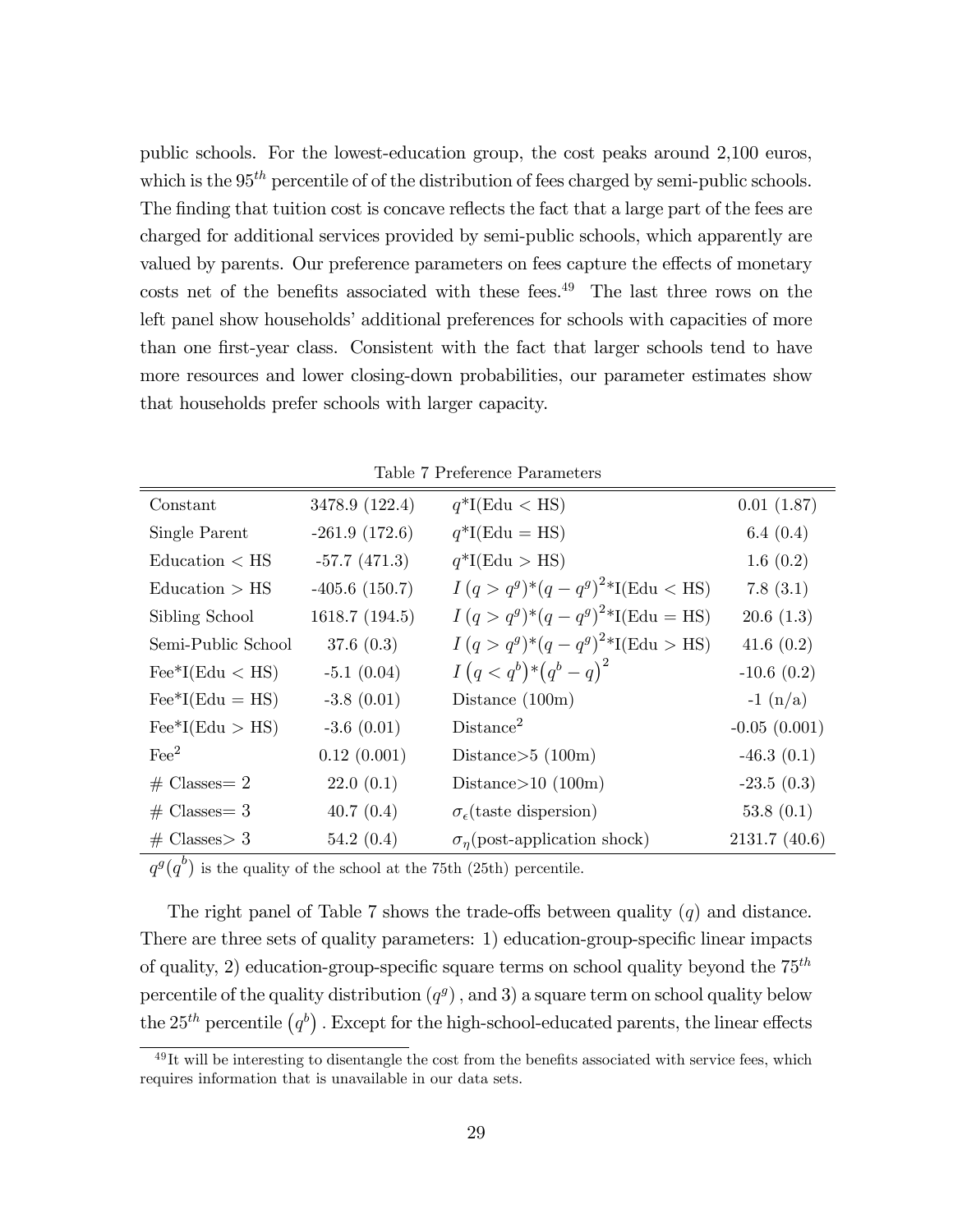of school quality are small, especially for the lowest-educational group, for whom the linear term is almost zero. Households do, however, value the top schools. As shown in the 4th to 6th row, the preferences for schools that are ranked at the higher end of the quality distribution are strongly convex, especially for the higher educated groups. The next row shows that households also have a strong aversion against schools at the lower end of the quality distribution. In sum, although households may not care too much about the quality differences across schools in the middle of the quality distribution, they do care much more about the very good schools and the very bad ones. The next four rows show preferences on distances. The linear preference parameter on distance is normalized to -1. The cost of distance is convex with the square term being 0.05. In addition, we allow two jumps in the cost of distances. The first jump is set at 500 meters, which is meant to capture an easy-towalk distance even for the 3-year old. Another jump is at the 1 kilometer threshold, which is a long yet perhaps still manageable walking distance. As households may have to rely on some other transportation methods when a school is beyond walking distances, it is not surprising to see that the cost of distance jumps significantly at the thresholds, by about 4.6 kilometers at the first threshold and by another 2.3 kilometers at the second. Our findings that parents of different education levels differ in their views of the trade-offs among quality, fees and distance are consistent with those in the literature.<sup>50</sup> Finally, the last two rows on the right panel show, respectively, the dispersion of household preferences across schools and that of post-application shocks. The latter is necessary to rationalize the fact that some households gave up their first choices after being assigned. In addition, households take expectations over these ex-post shocks when applying, thus application provides another benefit, i.e., an option value.

Table 8 presents the estimated parameters governing the probability that a household is strategic, which takes a logistic functional form. Single parents are slightly less likely to be strategic. Compared to high-school-educated parents, those with lower or higher education levels are more likely to be strategic. We do not find that strategic households are more likely to live in zones with more schools, and in fact, the coefficient is slightly negative. However, we do find that strategic households are more likely to live in zones with higher average school quality. Although not precisely

 $50$  For example, Burgess et al (2009), Hastings, Kane and Staiger (2008), He (2012) and Abdulkadiroğlu, Agarwal and Pathak (2014).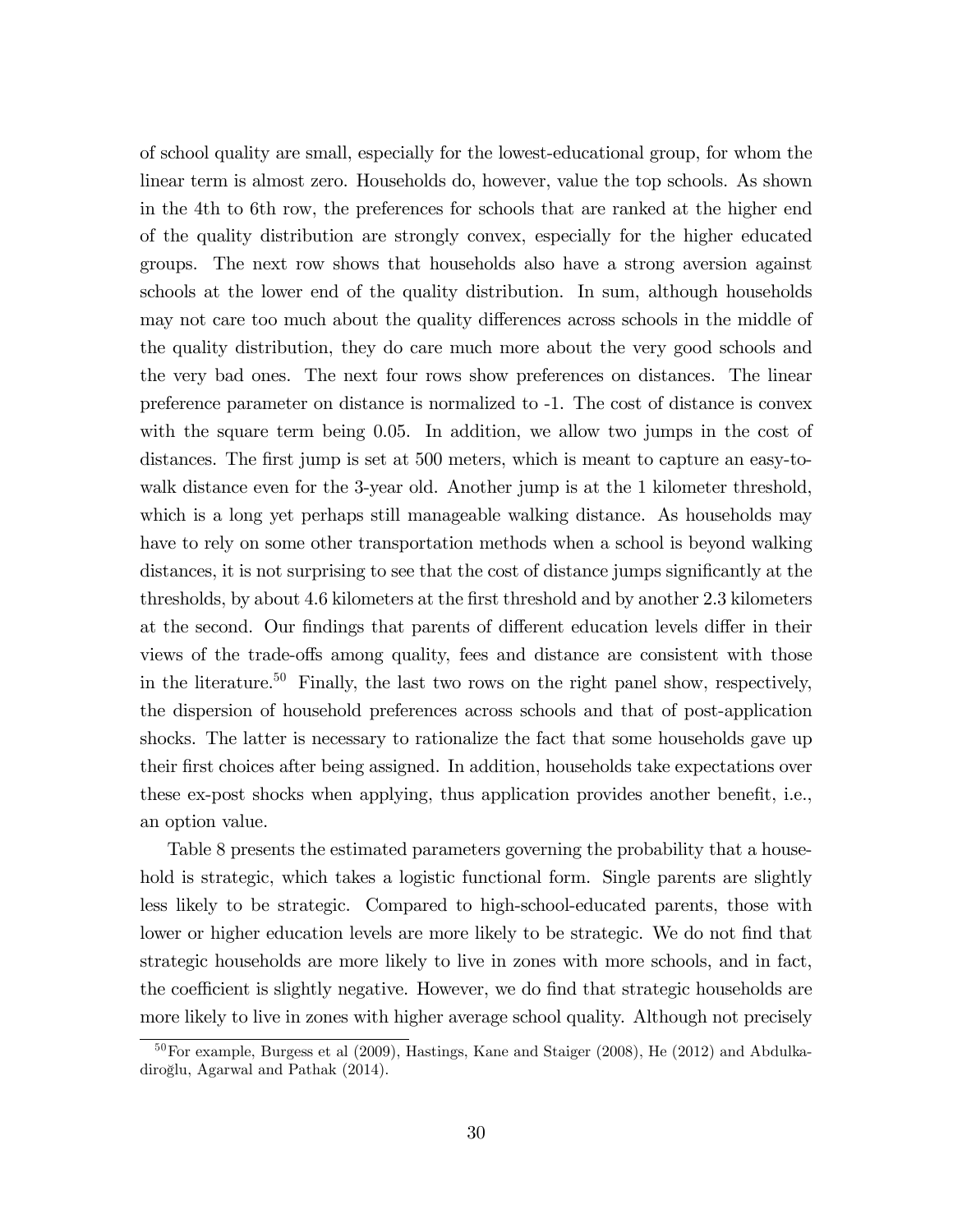| Table 8 Type Distribution      |              |  |  |  |
|--------------------------------|--------------|--|--|--|
| Constant                       | $-17.7(1.5)$ |  |  |  |
| Single Parent                  | $-0.2(0.2)$  |  |  |  |
| Education < HS                 | 1.1(0.2)     |  |  |  |
| Education > HS                 | 0.4(0.2)     |  |  |  |
| No. schools in zone            | $-0.1(0.01)$ |  |  |  |
| Average school quality in zone | 3.0(0.2)     |  |  |  |
| Have an older sibling          | 38.0(42.6)   |  |  |  |

estimated, households with older children are more likely to be strategic.

ċ

Based on the estimates in Table 8, Table 9 shows the simulated type distribution in our sample. The left panel shows that 96% of all households were strategic, i.e., very few households applied without considering the odds of being admitted.<sup>51</sup> The next 5 rows shows the fraction of strategic households for each of the subgroups of the sample. Across educational groups, the high-school educated households were the least likely to be strategic. Households with both parents and those with older children were both more likely to be strategic. The upper-right panel of Table 9 shows the average characteristics of the zones lived in by different types of households. On average, strategic (non-strategic) households lived in zones with 22.3 (23.1) schools and the average quality of these schools was 7.9 (7.8).

|                             | Strategic $(\%)$ |                 |      | Strategic Non-Strategic |
|-----------------------------|------------------|-----------------|------|-------------------------|
| All                         | 96.0             | Schools in zone |      |                         |
| Parental $Edu < HS$         | 97.3             | No. Schools     | 22.3 | 23.1                    |
| Parental $Edu = HS$         | 94.8             | Ave. quality    | 7.9  | 7.8                     |
| Parental Edu $\geq$ College | 96.5             |                 |      |                         |
| Single-Parent               | 95.6             |                 |      |                         |
| Have an older sibling       | 97.0             |                 |      |                         |

Table 9 Strategic vs. Non-Strategic Type: Simulation

# 6.2 Model Fits and Out-of-Sample Validation

The 2007 re-definition of priority zones abruptly changed the school-household-specific priorities. For example, the number of schools to which a household had priority

<sup>&</sup>lt;sup>51</sup>We find a much smaller fraction of non-strategic households than Abdulkadiroglu, Pathak, Roth and Sönmez (2006) did. By incorporating the outside option and the leftover schools into the framework, our model rationalizes the choices by a substantial fraction of households.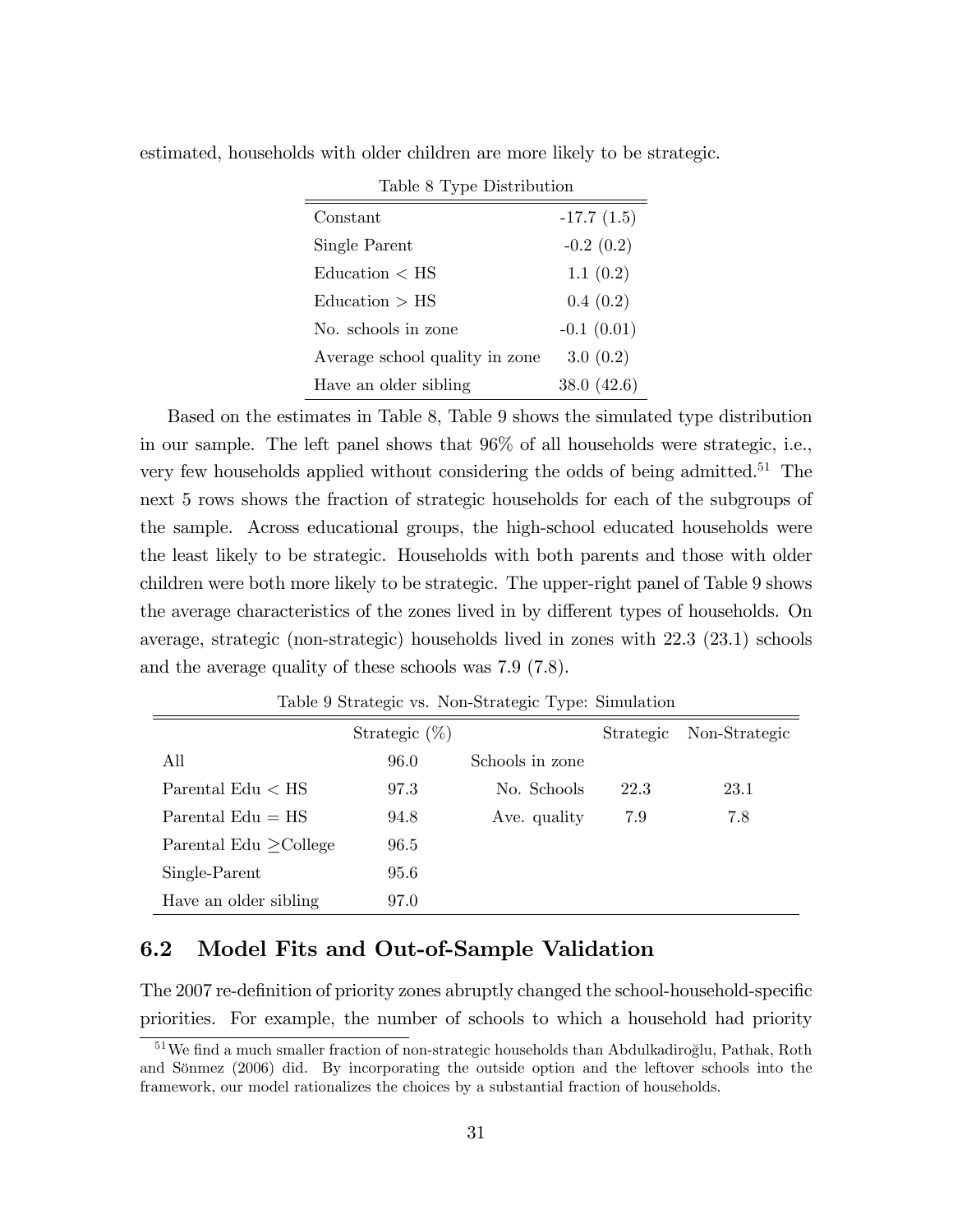became 7.0 on average with a standard deviation of 1.5 in 2007, as compared to the 22.3 (7.9) figure in 2006. More importantly, the priority schools became those that surrounded each home location, which also changed the risk-quality-distance trade-offs faced by households. In this section, we show the model fits for both the 2006 and the  $2007$  samples.<sup>52</sup> To simulate the 2007 outcomes, we first calculate the admissions probabilities in 2007 via the same procedure as we do for the year 2006, using the entire 2007 sample. Then we use the selected 2007 sample of 7,437 households to conduct an out-of-sample validation, where the sample selection rule is the one used for the  $2006$  sample.<sup>53</sup> To the extent that the change came as a surprise to households, it is reasonable to believe households had been unable to reallocate before submitting their applications in 2007. As such, we simulate the distribution of 2007 household types using the characteristics of their residential zones according to the 2006 definition.<sup>54</sup>

Considered as the most informative test of the model, the first two rows of Table 10 explore the changes in the definition of priority zones.<sup>55</sup> The  $2007$  reform led to situations where some schools were in the priority zone for a household in one year but not in the other, which would affect the behavior of a strategic household. As shown in the first row of Table 10, in 2006,  $24\%$  of the households in our sample top-listed a school that was in their priority zone by the 2006 deÖnition but not by the 2007 definition. In 2007, the fraction of households that top listed these schools dropped to 12%. On the other hand, the second row of Table 10 shows that the fraction of households that top-listed schools in their priority zone only by the 2007 definition but not by the 2006 definition increased from  $3\%$  to  $12\%$  over the two years. The model is able to replicate such behaviors and predicts the changes as being from 22% to 15% for the first case, and from 5.7% to 11.2% for the second case. The next 3 rows of Table 10 show that the model fits the data well in terms of the characteristics of the top-listed schools, including average quality, distances and fees. In particular,

 $52$ Appendix Table A1-A6 show the fits for subgroups of households conditional on demographics.

<sup>&</sup>lt;sup>53</sup>In 2007, 12,335 Barcelona households participated. We follow the same sample selection rule as that for the 2006 sample. In particular, the 7,437 households in 2007 do not include the 998 parents who reported "high school or above" as their education levels. We interpolate the probability of being college-educated for these parents and include them in the counterfactual policy experiments.

 $54\text{As}$  shown below, we can fit the data in both years, suggesting that our assumption about household type distribution in 2007 is a reasonable one.

 $55$ Calsamiglia and Güell (2014) use this change to show that the observed application behavior was driven largely by admissions priorities.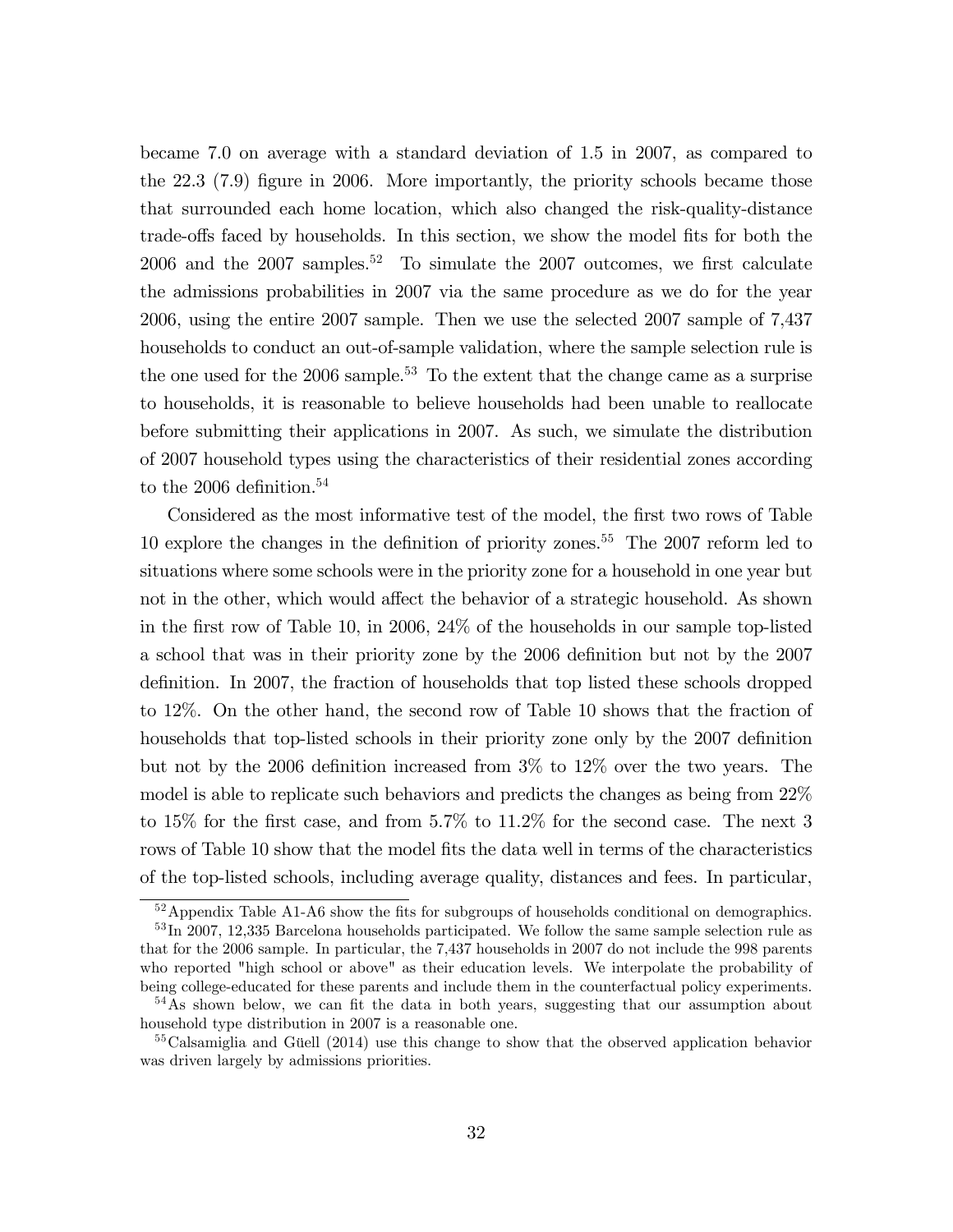the distance of the top-listed school went down from 7.1 to 6.6 in the data between the two years, as priority schools became those surrounding one's home location. The model-predicted change in distance is from 7.4 to 6.9.

| Table 10 Top-Listed Schools |                                  |      |      |      |  |
|-----------------------------|----------------------------------|------|------|------|--|
|                             |                                  | 2006 | 2007 |      |  |
|                             | Model<br>Model<br>Data.<br>Data. |      |      |      |  |
| In Zone 06 Only $(\%)$      | 24.1                             | 22.0 | 12.0 | 15.1 |  |
| In Zone 07 Only $(\%)$      | 3.0                              | 5.7  | 12.0 | 11.2 |  |
| Quality                     | 7.9                              | 7.9  | 7.9  | 7.9  |  |
| Distance $(100m)$           | 7.1                              | 7.4  | 6.6  | 6.9  |  |
| Fee $(100 \text{ Euros})$   | 8.1                              | 8.1  | 7.9  | 8.0  |  |

As mentioned in the model section, there can be multiple lists that are payoffequivalent and imply the same allocation results. All these lists have identical ordered elements that are allocation-relevant, which is what our model can explain. For example, consider a list of length 4, the third element of which was a leftover school. Our model is designed to replicate the first three elements of that list, not how many schools to be listed beyond that point. Table 11 presents the model fit for the length of the allocation-relevant part of household application lists. In both years, about 86% of households' lists contained only one allocation-relevant school and fewer than  $3\%$ of households had more than 2 relevant schools on their lists, which is not surprising given that most households were assigned in the first round. The model-predicted distribution of the list length lies slightly to the right of the data distribution for 2006. The model under-predicts the fraction of households listing 2 schools in 2007.

| Table 11 Relevant List Length $(\%)$ |       |       |       |       |  |  |
|--------------------------------------|-------|-------|-------|-------|--|--|
|                                      |       | 2006  | 2007  |       |  |  |
|                                      | Data. | Model | Data. | Model |  |  |
| 1                                    | 85.8  | 83.2  | 86.1  | 86.9  |  |  |
| 2                                    | 11.5  | 12.3  | 11.7  | 10.1  |  |  |
| $\geq 3$                             | 2.7   | 4.5   | 22    | 3.0   |  |  |

Table 12 shows the rounds at which households were assigned. The model slightly over-predicts the fraction of households assigned in the Örst round. Table 13 shows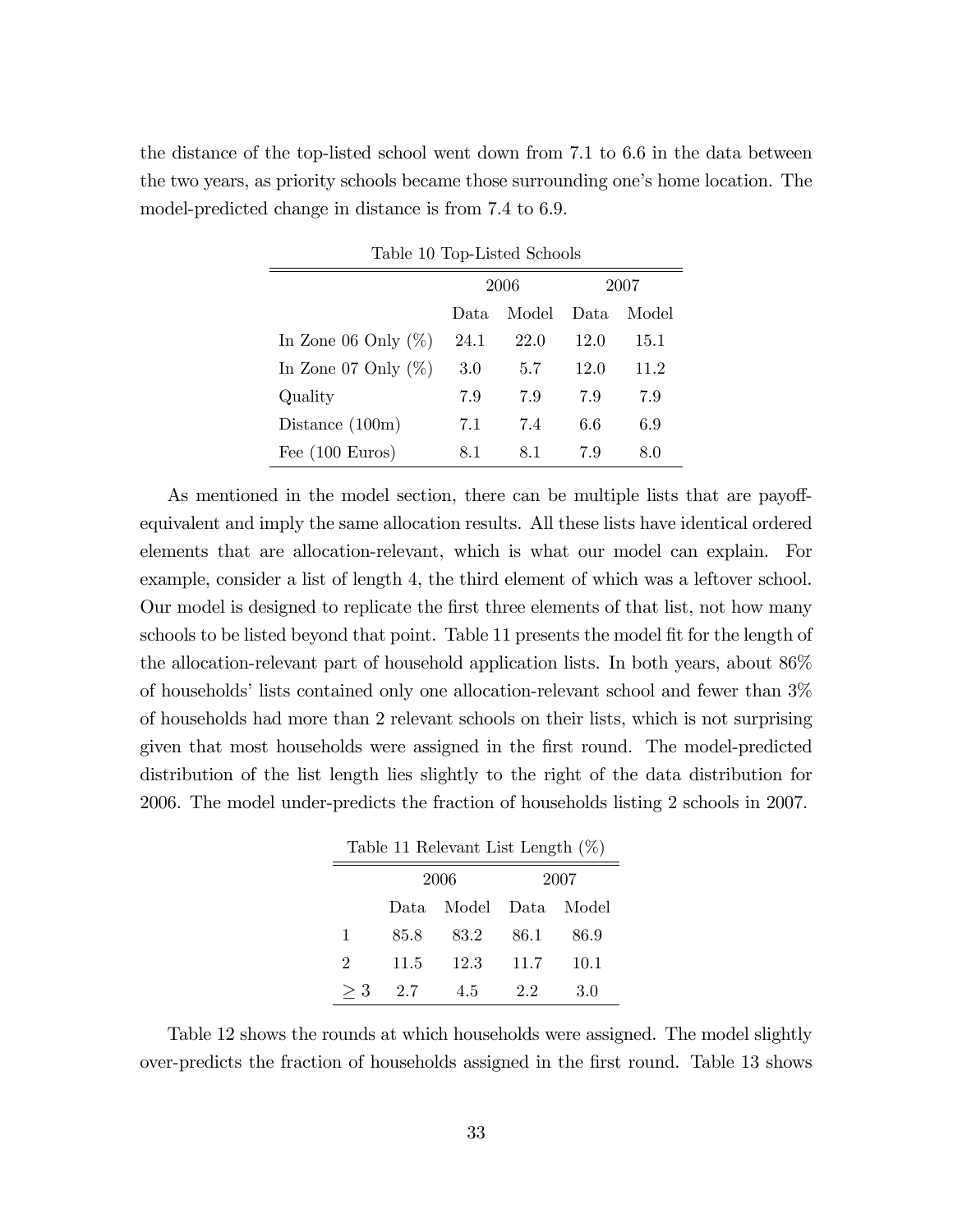that the model closely replicates the enrollment rate within the public school system. In particular, with the ex-post shocks, the model replicates the non-enrollment behavior by households who were assigned to their first choice.

| Table 12 Assignment Round $(\%)$                |      |         |       |       |       |  |  |
|-------------------------------------------------|------|---------|-------|-------|-------|--|--|
|                                                 | 2006 |         |       | 2007  |       |  |  |
|                                                 | Data | Model   | Data  | Model |       |  |  |
| 1                                               | 93.0 | 94.3    | 92.0  | 94.5  |       |  |  |
| $\overline{2}$                                  | 2.8  | 2.3     | 3.1   | 2.0   |       |  |  |
| $\geq 3$                                        | 1.5  | $0.2\,$ | 1.8   | 0.4   |       |  |  |
| Unassigned                                      | 2.7  | 3.2     | 3.1   | 3.1   |       |  |  |
| Table 13 Enrollment in the Public System $(\%)$ |      |         |       |       |       |  |  |
|                                                 |      | 2006    |       |       | 2007  |  |  |
|                                                 |      | Data    | Model | Data  | Model |  |  |
| All                                             |      | 96.7    | 96.5  | 97.6  | 96.5  |  |  |
| Assigned in Round 1                             |      | 97.8    | 96.7  | 98.3  | 97.1  |  |  |

Table 12 Assignment Round (%)

# 7 BM vs. GS vs. TTC

Using the estimated model, we are ready to answer the question we posed at the beginning of the paper. How does the current Boston mechanism (BM) compare with two of its alternatives, the Gale-Shapley student deferred acceptance mechanism  $(GS)$  and the top trading cycles mechanism  $(TTC)$ ? In a different experiment, presented in the appendix, we assess the impacts of the 2007 reform, which changed the student-school priority structure by redefining priority zones. In both experiments, households' welfare refers to their evaluations of their assignment outcomes relative to their outside options, i.e.,  $v_{ij}$ <sup>56</sup>

# 7.1 Theoretical Background

This subsection briefly discusses the properties of the three alternative mechanisms; Appendix E contains detailed descriptions.<sup>57</sup> The GS procedure is similar to BM

<sup>56</sup>All simulations include the interpolated sample, as mentioned in footnotes 46 and 53. All simulations use the school-household-specific priority scores given by  $(1)$ , as they were defined by the official rules in the relevant year.

 $57$ See Abdulkadiroğlu and Sönmez (2003) for further theoretical discussions.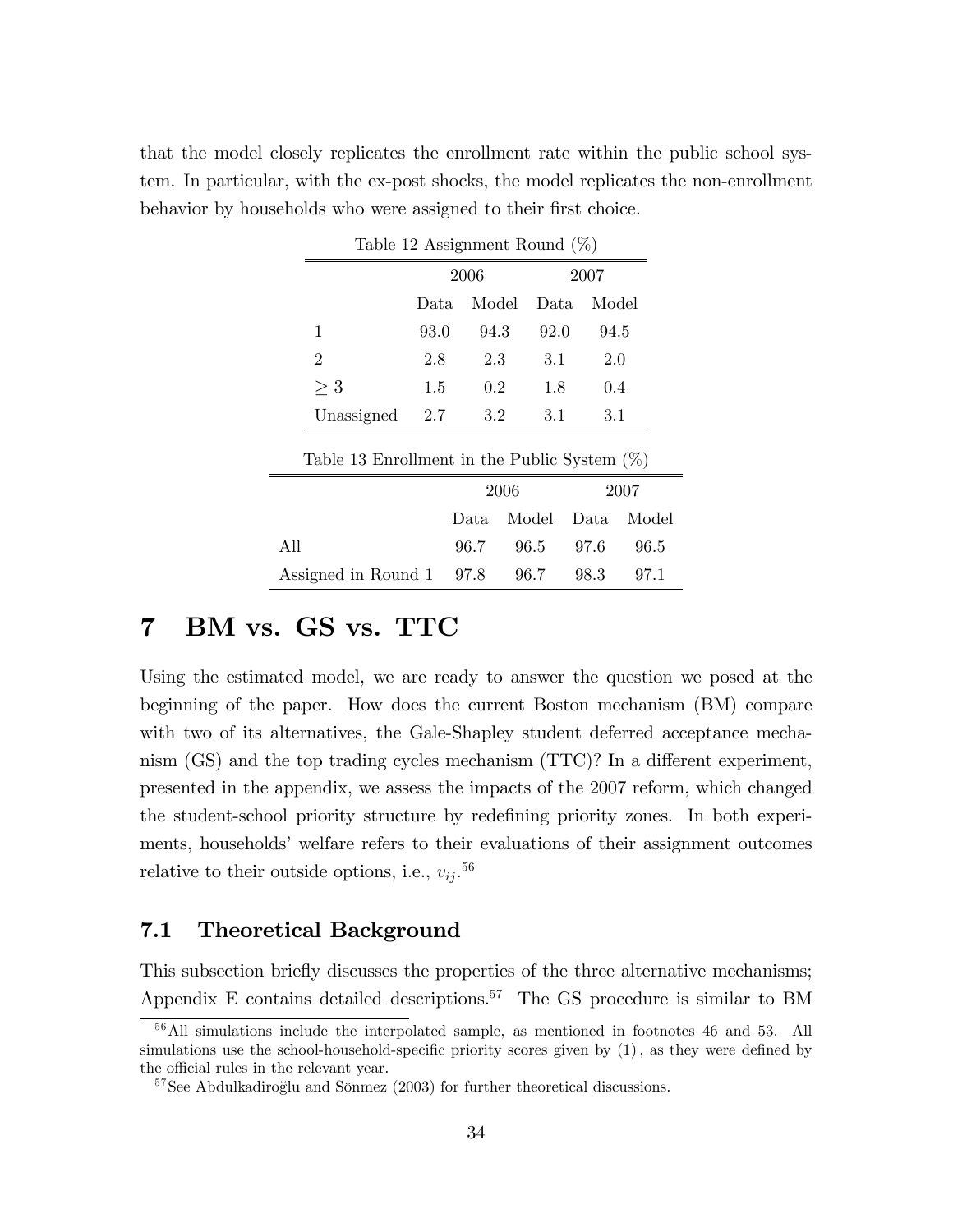with the key differences that students are only temporarily assigned to schools in each round and that one's chance of being finally admitted to a school does not depend on the ranking of the school on her application list. The TTC algorithm has a very different structure. Intuitively, in each round TTC creates cycles of trade between individuals. Each individual in a cycle trades of a seat in her highest-priority school for a seat in her announced most preferred school among those that still have seats. Whenever such a cycle is formed the allocation is final.

Three properties are considered as desirable for a mechanism, i.e., Pareto efficiency, truth revealing and the elimination of justified envy (also known as stability).<sup>58</sup> Unfortunately, all three properties may not hold simultaneously. BM satisfies none of the properties. GS and TTC are both truth revealing. Between the other two conflicting properties, GS eliminates justified envy at the cost of Pareto efficiency, while TTC achieves Pareto efficiency at the cost of stability.

Despite the fact that BM does not satisfy any of the three desirable properties, the welfare comparison between BM and its alternatives is ambiguous.<sup>59</sup> The ambiguity arises from the coexistence of two competing forces. On the one hand, BM can lead to potential misallocations because households hide their true preferences. This source of misallocation is absent in the truth-revealing GS and TTC. On the other hand, BM may better "respect" householdsícardinal preferences than GS and TTC (Abdulkadiroglu, Che and Yasuda (2011)). BM-induced household behaviors º increase the chance that the "right match" is formed, where a school being matched to households that value it more.<sup>60</sup> Under a truth-revealing mechanism, households who share the same ordinal preferences will rank schools the same way in their applications and be given the same chance of being allocated to various schools, regardless

<sup>&</sup>lt;sup>58</sup>Stability requires that there be no unmatched student-school pair  $(i, s)$  where student i prefers school s to her assignment and she has higher priority than some other student who is assigned a seat at school s.

 $59$ The ambiguity has been reflected in the conflicting findings in the theoretical and lab experimental studies that compare BM with GS. Pareto efficiency is an ordinal concept, which does not necessarily imply the highest level of total household welfare.

 $60$ The intuition can be explained by the following simple example with equal priorities. Consider three schools and a set of households who share the same ordinal but different cardinal preferences for these schools, where the schools are ranked from high to low as Schools 1, 2 and 3. Under BM, the strategic decision is whether to take the high risk and top-list School 1 or to play it safe and top-list School 2. Given the same evaluation for School 1, a household whose evaluations for Schools 2 and 3 are similar is more likely to choose the risky strategy because it has less to lose from the gamble. Given the same evaluation for School 3, a household that values School 1 much higher than School 2 is more likely to choose the risky strategy because it has more to gain from the gamble.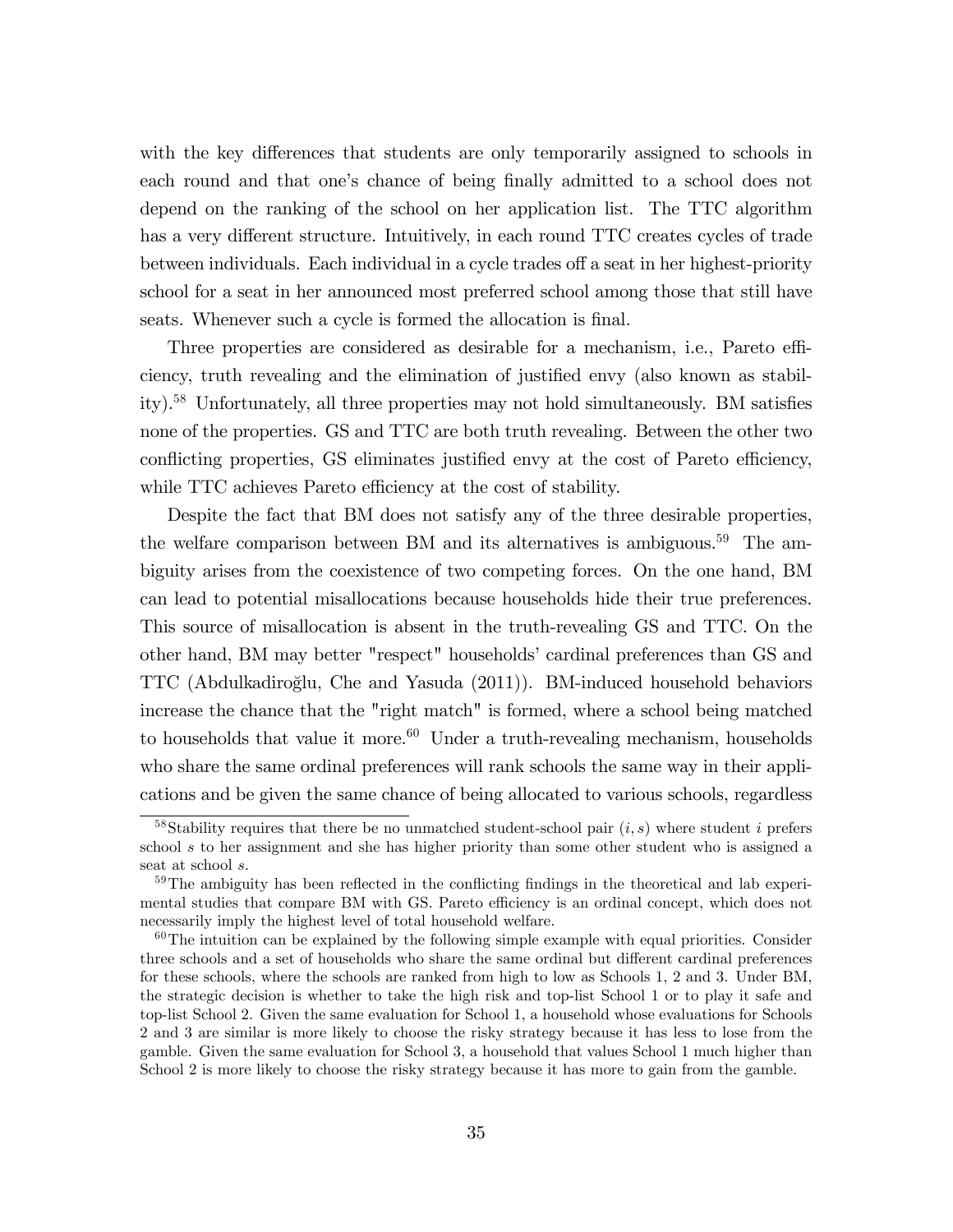of who will gain the most from each school. Given that it is theoretically inconclusive, the welfare comparison between BM and GS or TTC becomes an empirical question, one that we answer below.

# 7.2 Results

Under both GS and TTC, all households, strategic or not, will list schools according to their true preferences. As such, we simulate each household's application list according to their true preferences and assign them using  $\text{GS}$  and then using  $\text{TTC}^{61}$ We compare the results from these two counterfactual mechanisms with those from the baseline.<sup>62</sup> We present our results under the more recent, i.e., the 2007, priority zone structure.<sup>63</sup>

Remark 4 In the following, we will present consequences of the reforms from BM to GS and TTC on the total household welfare, the distribution of winners and losers among different subgroups of households, as well as the assignment outcomes. Notice that the level of total household welfare is not necessarily the criterion for social welfare, which may involve different weights across households. Given that we can calculate the welfare changes at the household level, our results can be used to calculate any weighted social welfare. Moreover, household welfare may not be the only factor that policy makers consider. For example, policy makers may put high value on truth-revealing and the elimination of justified envy, which will make GS particularly attractive. Therefore, we do not necessarily recommend one mechanism over another in this paper. However, given a social objective, our results can easily be used for policy-making purposes.

### 7.2.1 Household Welfare Comparison

To form the basis for comparison, the first column of Table 14 shows the average welfare and the standard deviations among the population (in parentheses) under BM.

 $61$ Notice that all allocation mechanisms we consider use random lotteries to rank students with the same priority score. As such, for each experiment we simulate the overall allocation procedure and obtain the outcomes for all students for a given set of random lotteries. We repeat this process many times to obtain the expected (average) outcomes for each simulated student.

 $62\,\text{Notice that to simulate GS and TTC, it is sufficient to know household preferences. However, }$ to compare GS or TTC with the baseline (Boston) mechanism, one needs to know the distribution of household strategic types.

<sup>63</sup>The 2006 results are similar, available on request.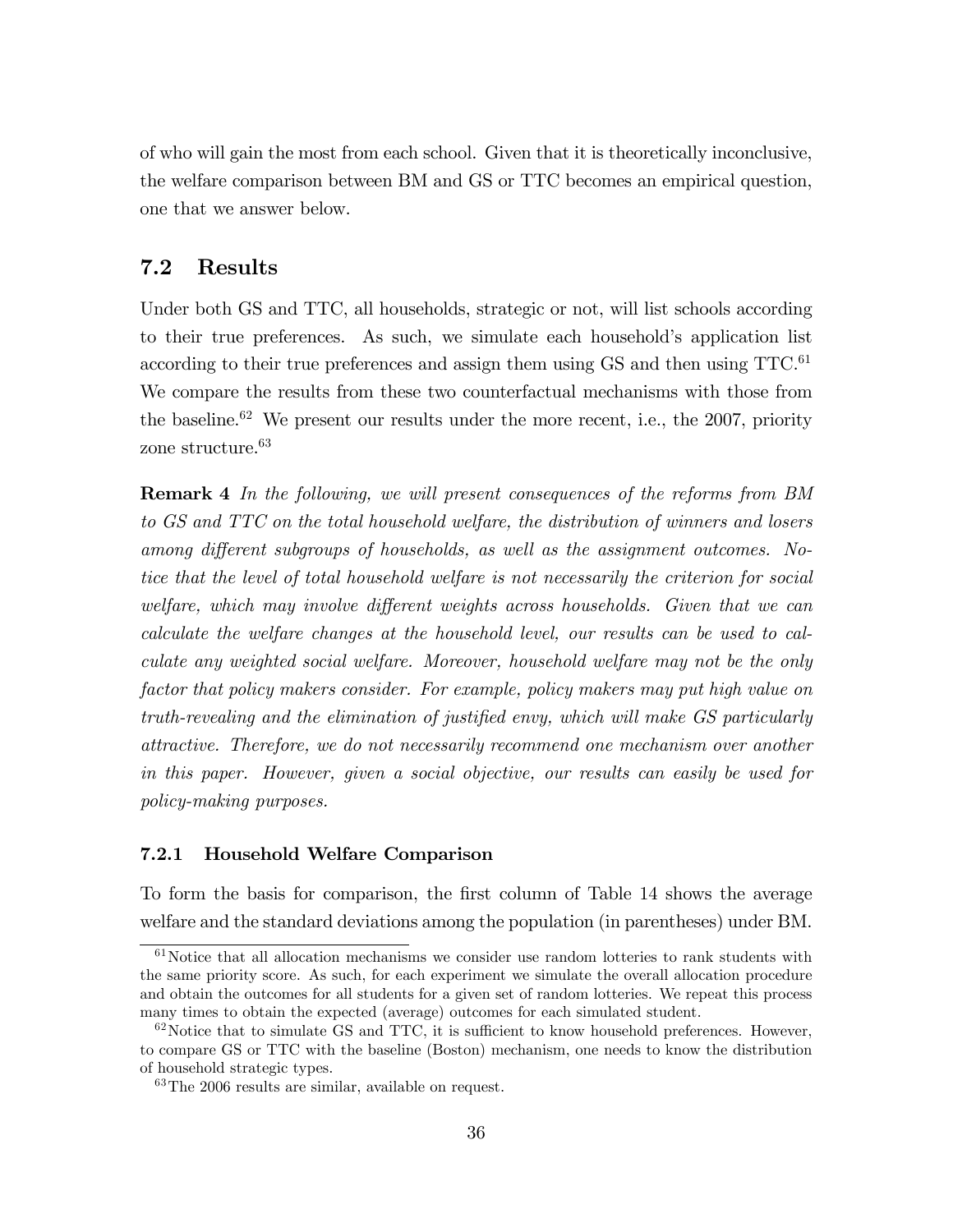The second column of Table 14 shows changes in welfare  $(\Delta u$ tils) when BM is replaced by GS. The average household welfare is decreased by 2.7 from the BM level of 4,146. Moreover, the average welfare decreases among all subgroups of households, as defined by strategic sophistication or education levels. $64$  To translate the welfare changes into more intuitive measures, we ask the following question:"Holding everything else constant at the baseline level, what is the adjustment in attendance fees that will bring a household's welfare from its level under BM to its level under the counterfactual (new) system?". Let  $\Delta_i^{fees}$  denote the welfare-equalizing fee adjustment for household *i*.<sup>65</sup> Notice that a negative  $\Delta_i^{fees}$  $i^{ees}$  implies an increase in welfare.

| Table 14 Household Welfare: BM vs. GS vs. TTC |            |                |                           |                |                           |  |  |
|-----------------------------------------------|------------|----------------|---------------------------|----------------|---------------------------|--|--|
| $\%$                                          | BМ         |                | GS-BM                     | TTC-BM         |                           |  |  |
|                                               |            | $\Delta$ utils | $\Lambda$ <sup>fees</sup> | $\Delta$ utils | $\Lambda$ <sup>fees</sup> |  |  |
| All                                           | 4,146(752) | $-2.7(23.5)$   | 59.9(543.0)               | 1.4(33.2)      | $-88.0(581.3)$            |  |  |
| Strategic                                     | 4,145(753) | $-2.6(23.4)$   | 57.4(540.1)               | 1.4(32.8)      | $-88.6(580.9)$            |  |  |
| Non-strategic                                 | 4,173(752) | $-5.5(27.4)$   | 116.8(603.7)              | 0.1(40.4)      | $-75.5(591.4)$            |  |  |
| $Edu<$ HS                                     | 4,141(722) | $-4.5(22.4)$   | 152.6(510.0)              | 1.9(24.9)      | $-7.4(478.0)$             |  |  |
| $Edu = HS$                                    | 4,308(736) | $-2.6(26.2)$   | 53.3(576.6)               | 1.4(36.3)      | $-106.6(634.4)$           |  |  |
| Edu>College                                   | 4,022(760) | $-1.6(22.0)$   | 3.2(528.5)                | 1.1(35.4)      | $-127.1(594.7)$           |  |  |

Column 3 of Table 14 reports the average welfare-equalizing fee adjustments. Averaging over all households, the change from BM to GS causes a welfare loss that is equivalent to a 60-euro increase in school fees, with a 543-euro standard deviation across the population. Average non-strategic households suffer more, with a loss equivalent to a 117-euro increase in fees. The average loss among the lowest education group is equivalent to a 153-euro increase in fees, while the highest education group suffers the least.

$$
\pi\left(\widetilde{w}_j, fee_j + \Delta_i^{fees}, x_i, d_{ij}, \epsilon_{ij}\right) = v_{ij^{new}}.
$$

Notice that for some households, the adjustment may make the fee negative, leading to positive cash transfers to households.

 $64$ Our finding that GS decreases welfare for both strategic and non-strategic households is consistent with some recent theoretical work, e.g., Abdulkadiroğlu, Che, and Yasuda (2011).

<sup>&</sup>lt;sup>65</sup>Formally, let j be the school household i is assigned to under BM and  $v_{ij}$  =  $\pi(\widetilde{w}_j, fee_j, x_i, d_{ij}, \epsilon_{ij})$  be *i*'s value of being assigned to *j*, where  $\widetilde{w}_j$  is the vector of school *j*'s char-<br>catalities real line the second face (for ) literature the handball is realised on the name (CS acteristics excluding the annual fees ( $fee_j$ ); let  $v_{ij}$ <sup>new</sup> be household i's welfare under the new (GS or TTC) system which assigns i to school  $j^{new}$ . For each household, define the welfare-equalizing fee adjustment  $\Delta_i^{fees}$  as the solution to the following equation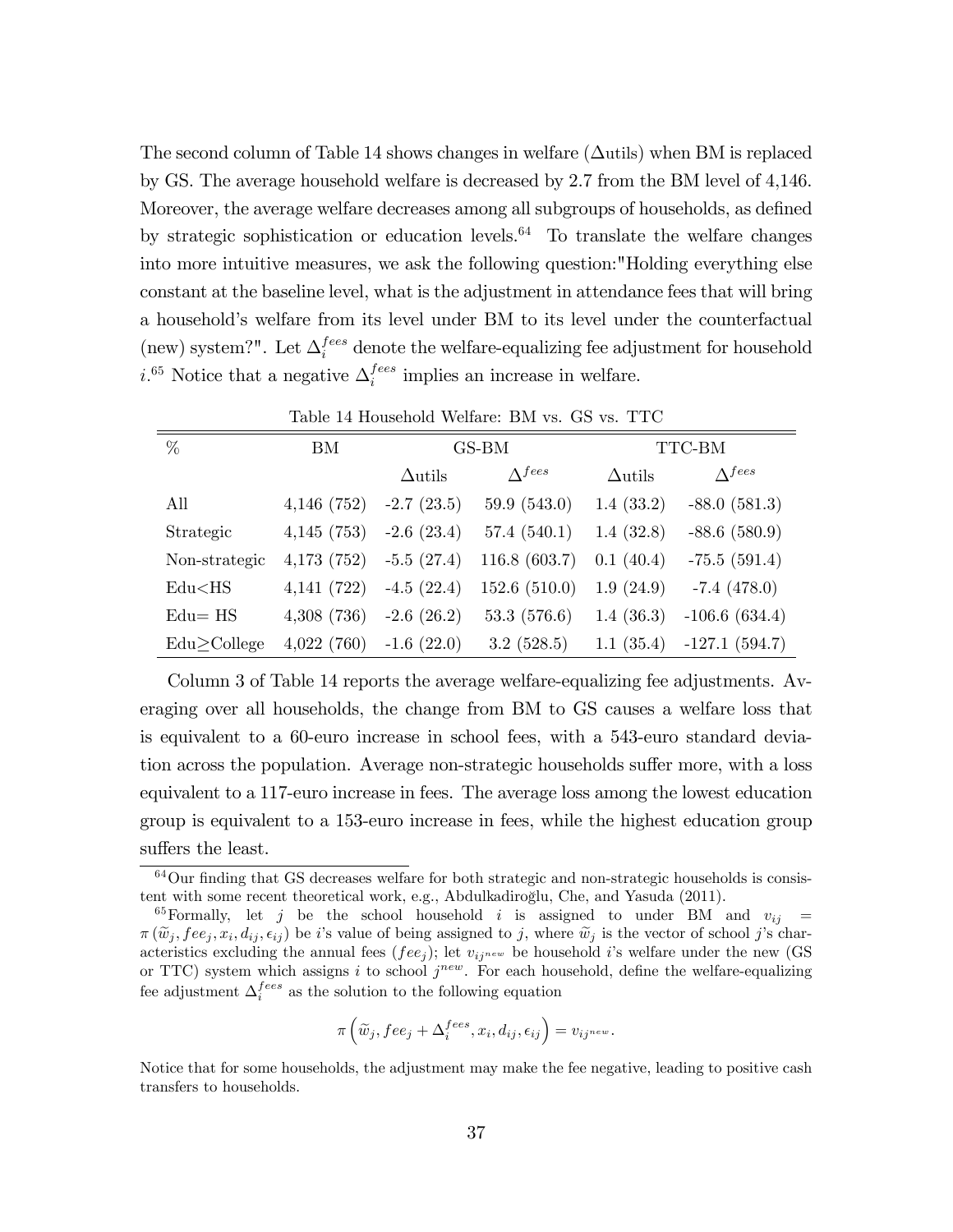The last two columns of Table 14 compares BM with TTC. For an average household, the change from BM into TTC increases the welfare by an amount equivalent to decreasing school fees by 88 euros. As such, TTC leads to the highest total household welfare among all three alternatives. Moreover, the average welfare increases within each subgroup of households, with strategic households gaining more than nonstrategic households and higher-education groups gaining more than lower-education groups.

Result 1: In terms of the level of total household welfare, the three mechanisms are ranked as  $TTC > BM > GS$ .

Winners and Losers We next present the effects by distinguishing between winners and losers. Table 15 focuses on fractions of winners and losers under each change. The first two columns show the case for a change from BM to GS, which benefits fewer than 10% of households while hurting over 28% of them. Moreover, the fact that there are more losers than winners holds for all subgroups of households. In contrast, as shown in Columns 3 and 4, a change from BM to TTC generates more winners (20.4%) than losers (18.9%), which again persists across all subgroups of households. Table 16 shows the welfare changes among winners and among losers.<sup>66</sup> Under both counterfactual scenarios, the magnitude of gains among winners is larger than that of losses among losers. From BM to GS (from BM to TTC), an average winner gains by an amount equivalent to a 872-euro (804-euro) decrease in school fees, while the average loser loses by a 502-euro (408-euro) increase in fees.

Result 2: There are more losers than winners from a change of BM into GS, and more winners than losers from a change of BM into TTC.

| Table 15 Winners and Losers $(\% )$ |          |       |           |       |  |  |  |  |
|-------------------------------------|----------|-------|-----------|-------|--|--|--|--|
|                                     | BM to GS |       | BM to TTC |       |  |  |  |  |
|                                     | Winner   | Loser | Winner    | Loser |  |  |  |  |
| All                                 | 9.5      | 28.5  | 20.4      | 18.9  |  |  |  |  |
| Strategic                           | 9.6      | 28.2  | 20.5      | 18.8  |  |  |  |  |
| Non-strategic                       | 8.6      | 35.4  | 19.7      | 22.0  |  |  |  |  |
| $_{\rm Edu} <$ HS                   | 8.5      | 31.3  | 20.9      | 18.1  |  |  |  |  |
| $Edu = HS$                          | 10.9     | 31.2  | 22.5      | 21.0  |  |  |  |  |
| $Edu >$ College                     | 9.2      | 24.4  | 18.5      | 17.8  |  |  |  |  |

Table 15 Winners and Losers (%)

 $66$ Appendix Tables A7-A8 show the same statistics for subgroups of households.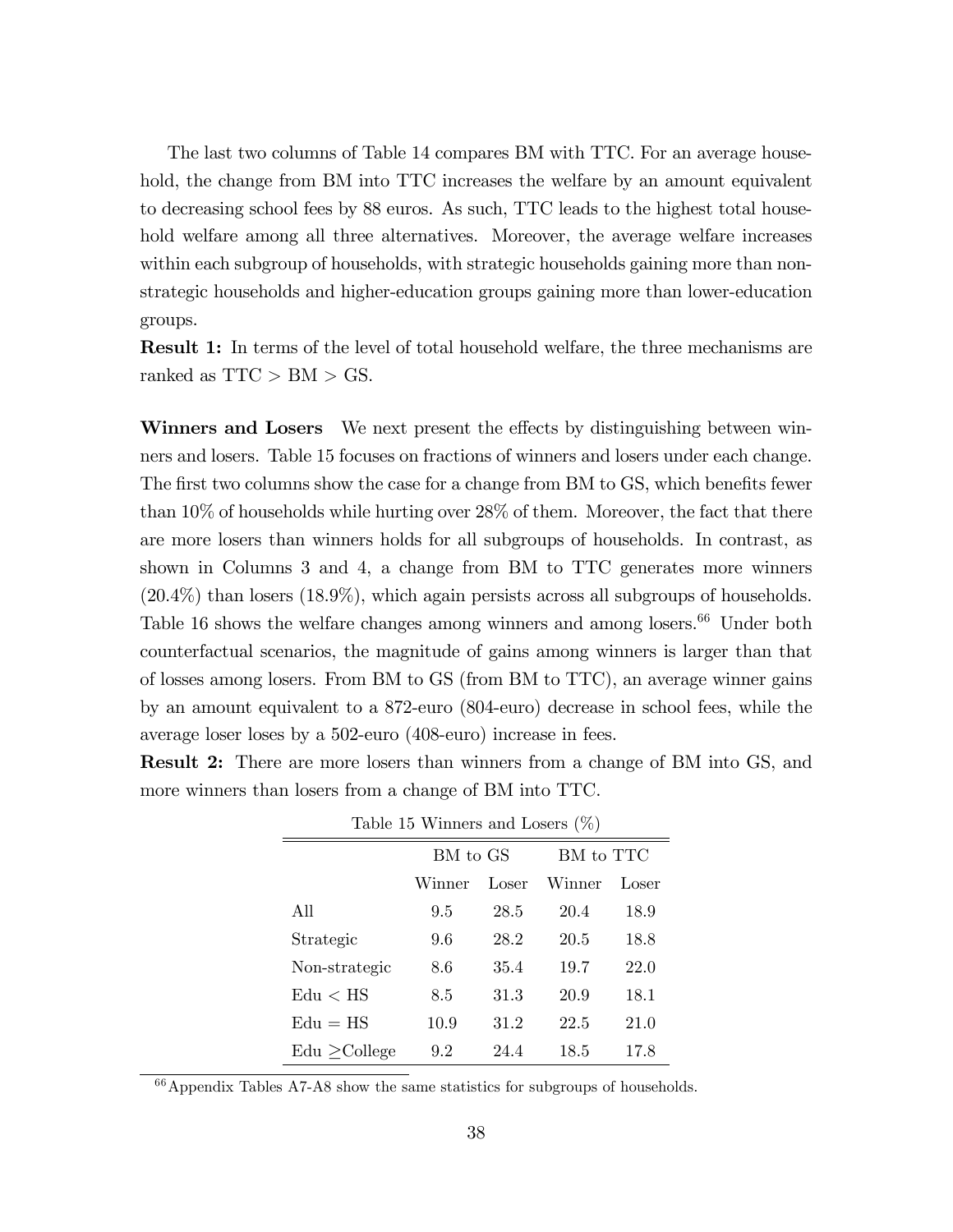| Table 16 Gains and Losses |                |                                                               |                |                |  |  |  |
|---------------------------|----------------|---------------------------------------------------------------|----------------|----------------|--|--|--|
|                           |                | BM to GS                                                      | BM to TTC      |                |  |  |  |
|                           | $\Delta$ utils | $\Lambda$ fees                                                | $\Delta$ utils | $\Lambda$ fees |  |  |  |
| Winner                    |                | $35.3$ (45.0) $-872.2$ (775.0) $30.7$ (40.8) $-804.0$ (743.8) |                |                |  |  |  |
| Loser                     |                | $-21.3$ (20.5) $502.1$ (578.7) $-25.7$ (48.6) 408.4 (597.5)   |                |                |  |  |  |

### 7.2.2 Cross-Zone Inequality

A household's welfare can be significantly affected by the school quality within its zone not only because of the quality-distance trade-off, but also because of the quality-risk trade-off created by the priority structure. For equity concerns, a replacement of BM will be more desirable if it is more likely to benefit those living in poor-quality zones. Table 17 tests whether or not each of the counterfactual reforms meets this goal by showing the zone quality among winners and losers from each reform. The first two columns show the case for the change from BM to GS. The winners are those who live in better zones than the losers: the average zone quality among all winners is 7.75 while that among losers is 7.65. As shown in the next three rows, this pattern persists across all educational groups. Therefore, a change from BM to GS increases the dependence of welfare on zone quality, which is against the goal of equity across zones. The next two columns show that changing from BM to TTC, the average zone quality is similar across winners and losers, which implies that such a reform is unlikely to reduce or to enlarge the cross-zone inequality as compared to BM.

Result 3: Welfare dependence on zone quality increases with a change from BM to GS, and remains unaffected by a change from BM to TTC.

| Table 17 Zone Quality: Winners vs. Losers |          |      |              |       |  |  |  |
|-------------------------------------------|----------|------|--------------|-------|--|--|--|
|                                           | BM to GS |      | BM to TTC    |       |  |  |  |
|                                           | Winner   |      | Loser Winner | Loser |  |  |  |
| All                                       | 7.75     | 7.65 | 7.70         | 7.71  |  |  |  |
| $_{\rm Edu} <$ HS                         | 7.57     | 7.48 | 7.52         | 7.51  |  |  |  |
| $Edu = HS$                                | 7.72     | 7.65 | 7.69         | 7.69  |  |  |  |
| $Edu >$ College                           | 7.88     | 7.80 | 7.84         | 7.85  |  |  |  |

The Cost of the Elimination of Justified Envy Underlying the results in Table 17 is the residence-based priority and the high respect GS has for priorities, the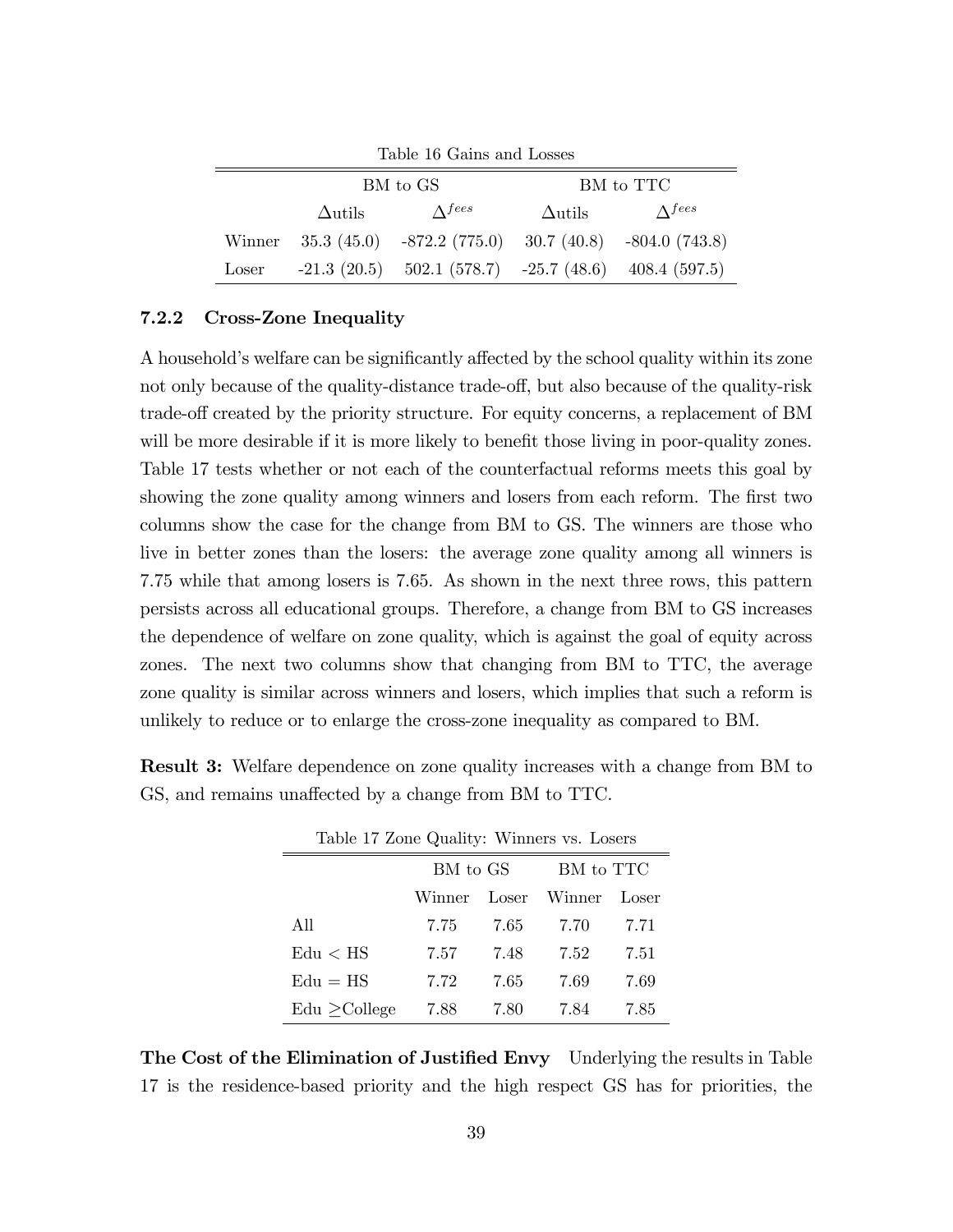latter enabling GS to eliminate justified envy but not without  $cost<sup>67</sup>$  The first three columns of Table 18 show the fractions of households assigned to schools in their own school zones under alternative mechanisms. The first row shows that about 70% of all households are assigned to schools in zone under GS, followed by the case of BM  $(65\%)$  and finally TTC (58%). The second row shows this fraction among households whose favorite schools are in their school zones. While over 95% of these households are assigned to in-zone schools under BM and GS, this figure is only 90% under TTC. Most illustrative of the point, the third row shows this fraction among households whose favorite schools are out of their school zones. Even though a household would like to attend a school out of its zone, due to its high respect for priorities, GS assigns 30% of them within their zone, as compared to 20% under BM and 10% under TTC.

|                                   |     |               |      | Assigned in Zone $(\%)$ Assigned to Favorite $(\%)$ |      |      |
|-----------------------------------|-----|---------------|------|-----------------------------------------------------|------|------|
|                                   | BM. | GS.           | TTC  | BM.                                                 | GS.  | TTC. |
| All Households                    |     | 65.5 69.7     | 58.5 | 79.4 75.0                                           |      | 80.7 |
| Favorite is in Zone               |     | $95.3$ $95.4$ | 89.9 | 92.6 89.8                                           |      | 83.8 |
| Favorite is out of Zone 19.5 30.0 |     |               | 10.0 | 58.9                                                | 52.0 | 76.0 |

Table 18 The Cost of the Elimination of Justified Envy

The last three columns of Table 18 shows the extent to which the respect for priorities hampers households' chances of being assigned to their favorite schools. Row 1 shows that over all households, the chance of being assigned to their favorite schools is the highest under  $TTC(81\%)$  and lowest under GS (75%). Row 2 shows that BM is the best at accommodating households preferences if their favorite schools are in their school zones, followed by GS and then TTC. Finally, while TTC enables 76% of households whose favorite schools are out of their zones to attend their favorite schools, this fraction decreases to 59% under BM and 52% under GS.

<sup>67</sup>Under BM, a risk-taking poor-zone household only needs to compete with other households who top-listed the same school, since the assignment is final at each round. Under GS, the same poor-zone household has to compete not only with those who have the same favorite school but also with those who are unable to get their favorite schools, because the assignment in each round is only temporary. This can make it harder for a poor-zone household to get into a better school out of its zone under GS than under BM, which in turn can make such a household worse off under GS. Under TTC, having high priority to a better school increases one's chance to form a trading cycle. However, conditional on forming a cycle, the assignment does not depend one's priority for the receiving school. Therefore, who wins and who loses from the change of BM into TTC depends much less on the quality of one's own zone. See the appendix for the details of the GS and the TTC algorithms.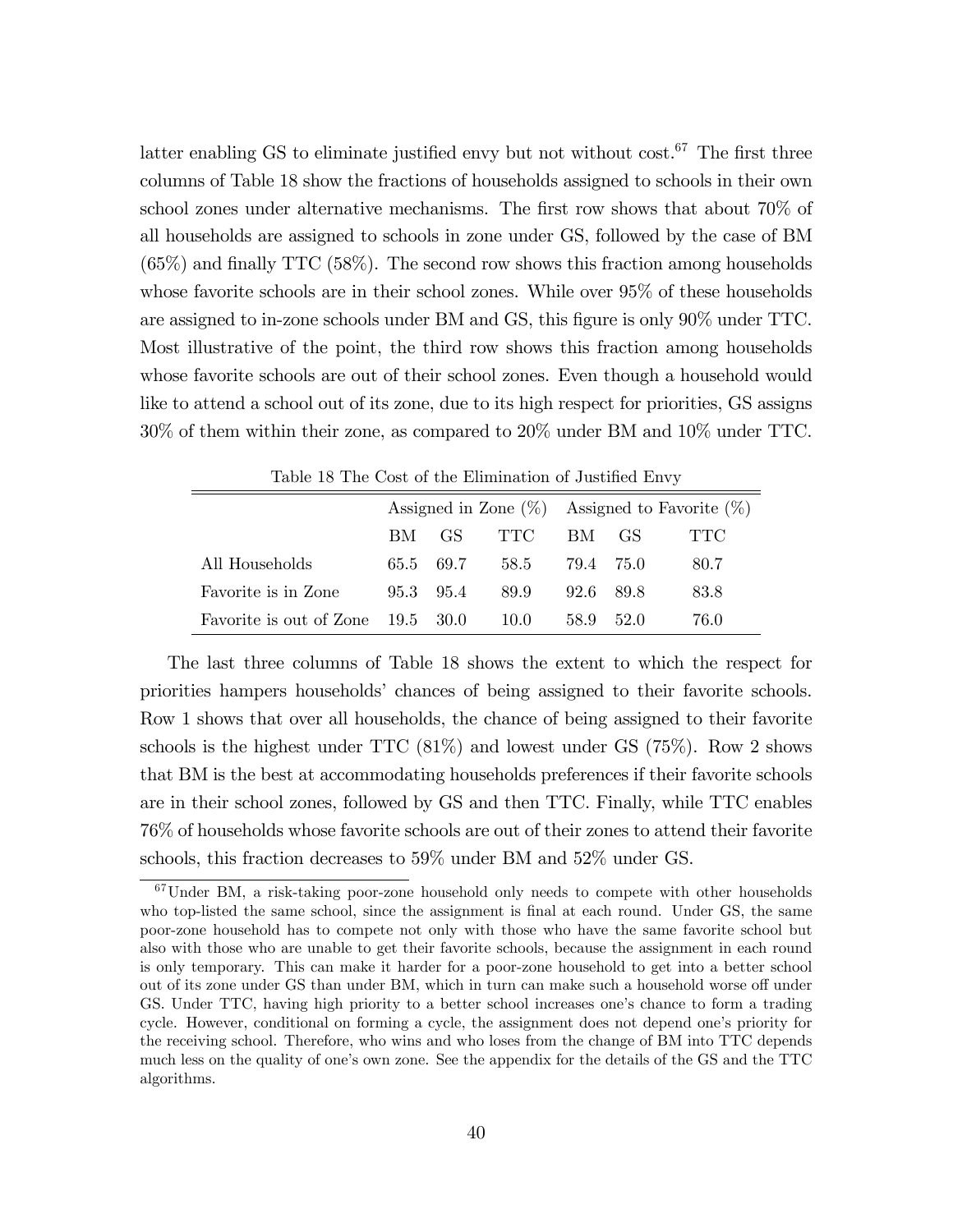Result 4: GS assigns the largest fraction of households to in-zone schools, followed by BM and then TTC. In terms of enabling households to get out of their zones to attend their desired schools, the three mechanisms are ranked as TTC > BM > GS.

**Remark 5** As is common in the literature on school choice mechanisms, our crossmechanism comparisons takes student-school priority structures as given. These structures differ across cities; and they play an essential role in the allocation of students. We leave it for future research, with data from multiple cities, to understand the trade-offs and social objectives underlying these different priority structures.

#### 7.2.3 School Assignment

Table 19 compares the assignment outcomes across mechanisms. The first three columns show the changes in the characteristics of schools households are assigned to when BM is replaced by GS.<sup>68</sup> School quality increases slightly for all groups of households by similar amount of around  $0.006<sup>69</sup>$  School-home distance reduces by about 30 meters for an average household, which is assigned to a less costly school with average fees lowered by 20 euros. The changes are heterogenous across educational groups. The least-educated group sees the smallest deduction in distance, while an increase in fees by 50 euros on average. In contrast, the highest-educated group sees the smallest increase in quality and biggest deduction in fees. Our parameter estimates suggest that on average higher educated households values quality more in the trade-offs between quality, distance and fees. The assignment outcomes under GS goes against these preferences.

|                 |                                       | GS-BM    |      | TTC-BM                                                                 |          |      |  |
|-----------------|---------------------------------------|----------|------|------------------------------------------------------------------------|----------|------|--|
|                 | Quality                               | Distance | Fees | Quality                                                                | Distance | Fees |  |
| All             | $0.0068(0.3)$ $-0.3(3.6)$ $-0.2(2.9)$ |          |      | $0.008(0.3)$ $0.6(4.2)$ $0.07(3.8)$                                    |          |      |  |
| Edu < HS        |                                       |          |      | $0.006(0.3)$ $-0.2(3.6)$ $0.5(2.6)$ $0.03(0.3)$ $0.5(3.9)$ $0.05(3.2)$ |          |      |  |
| $Edu = HS$      |                                       |          |      | $0.006(0.3)$ -0.4 (3.8) -0.4 (3.2)   0.002 (0.3) 0.8 (4.6) 0.10 (4.1)  |          |      |  |
| $Edu >$ College |                                       |          |      | $0.005(0.2)$ -0.3 (3.4) -0.6 (3.0) 0.005 (0.3) 0.5 (4.1) 0.05 (3.9)    |          |      |  |

<sup>68</sup>The baseline case is presented in the appendix Table A9.

 $69A$  non-zero average change in quality is possible because there are more school seats than students city-wise.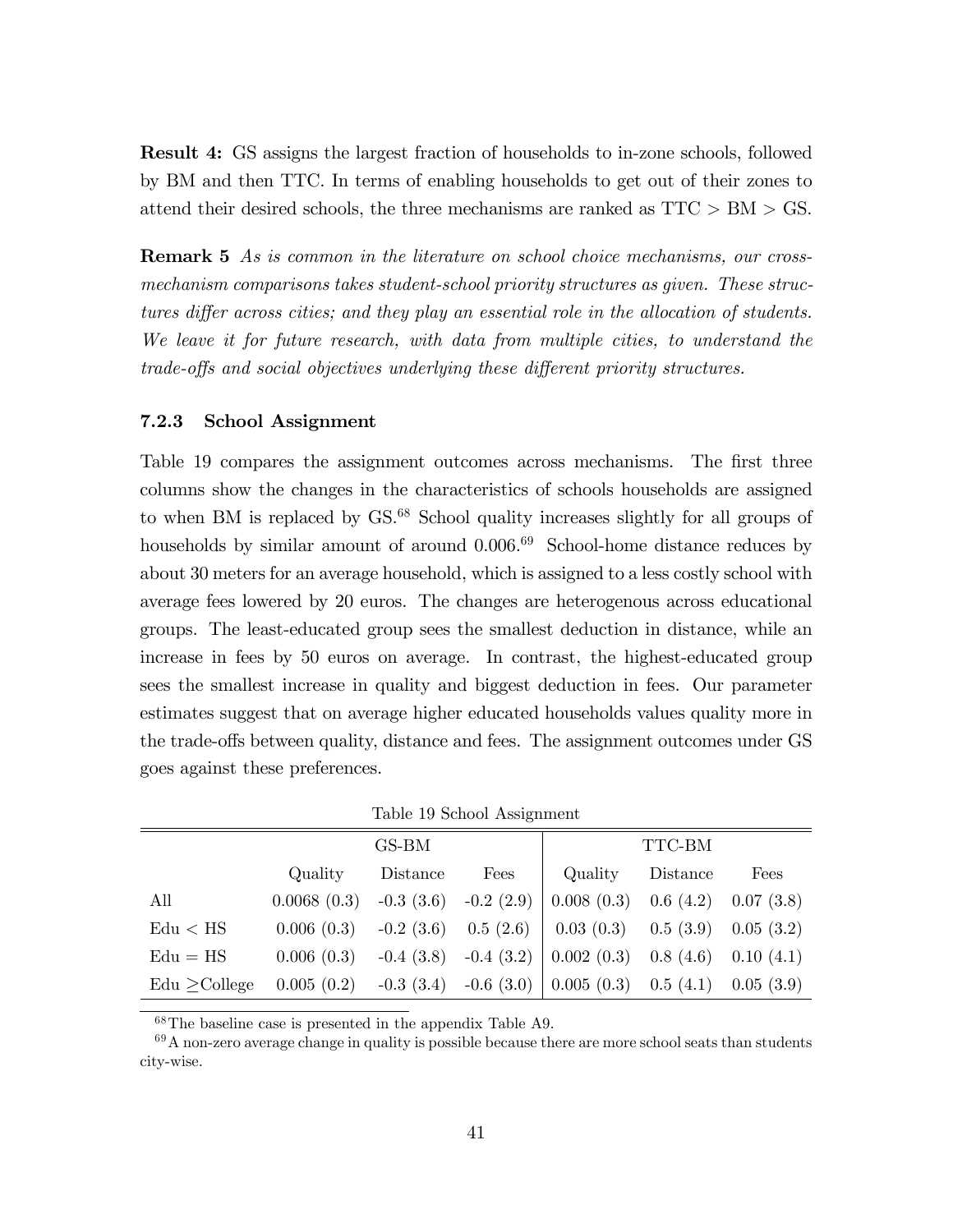The last three columns of Table 19 show the changes when BM is replaced by TTC. School quality increases by 0.008 on average, with the lowest-educational group experiencing the biggest increase of 0.03. School-home distance increases by about 60 meters for an average household. As an illustration of the misallocation arising from people hiding their true preferences under BM, Table 19 shows that the current BM makes households inefficiently apply for close-by schools that they have higher priority for, while giving up higher-quality schools with longer distance that they have lower priority for.

**Result 5:** Compared to TTC, both BM and GS inefficiently assign students to schools that are of shorter distance but lower quality.

# 8 Conclusion

We have developed and estimated a model of school choices by households under the Boston mechanism. We have recovered the joint distribution of household preferences and their strategic vs. non-strategic types, using administrative data from Barcelona before a drastic change in the definition of households' priority school zones. The estimated model has been validated using data after this drastic change.

We contribute to the on-going debates on school choice mechanism designs by quantifying the welfare impacts of replacing the Boston mechanism with its two alternatives, GS and TTC. A change from the Boston mechanism to GS creates more losers than winners. This change also increases the dependency of a household's welfare on the quality of its school zones, leading to further inequality concerns across residential zones. In contrast, a change from the Boston mechanism to TTC creates more winners than losers. However, the change of BM to TTC is unlikely to reduce or to enlarge the cross-zone inequality.

The methods developed in this paper and the main empirical findings are promising for future research. One particularly interesting extension is to incorporate household's residential choices into the framework of this paper. Individual households may relocate in order to take advantage of changes in school choice mechanisms and/or in residence-based priority structures. Such individual incentives will in turn affect the housing market. There is a large literature on the capitalization of school quality for housing prices, as reviewed by Black and Machin (2010) and Gibbons and Machin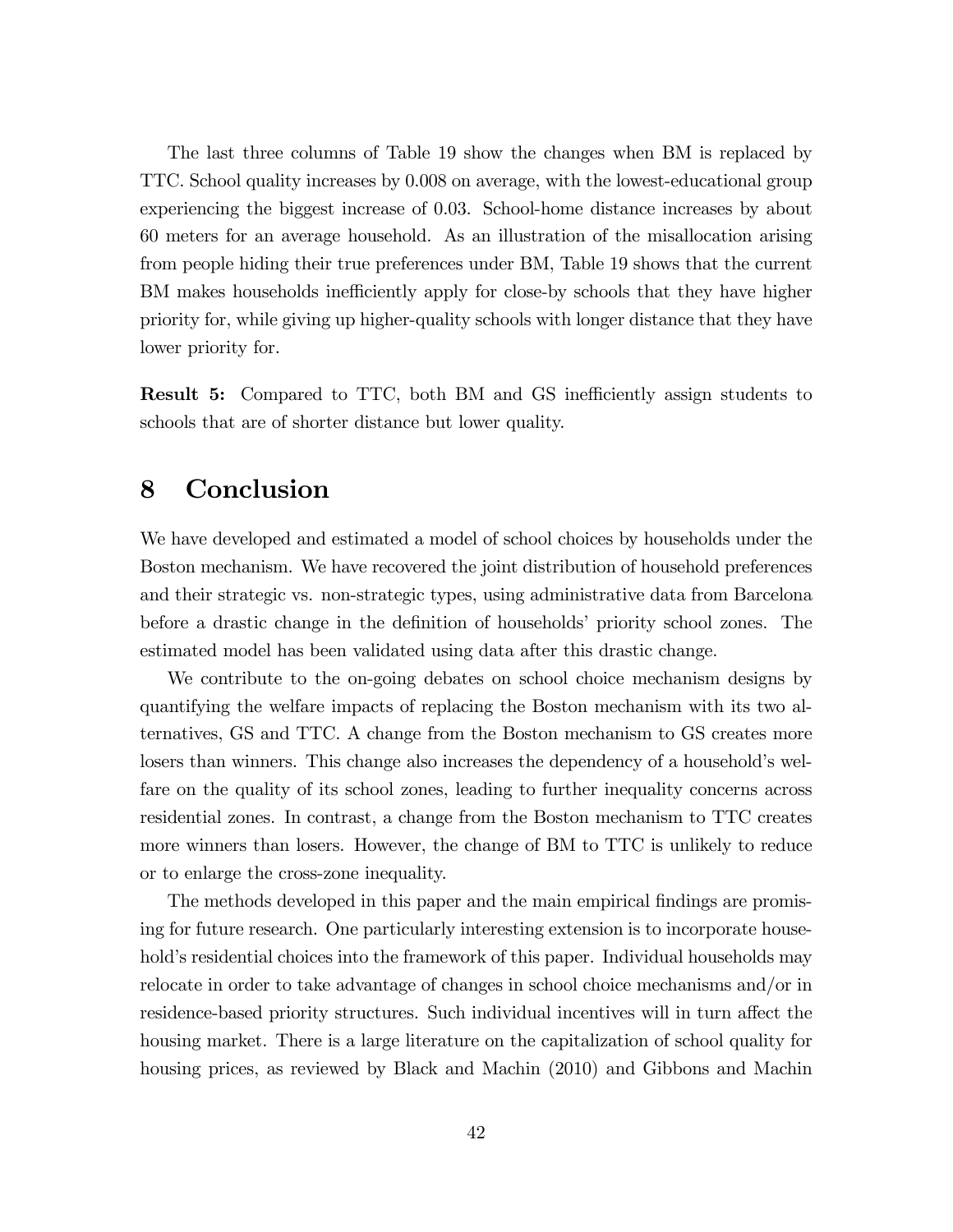$(2008).^{70}$  An important yet challenging research project involves combining this literature and the framework proposed in our paper, in order to form a more comprehensive view of the equilibrium impacts of school choice mechanisms on households' choices of schools and residential areas, and on the housing market.

# References

Abdulkadiroğlu, A., N. Agarwal and P. Pathak (2014). "The Welfare Effects of Congestion in Uncoordinated Assignment: Evidence from the NYC HS Match," NBER working paper.

Abdulkadiroglu, A., J. Angrist, S. Dynarski, T. Kane, and P. Pathak (2011). "Accountability and Flexibility in Public Schools: Evidence from Bostonís Charters and Pilots," Quarterly Journal of Economics, 126(2): 699-748.

Abdulkadiroğlu, A., Y. Che, and Y. Yasuda (2011). "Resolving Conflicting Preferences in School Choice: the Boston Mechanism Reconsidered," American Economic Review, 101(1): 399-410.

Abdulkadiroğlu, A., P. Pathak, and A. Roth (2009). "Strategy-Proofness versus Efficiency in Matching with Indifferences: Redesigning the NYC High School Match.<sup>n</sup> American Economic Review,  $99(5)$ : 1954–78.

Abdulkadiroğlu, A., P. Pathak, A. Roth and T. Sönmez (2005). "The Boston Public School Match," American Economic Review, Papers and Proceedings, 95(2): 368-371.

Abdulkadiroğlu, A., P. Pathak, A. Roth and T. Sönmez (2006). "Changing the Boston School Choice Mechanism: Strategy-proofness as Equal Access," National Bureau of Economic Research Working Paper 11965.

Abdulkadiroğlu, A., and T. Sönmez (2003). "School Choice: A Mechanism Design Approach," American Economic Review, 93(3): 729-747.

 $^{70}$ Ries and Somerville (2010) exploit changes in the catchment areas of public schools in Vancouver and find significant effects of school performance on housing prices. Epple and Romano (2003) conjecture that school choice systems can eliminate the capitalization of school quality on the housing market. Machin and Salvanes (2010) exploit policy reforms in Oslo that allowed students to attend schools without having to live in the school's catchment area, and find a significant decrease in the correlation between a school's quality and housing prices.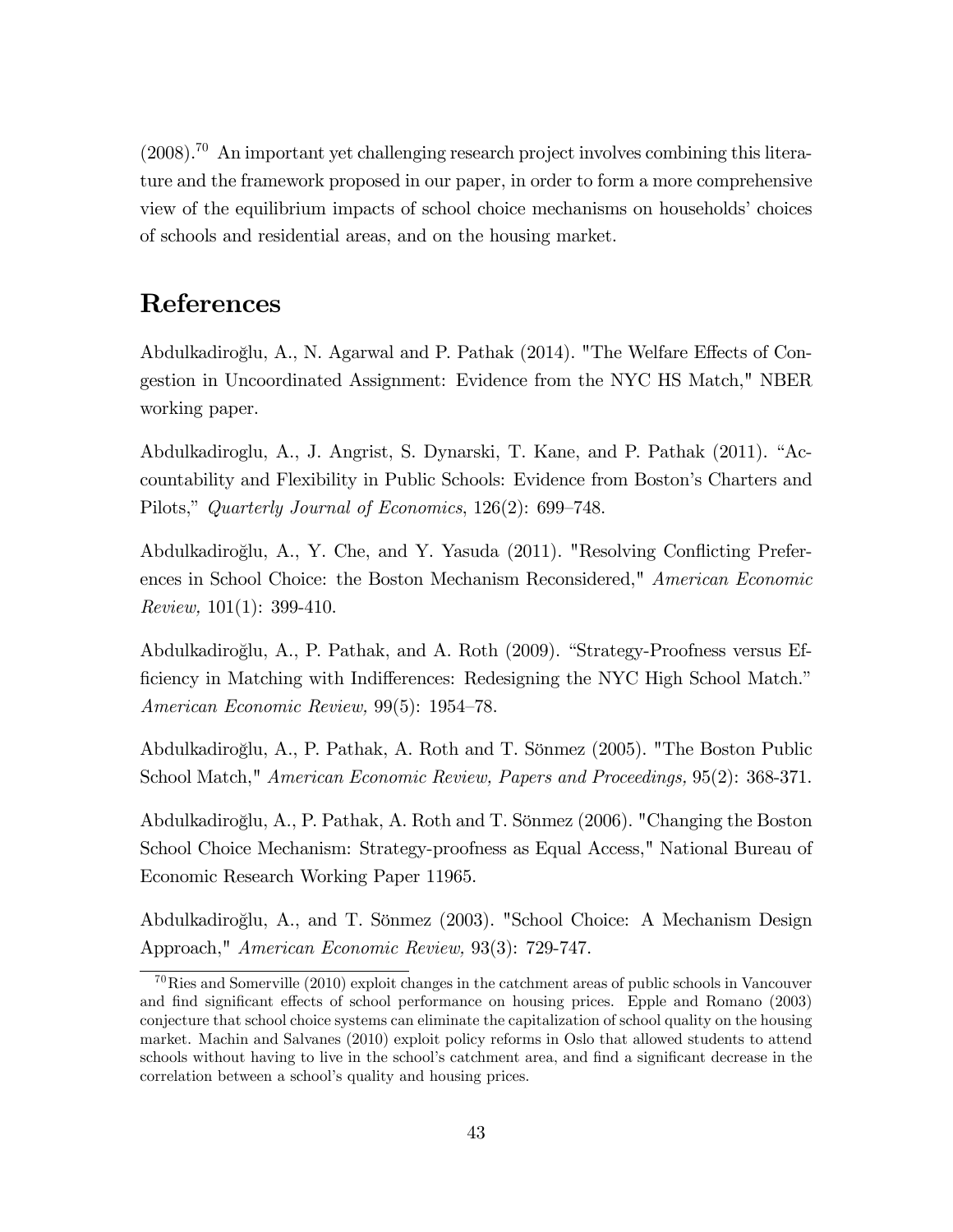Agarwal, N. and P. Somaini (2014). "Demand Analysis Using Strategic Reports: An Application to a School Choice Mechanism," Working Paper MIT.

Bajari, P. and A. Hortacsu (2005) "Are Structural Estimates of Auction Models Reasonable? Evidence from Experimental Data," Journal of Political Economy 113, 703–741.

Black, S. and S. Machin (2010) "Housing Valuations of School Performance" in E. Hanishek, S. Machin and L. Woessmann (eds.), *Handbook of the Economics of Edu*cation, Amsterdam: Elsevier.

Blume, L., W. Brock, S. Durlauf and Y. Ioannides (2011). "Identification of Social Interactions," Handbook of Social Economics, ed. by J. Benhabib, A. Bisin and M. Jackson, North-Holland, Vol 1B: 853-964.

Burgess, S., E. Greaves, A. Vignoles and D. Wilson (2009). "Parental Choice of primary school in England: what type of schools do parents choose?" CMPO Working Paper No. 09/224.

Calsamiglia, C., M. Güell (2014). "The Illusion of Choice: Evidence from Barcelona," CEPR Discussion Paper 10011.

Calsamiglia, C. and Miralles A.  $(2014)$ . "All about priorities? Less choice with bad schools," mimeo UAB.

Chen, Y., and T. Sönmez (2006). "School Choice: An Experimental Study," Journal of Economic Theory, 127(1): 202-231.

Deming, D., J. Hastings, T. Kane, and D. Staiger (2014). "School Choice, School Quality and Postsecondary Attainment," American Economic Review, 104(3): 991– 1013.

Epple, D. and R. Romano (2003). "Neighborhood Schools, Choice, and the Distribution of Educational Benefits," in C. Hoxby  $(ed)$ , The Economics of School Choice, University of Chicago Press.

Epple, D. and R. Romano  $(2011)$ . "Peer effects in education : a survey of the theory and evidence," Handbook of Social Economics, ed. by J. Benhabib, A. Bisin and M. Jackson, North-Holland, Vol 1B: 1053-1163.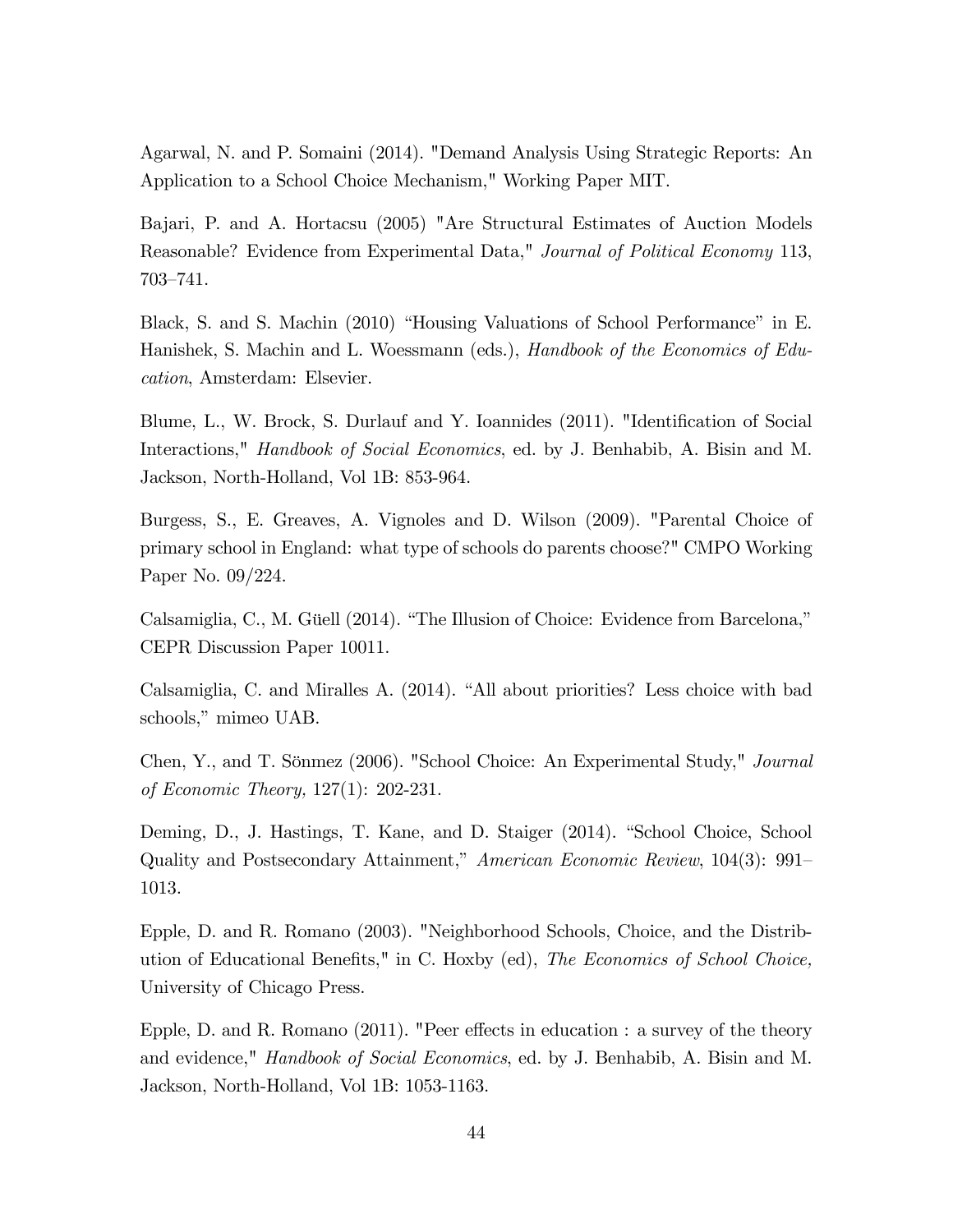Ergin, H., and T. Sönmez (2006). "Games of School Choice under the Boston Mechanism," Journal of Public Economics, 90(1-2): 215-237.

Featherston, C. and M. Niederle (2008). "Ex Ante Efficiency in School Choice Mechanisms: An Experimental Investigation," NBER Working Paper 14618.

Fu, C. (2014). "Equilibrium Tuition, Applications, Admissions and Enrollment in the College Market," Journal of Political Economy, 122(2): 225-281.

Gibbons, S. and S. Machin (2008) "Valuing School Quality, Better Transport and Lower Crime," Oxford Review of Economic Policy, 24: 99-119.

Hastings, J., T. Kane and D. Staiger (2009). "Heterogeneous Preferences and the Efficacy of School Choice," NBER Paper Working Paper 12145.

Hastings, J. and J. Weinstein (2008) "Information, School Choice and Academic Achievement: Evidence from Two Experiments," Quarterly Journal of Economics, 1373-1414.

He, Y. (2012). "Gaming the Boston School Choice Mechanism in Beijing," Working Paper, Toulouse School of Economics.

Hwang, S. (2014). "A Robust Redesign of High School Match," Working Paper, University of Chicago.

Jensen, R. (2010). "The (Perceived) Returns to Education and the Demand for Schooling," Quarterly Journal of Economics, 125 2, 515-548.

Keane, M. and R. Moffitt (1998). "A Structural Model of Multiple Welfare Program Participation and Labor Supply." *International Economic Review* 39, 553–590.

Keane, M., P. Todd and K. Wolpin (2011) "The Structural Estimation of Behavioral Models: Discrete Choice Dynamic Programming Methods and Applications," in: O. Ashenfelter and D. Card (Eds.) Handbook of Labor Economics, North-Holland. Vol 4A: 331-461.

Keane, M. and K. Wolpin, (2007). "Exploring the Usefulness of a Non-random Holdout Sample for Model Validation: Welfare Effects on Female Behavior," International  $Economic$  Review 48, 1351-1378.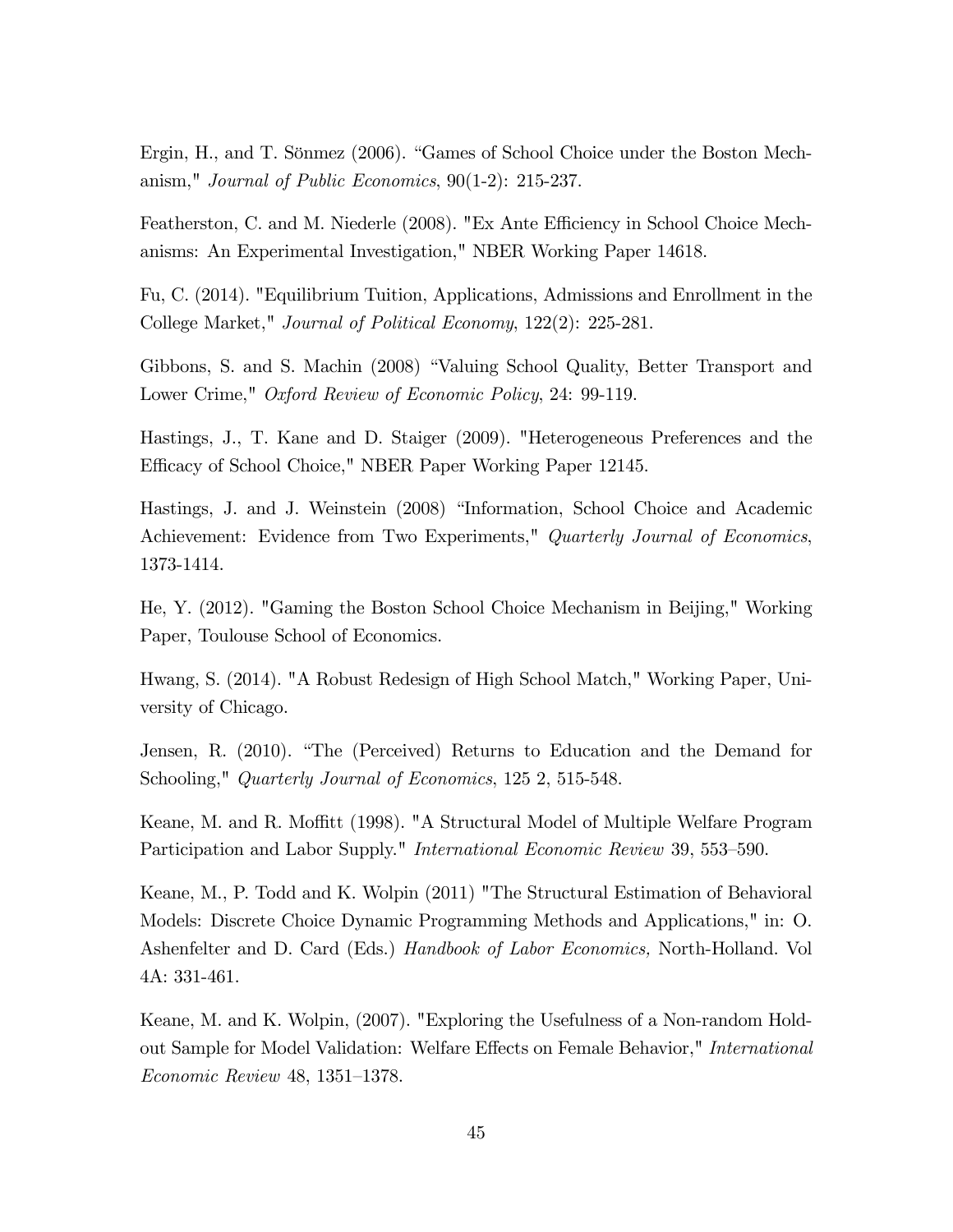Lavy, V. (2010) "Effects of Free Choice Among Public Schools." The Review of Economic Studies,  $77: 1164-1191$ .

Lewbel, A. (2000). "Semiparametric qualitative response model estimation with unknown heteroscedasticity or instrumental variables," *Journal of Econometrics*, 97: 145-177.

Lise, J., S. Seitz, and J. Smith (2005). "Equilibrium Policy Experiments and the Evaluation of Social Programs," Mimeo, Queens University.

Lumsdaine, R., J. Stock, and D. Wise (1992). "Pension Plan Provisions and Retirement: Men and Women, Medicare, and Models," In: Wise, D.A. (Ed.), Studies in the Economics of Aging, University of Chicago Press, Chicago.

Matzkin, R. (1993). "Nonparametric Identification and Estimation of Polychotomous Choice Models," Journal of Econometrics, 58: 137-168.

McFadden, D., and A. Talvitie (1977). "Validation of Disaggregate Travel Demand Models: Some Tests," Urban demand forecasting project, final report. Vol. V, Institute of Transportation Studies, University of California, Berkeley.

Machin, S., and K. G. Salvanes (2010). "Valuing School Quality via School Choice Reform," IZA Discussion Paper No 4719.

Mehta, N. (2013). "Competition in Public School Districts: Charter School Entry, Student Sorting, and School Input Determination," Working paper, UWO.

Miralles, A. (2008). "School Choice: The Case for the Boston Mechanism," Mimeo, Barcelona Graduate School of Economics.

Heckman, J. and S. Mosso (2014). "The Economics of Human Development and Social Mobility," Working paper, University of Chicago.

Hoxby, C. (2003): "School Choice and School Productivity (Or, Could School Choice be a Rising Tide that Lifts All Boats)," in *The Economics of School Choice*, ed. by C. Hoxby. Chicago: University of Chicago Press.

Pais, J., and A. Pinter (2008). "School Choice and Information: An Experimental Study on Matching Mechanisms," Games and Economic Behavior, 64(1): 303-38.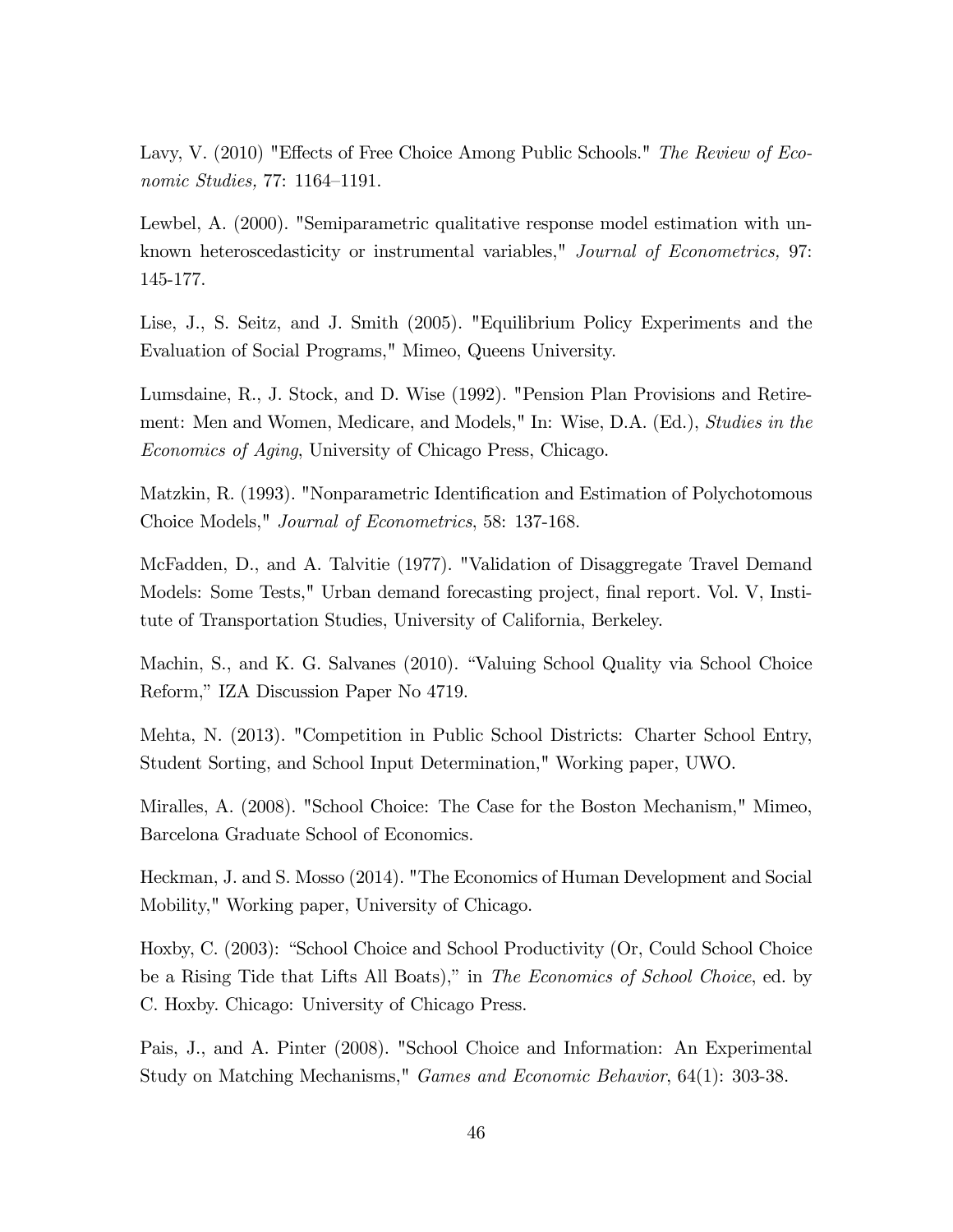Pathak, P. and P. Shi (2014). "Demand Modeling, Forecasting, and Counterfactuals," NBER working paper.

Pathak, P. and T. Sönmez (2008). "Leveling the Playing Field: Sincere and Sophisticated Players in the Boston Mechanism," American Economic Review,  $98(4)$ : 1636–52.

Pathak, P. and T. Sönmez (2013). "School Admissions Reform in Chicago and England: Comparing Mechanisms by their Vulnerability to Manipulation," American Economic Review,  $103(1)$ : 80–106.

Ries, J. and T. Somerville (2010). "School Quality and Residential Property Values: Evidence from Vancouver Rezoning," Review of Economics and Statistics, 92(4), 928-944.

Rothstein, J. (2006). "Good Principals or Good Peers: Parental Valuation of School Characteristics, Tiebout Equilibrium, and the Incentive Effects of Competition Among Jurisdictions," American Economic Review, 96(4): 1333–1350.

Todd, P., and K. Wolpin (2006). "Assessing the Impact of a School Subsidy Program in Mexico: Using a Social Experiment to Validate a Dynamic Behavioral Model of Child Schooling and Fertility." American Economic Review 96, 1384–1417.

Walters, C. (2013). "A Structural Model of Charter School Choice and Academic Achievement," Working paper, UC-Berkeley.

Wise, D. (1985). "A Behavioral Model versus Experimentation: the Effects of Housing Subsidies on Rent." In: Brucker, P. and R. Pauly (Eds.), Methods of Operations Research, 50:  $441-489$ .

### Appendix

### A1. Properties of the optimal list for a strategic household.

Consider an optimal list  $A_i^1 = \{a_1^1, ..., a_r^1, ... a_{R'}^1\}$  derived by the backward induction as in Section 3.3.2, if the student does not face 100% admissions rate for any of the first  $r-1$  listed schools, and she does for the  $r^{th}$  listed school  $\left( p^r_a \right)$  $\binom{r}{a_r^1}(s_i) = 1, \text{ then the }$ following lists all generate the same value for the household as  $A_i^1$  does, and hence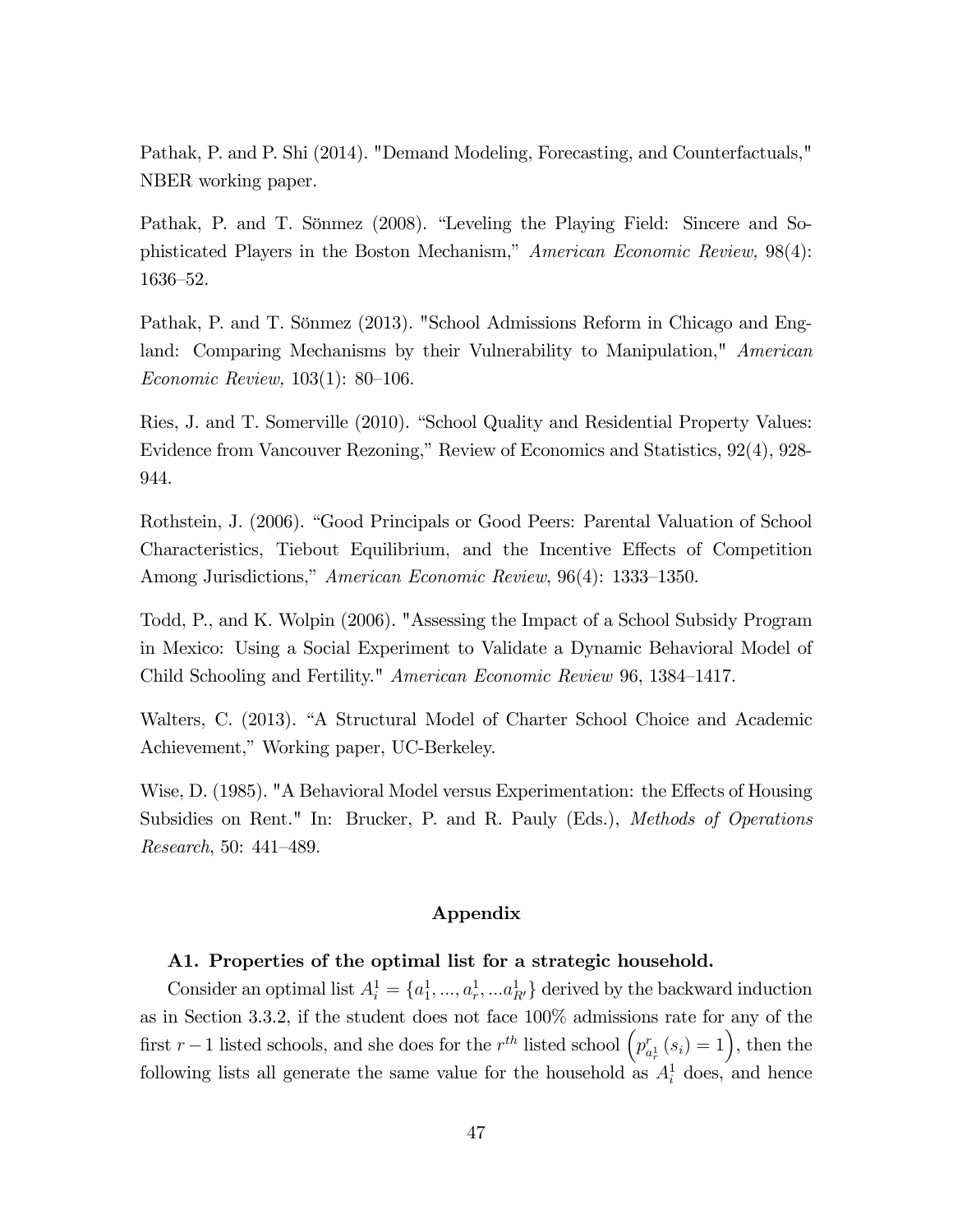are all optimal:

1) a list that shares the same first r elements of  $A_i^1$ .

2) a list of length  $n \ (r \leq n \leq R)$ , which shares the same first  $r-1$  elements of  $A_i$ and the last  $(n^{th})$  element is  $a_r^1$ , and for all elements  $r' \in \{r, ..., n-1\}$ , the household faces 0 admissions probability.

3) Furthermore, if this  $r^{th}$  listed school is one's backup school with  $p_{a_r}(t) = 1$ , then any list of length  $n (r - 1 \le n \le R)$  is also optimal if it has the same first  $r - 1$ elements of  $A_i^1$  and the admissions probabilities to the other elements are all 0.

For components on a list that do not affect the value of the list, we do not impose that they be in the set  $J_i^*$  chosen in the first part of a strategic household's decision procedure.

### A2. Proof for Claim 1

An application list with the following features reveals that the household must be non-strategic: 1) for some  $r^{th}$   $(r > 1)$  element  $a_r$  on the list  $p_{a_r}^r(s_i) = 0$ , and 2)  $p_{a_{r'}}^{r'}(s_i)$  < 1 for all  $r' < r$ , and 3) for some  $r^* \geq r+1$ ,  $0 < p_{a_{r'}}^{r''}(s_i) < 1$  and  $p^r_a$  ,  $\sum_{a_{r''}}^r (s_i) < 1$  for any  $r < r''' < r''$ .

Without Feature 2), the list can still be strategically optimal due to Remark 1. Without Feature 3) a household may still be strategic if it prefers some sure-to-getin school listed later over any of the schools listed after  $a_r$ , including  $a_r$ . All three features guarantee that the household is non-strategic.

**Proof.** Take a given list that satisfies all three features in Claim 1:  $A = \{a_1, ..., a_r, ..., a_r, ...\}$ , where  $a_r$  is the *first* school that satisfies feature 3). Let  $W_i^r(A)$  be the residual value of this list starting from the  $r^{th}$  element.

$$
W_i^r(A) = p_{a_r}^r(s_i) v_{ia_r} + (1 - p_{a_r}^r(s_i))W_i^{r+1}(A)
$$
  
=  $W_i^{r+1}(A)$   
=  $p_{a_{r+1}}^{r+1}(s_i) v_{ia_r} + (1 - p_{a_{r+1}}^{r+1}(s_i))W_i^{r+2}(A)$   
= ...  
=  $p_{a_{r}}^{r^*}(s_i) v_{ia_r} + (1 - p_{a_{r}}^{r^*}(s_i))W_i^{r^*}(A)$   
=  $W_i^{r^*}(A)$ .

The equalities follow from the fact that any school listed between  $a_r$  and  $a_{r^*}$  must have admissions probability of zero for household  $i$ .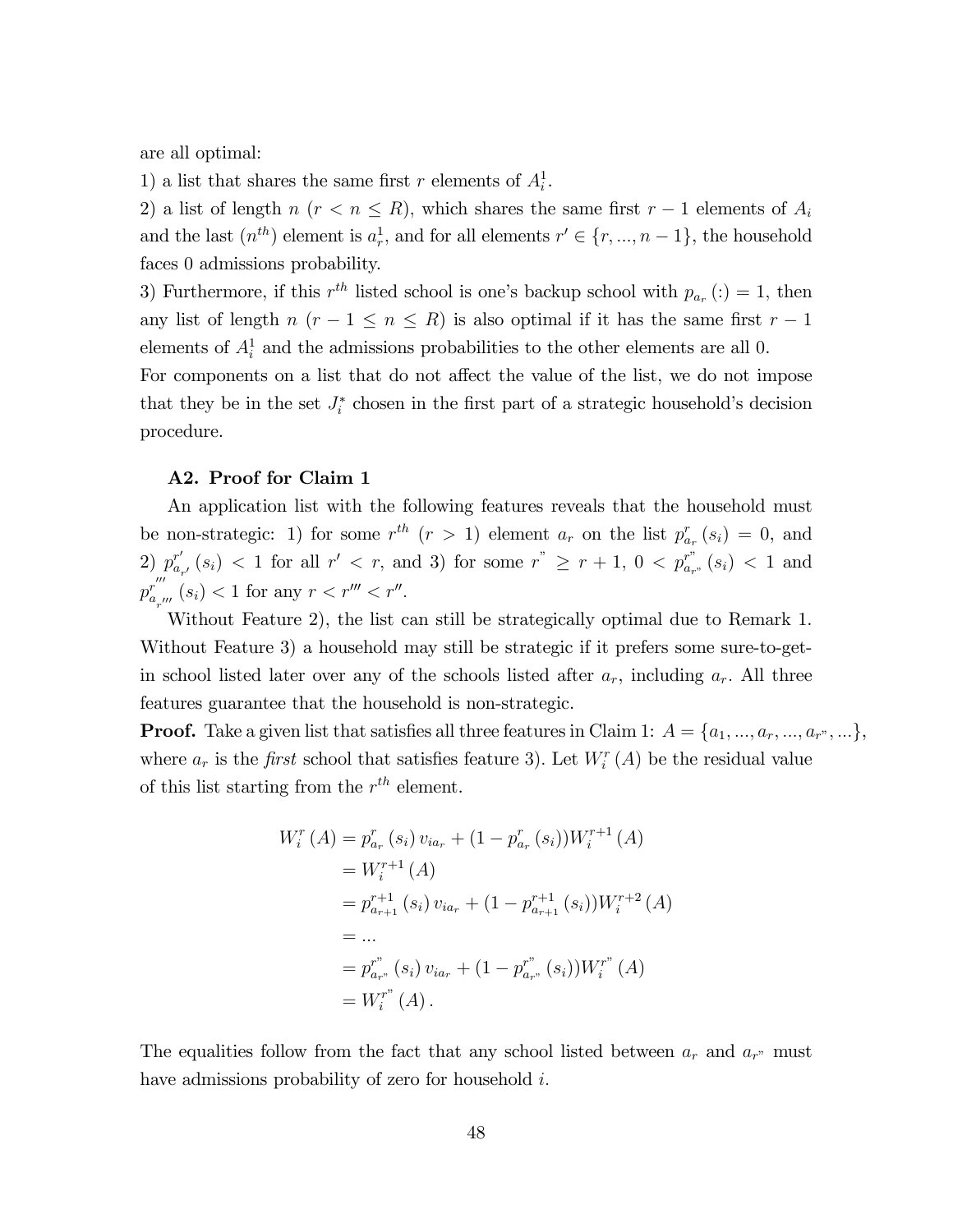Consider an alternative (not necessarily optimal) application list  $B = \{a_1, ..., a_r, ..., a_r, ...\}$ , which differs from A only in that it replace  $a_r$  with  $a_{r}$ ". The residual value of this list at its  $r^{th}$  element (now  $a_{r}$ ) is given by

$$
W_i^r(B) = p_{a_{r^*}}^r(s_i) v_{ia_{r^*}} + (1 - p_{a_{r^*}}^r(s_i))W_i^{r+1}(B)
$$
  
\n
$$
= p_{a_{r^*}}^r(s_i) v_{ia_{r^*}} + (1 - p_{a_{r^*}}^r(s_i))W_i^{r+1}(A)
$$
  
\n
$$
= p_{a_{r^*}}^r(s_i) v_{ia_{r^*}} + (1 - p_{a_{r^*}}^r(s_i))W_i^{r^*}(A)
$$
  
\n
$$
> p_{a_{r^*}}^{r^*}(s_i) v_{ia_{r^*}} + (1 - p_{a_{r^*}}^{r^*}(s_i))W_i^{r^*}(A)
$$
  
\n
$$
= W_i^{r^*}(A)
$$

The second and third line holds because the rest of list  $B$  is the same as  $A$ , and the value of  $W_i^{k+1}(\cdot)$  is independent of what one chooses in slot k, for any  $k > 1$ . The third line follows because  $p_{a_{r}}^{r}(s_i) > p_{a_{r}}^{r''}(s_i)$  (admissions probabilities decrease over rounds) and

$$
v_{ia_{r''}} = E \max \{ u_{ia_{r''}}, \eta \} > E(\eta) = 0.
$$

Given that the first  $r - 1$  elements are also unchanged, it is immediate that the value of the whole list  $W_i^1(B) > W_i^1(A)$ .

### B1. Detailed Functional Forms

Household Characteristics:  $x_i = [x_{i1}, ..., x_{i5}]$ , where  $x_{i1} = I$  (edu<sub>i</sub> < high school),  $x_{i2} = I$  (edu<sub>i</sub> = high school),  $x_{i3} = I$  (edu<sub>i</sub>  $\geq$  College),  $x_{i4} = I$  (single parent<sub>i</sub> = 1),  $x_{i5}$  = sibling's school  $(x_{i5} = 0$  if outside school,  $\in \{1, ...J\}$  if non-private school, -9 if no sibling).

School Characteristics:  $w_j = [w_{j1}, w_{j2}, w_{j3}, w_{j4}]$ , where  $w_{j1}$  is school quality,  $w_{j2}$  is tuition level,  $w_{j3}$  is capacity, and  $w_{j4} = I$  (semi-public). Let  $q^{g} (q^{b})$  be the 75<sup>th</sup> (25<sup>th</sup>) percentile of school quality.

Home-school distance:  $d_{ij}$ , measured in 100 meters.

Zone Characteristics: Let  $N_z$  be the number of schools in zone z, and  $\overline{q}_z$  be the average school quality in zone z:

### B1.1 Utility functions

Household utility is given by  $u_{ij} = U(w_j, x_i, d_{ij}) + \epsilon_{ij}$ . Define  $g(\cdot)$  and  $C(\cdot)$  such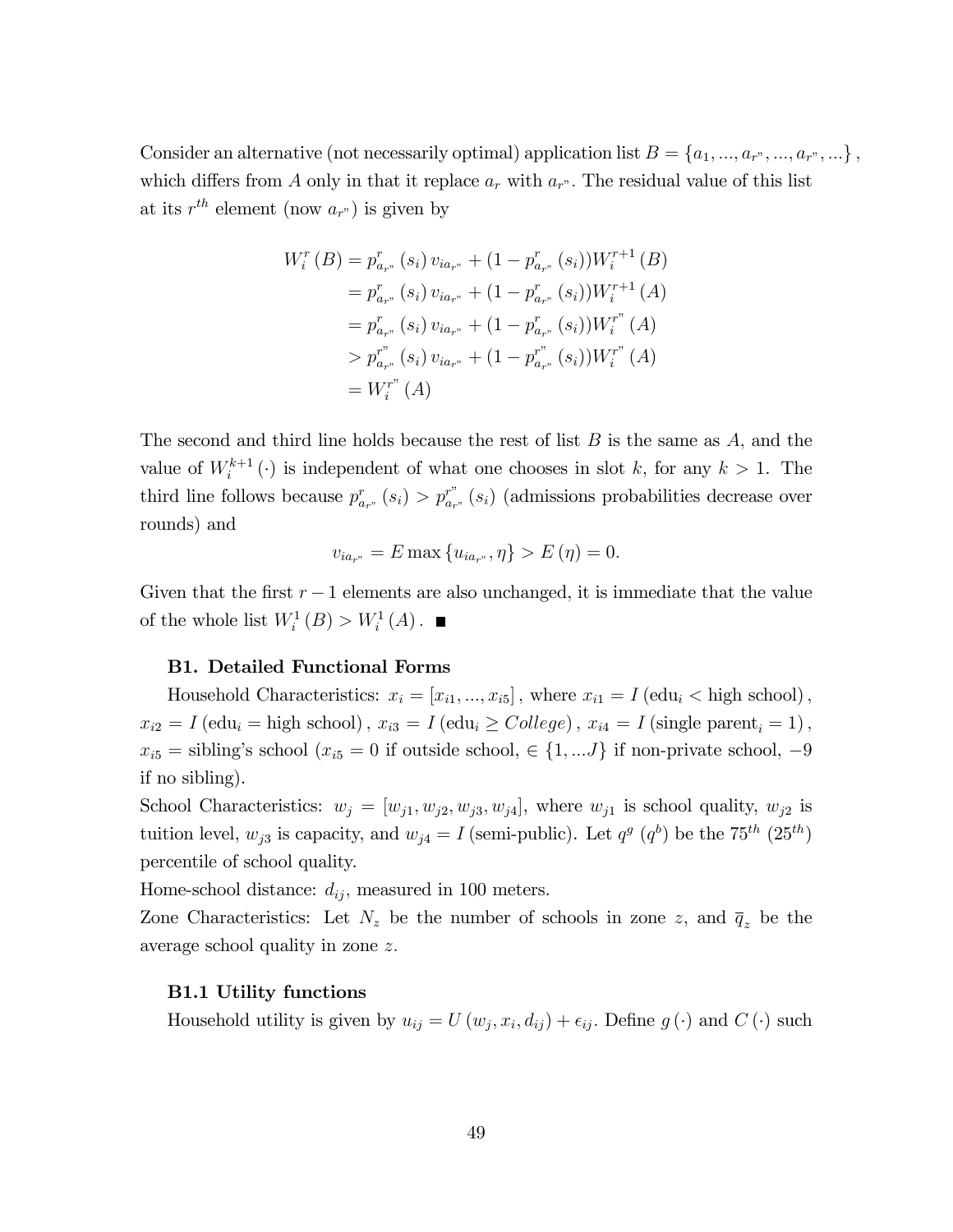that  $U(w_j, x_i, d_{ij}) = g(w_j, x_i) - C(d_{ij}).$ 

$$
g(w_j, x_i) = \alpha_0 + \sum_{m=1}^{4} \alpha_m x_{im} + w_{j1} \left( \sum_{m=1}^{3} \alpha_{4+m} x_{im} \right) + (w_{j1} - q^g)^2 I(w_{j1} > q^g) \left( \sum_{m=1}^{3} \alpha_{7+m} x_{im} \right)
$$
  
+  $\alpha_{11} (w_{j1} - q^b)^2 I(w_{j1} > q^b) + \alpha_{12} [I(x_{i5} = j) - I(x_{i5} = 0)]$   
+  $\alpha_{13} I(w_{j3} = 2) + \alpha_{14} I(w_{j3} = 3) + \alpha_{15} I(w_{j3} > 3) + \alpha_{16} w_{j4}$   
+  $w_{j2} \left( \sum_{m=1}^{3} \alpha_{16+m} x_{im} \right) + \alpha_{20} (w_{j2})^2,$ 

and

$$
C(d_{ij}) = [d_{ij} + c_1 d_{ij}^2 + c_2 I (d_{ij} > 5) + c_3 I (d_{ij} > 10)].
$$

### B1.2 Type distribution

$$
\lambda(x_i, l_i) = \lambda(x_i, z_{l_i}) = \frac{\exp(\beta_0 + \sum_{m=1}^4 \beta_m x_{im} + \beta_5 I(x_{i5} \ge 0) + \beta_6 N_{z_{l_i}} + \beta_7 \overline{q}_{z_{l_i}})}{1 + \exp(\beta_0 + \sum_{m=1}^4 \beta_m x_{im} + \beta_5 I(x_{i5} \ge 0) + \beta_6 N_{z_{l_i}} + \beta_7 \overline{q}_{z_{l_i}})}.
$$

#### B2. Identification

Since the dispersion of post-application shocks is mainly identified from the enrollment decisions, to ease the illustration, we show the identification of the model without post-application shocks. A household has observables  $(x_i, l_i)$  and can be one of two types  $T = 0, 1$ . Home-school distance is given by  $d_{ji} = d(l_i, l_j)$  and  $z_{l_i}$  is the zone that  $l_i$  belongs. Let the taste for school be  $\epsilon_{ij} \sim i.i.d. N(0, 1).$ <sup>71</sup> In line with  $(IA2)$  and  $(IA3)$  in the paper, assume that d is independent of T conditional on  $(x, z<sub>l</sub>)$ and  $\epsilon$  is independent of  $(x, l, T)$ . To give the idea, consider the case where a household can apply only to one school from the choice set of schools 1 and 2, and where all households face the same admissions probabilities. Household-specific admissions probabilities provide more variations, which will provide more identification power.

Let  $\overline{u}_{ij}$  be the utility net of individual taste,  $\overline{u}_{ij} = g(w_j, x_i) - C(d_{ij})$ . Let  $p_j$  be the probability of admission to school j and  $p_1 \neq p_2$ , and  $p_j > 0$  (IA1). Let y be the

 $71$  Given that the linear distance enters the utility function with coefficient of minus one, the standard deviation of  $\epsilon$  is identified from the variation in distance within  $(x, z_l)$  group. To simplify the notation, we will present the case where  $\sigma_{\epsilon}$  is normalized to 1.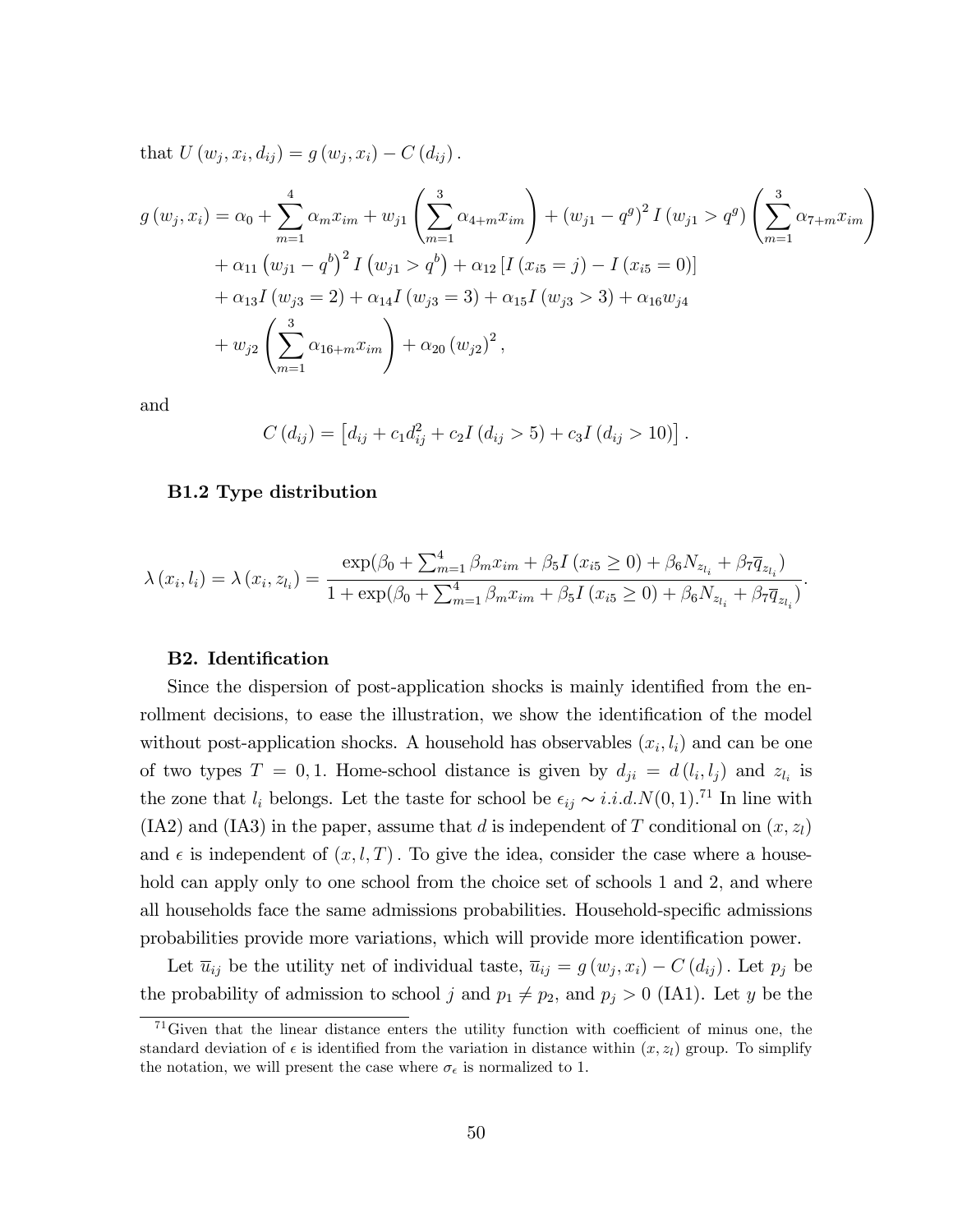decision to list 1 (regardless of whether or not 2 is listed). y is related to the latent variable  $y^*$  in the following way

$$
y(x_i, l_i, \epsilon_i, T) = 1
$$
 if only if

$$
y^*(x_i, l_i, \epsilon_i, T) = T (p_{i1}u_{i1} - p_{i2}u_{i2}) + (1 - T)(u_{i1} - u_{i2}) > 0.
$$

Hence the probability of observing the decision to list 1 by someone with  $(x_i, l_i)$  is

$$
H(x_i, l_i) = \lambda(x_i, z_{l_i}) \Phi\left(\frac{p_1 \overline{u}_{i1} - p_2 \overline{u}_{i2}}{\sqrt{p_1^2 + p_2^2}}\right) + (1 - \lambda(x_i, z_{l_i})) \Phi\left(\frac{\overline{u}_{i1} - \overline{u}_{i2}}{\sqrt{2}}\right).
$$

Fix  $(x, z_l)$ ,  $H(\cdot)$  only varies with d, so we can suppress the dependence on  $(x, z_l)$ . Within  $(x, z_l)$ , let  $g(w_j, x) = g_j$  such that

$$
H(d) = \lambda \Phi \left( \frac{(p_1 g_1 - p_2 g_2) - (p_1 C(d_1) - p_2 C(d_2))}{\sqrt{p_1^2 + p_2^2}} \right) + (1 - \lambda) \Phi \left( \frac{(g_1 - g_2) - (C(d_1) - C(d_2))}{\sqrt{2}} \right).
$$
\n(5)

### **B2.1 Identification of**  $g(\cdot)$  and  $\lambda(\cdot)$

The following theorem shows that fix any  $(x, z_l)$ ,  $g(w_j, x)$  and  $\lambda(x, z_l)$  are identified.

**Theorem 1** Assume that 1)  $\lambda \in (0,1)$ , 2) there exists an open set  $D^* \subseteq D$  such that for  $d_{ij} \in D^*$ ,  $C'(d_{ij}) \neq 0$ . Then the parameters  $\theta = [g_1, g_2, \lambda]'$  in (5) are locally identified from the observed application decisions.

**Proof.** The proof draws on the well-known equivalence of local identification with positive definiteness of the information matrix. In the following, I will show the positive definiteness of the information matrix for model  $(5)$ .

Step 1. Claim: The information matrix  $I(\theta)$  is positive definite if and only if there exist no  $\omega \neq 0$ , such that  $\omega' \frac{\partial H(d)}{\partial \theta} = 0$  for all d.

The log likelihood of an observation  $(y, d)$  is

$$
L(\theta) = y \ln(H(d)) + (1 - y) \ln(1 - H(d)).
$$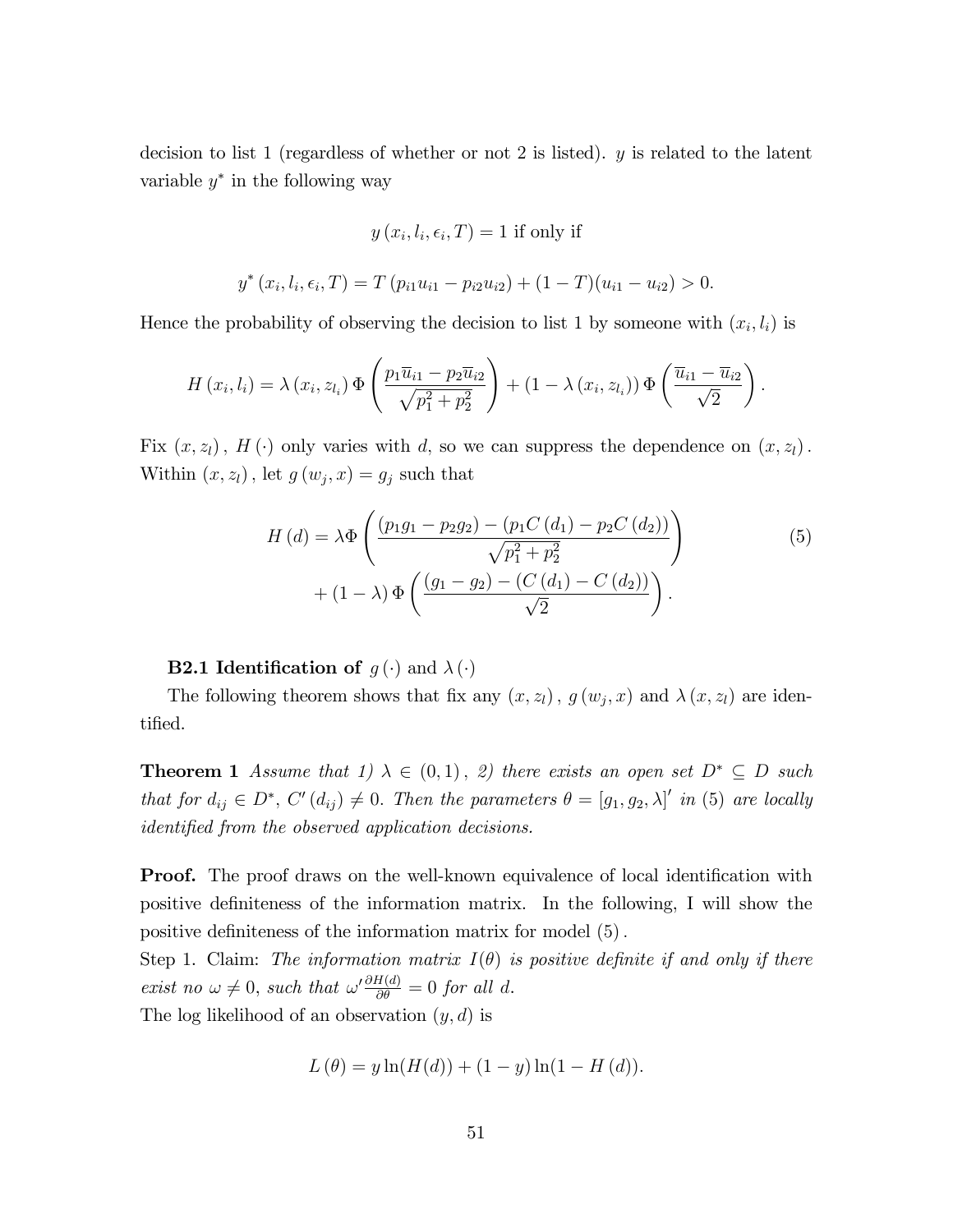The score function is given by

$$
\frac{\partial L}{\partial \theta} = \frac{y - H(d)}{H(d) (1 - H(d))} \frac{\partial H(d)}{\partial \theta}.
$$

Hence, the information matrix is

$$
I(\theta|d) = E\left[\frac{\partial L}{\partial \theta}\frac{\partial L}{\partial \theta'}|d\right] = \frac{1}{H\left(d\right)\left(1 - H\left(d\right)\right)}\frac{\partial H(d)}{\partial \theta}\frac{\partial H(d)}{\partial \theta'}.
$$

Given  $H(d) \in (0, 1)$ , it is easy to show that the claim holds. Step 2. Show  $\omega' \frac{\partial H(d)}{\partial \theta} = 0$  for all  $d \implies \omega = 0$ . Define  $p_j^* = \frac{p_j}{\sqrt{n^2}}$  $\frac{p_j}{p_1^2+p_2^2}$ ,  $B_1(d) = (p_1^*g_1-p_2^*g_2) - (p_1^*C(d_1)-p_2^*C(d_2))$ , and  $B_0(d) =$  $\left(\frac{(g_1-g_2)-(C(d_1)-C(d_2))}{\sqrt{2}}\right)$ ),  $\frac{\partial H(d)}{\partial \theta}$  is given by:

$$
\frac{\partial H(d)}{\partial \lambda} = \Phi(B_1(d)) - \Phi(B_0(d))
$$
  

$$
\frac{\partial H(d)}{\partial g_1} = \lambda \phi(B_1(d)) p_1^* + (1 - \lambda) \phi(B_0(d)) \frac{1}{\sqrt{2}}
$$
  

$$
\frac{\partial H(d)}{\partial g_2} = -\lambda \phi(B_1) p_2^* - (1 - \lambda) \phi(B_0) \frac{1}{\sqrt{2}}.
$$

Suppose for some  $\omega$ ,  $\omega' \frac{\partial H(d)}{\partial \theta} = 0$  for all d:

$$
\omega_1[\Phi(B_1) - \Phi(B_0)] + \omega_2 \left(\lambda \phi(B_1) p_1^* + (1 - \lambda) \phi(B_0) \frac{1}{\sqrt{2}}\right)
$$

$$
-\omega_3 \left(\lambda \phi(B_1) p_2^* + (1 - \lambda) \phi(B_0) \frac{1}{\sqrt{2}}\right) = 0
$$

Take derivative with respect to  $d_2$  evaluated at some  $d_2 \in D^*$ 

$$
\omega_1[\phi(B_1)p_2^* - \frac{\phi(B_0)}{\sqrt{2}}]C'(d_2) + \omega_2\left(\lambda\phi'(B_1)p_1^*p_2^* + (1-\lambda)\phi'(B_0)\frac{1}{2}\right)C'(d_2)
$$
(6)  

$$
-\omega_3\left(\lambda\phi'(B_1)(p_2^*)^2 + (1-\lambda)\phi'(B_0)\frac{1}{2}\right)C'(d_2) = 0.
$$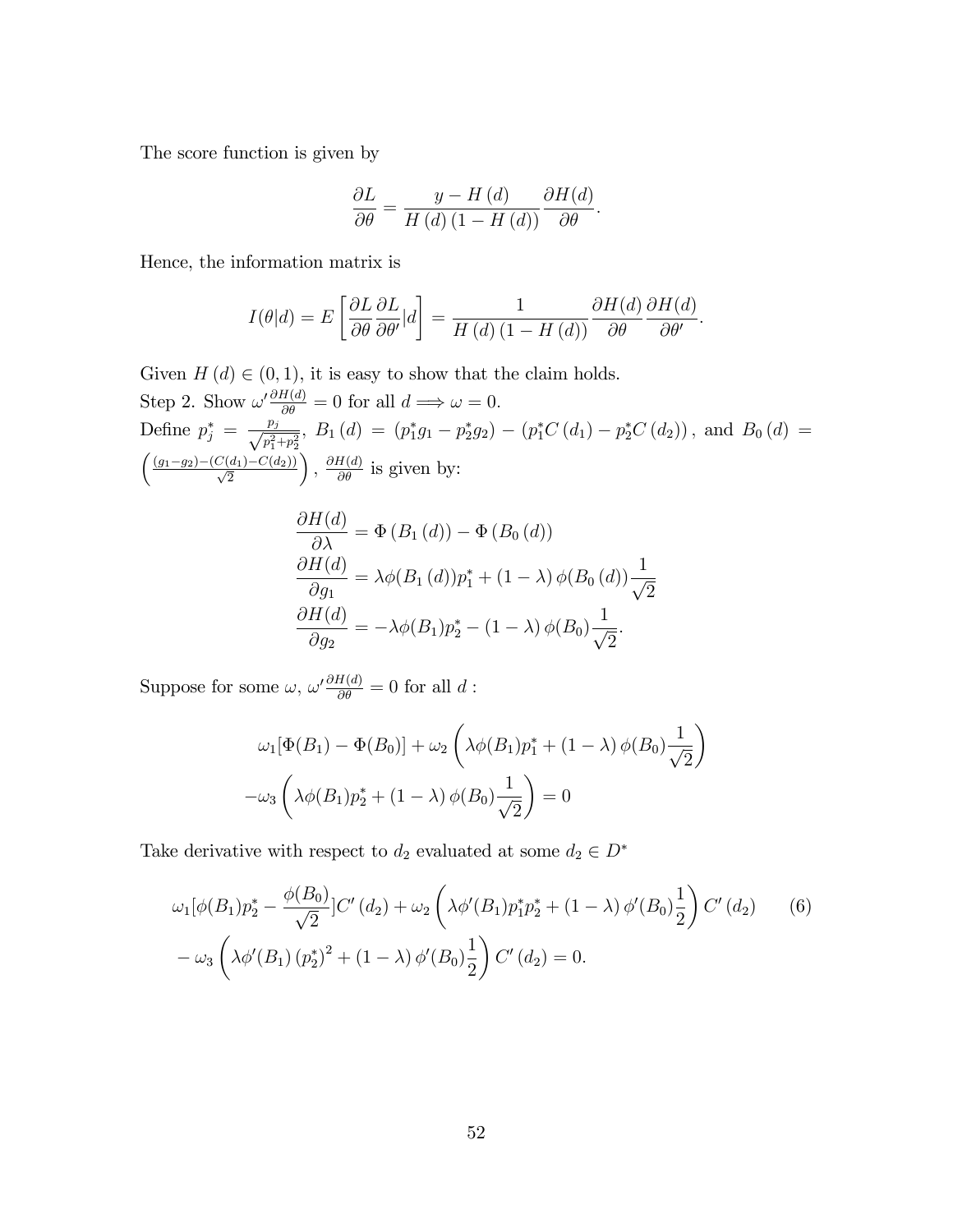Define  $\gamma(d) = \frac{\phi(B_1)}{\phi(B_0)}$ , divide (6) by  $\phi(B_0)$ :

$$
\omega_1[\gamma(d) \, p_2^* - \frac{1}{\sqrt{2}}] - \omega_2 \left( \lambda B_1 \gamma(d) \, p_1^* p_2^* + (1 - \lambda) \, B_0 \frac{1}{2} \right)
$$

$$
+ \omega_3 \left( \lambda B_1 \gamma(d) \left( p_2^* \right)^2 + (1 - \lambda) \, B_0 \frac{1}{2} \right) = 0
$$

$$
\gamma(d) \left[ \omega_1 p_2^* - \lambda B_1 p_2^* (\omega_2 p_1^* - \omega_3 p_2^*) \right] - \left[ \frac{\omega_1}{\sqrt{2}} + (\omega_2 - \omega_3) \left( 1 - \lambda \right) B_0 \frac{1}{2} \right] = 0 \tag{7}
$$

Since  $\gamma(d)$  is a nontrivial exponential function of d, (7) hold for all  $d \in D^*$  only if both terms in brackets are zero for each  $d \in D^*$ , i.e.

$$
\omega_1 p_2^* - \lambda B_1 (d) p_2^* (\omega_2 p_1^* - \omega_3 p_2^*) = 0
$$
\n
$$
\frac{\omega_1}{\sqrt{2}} + (\omega_2 - \omega_3) (1 - \lambda) B_0 (d) \frac{1}{2} = 0.
$$
\n(8)

Take derivative of (8) again with respect to  $d_2$ , evaluated at  $d_2 \in D^*$ :

$$
-\lambda C' (d_2) (p_2^*)^2 (\omega_2 p_1^* - \omega_3 p_2^*) = 0
$$
  

$$
(\omega_2 - \omega_3) (1 - \lambda) C' (d_2) \frac{1}{2\sqrt{2}} = 0.
$$

Since  $\lambda \in (0, 1), p_j > 0$  (hence  $p_2^{*2} > 0$ ) and  $C'(d_2) \neq 0$  for some d, we have

$$
\omega_2 p_1^* - \omega_3 p_2^* = 0
$$
  

$$
\omega_2 - \omega_3 = 0.
$$

Given  $p_1 \neq p_2$  (hence  $p_1^* \neq p_2^*$ ), follows that  $\omega = 0$ .

### **B2.2** Identification of  $C(d_{ij})$ .

Given the identification result from B2.1, and given that  $C(d_{ij})$  is common across  $(x, z<sub>l</sub>)$ 's, the parameters in  $C(d_{ij})$  solves for the system of equations (5), where one equation corresponds to one  $(x, z_l)$ .

#### C. Priority Score Structure

Case 1: Those who does not have a sibling in school have two levels:  $x_i a (x_i a + b_1)$ for out-of-zone (in-zone) schools.

Case 2: Those whose sibling(s) is (are) in in-zone schools has 3 levels:  $x_i a (x_i a + b_1)$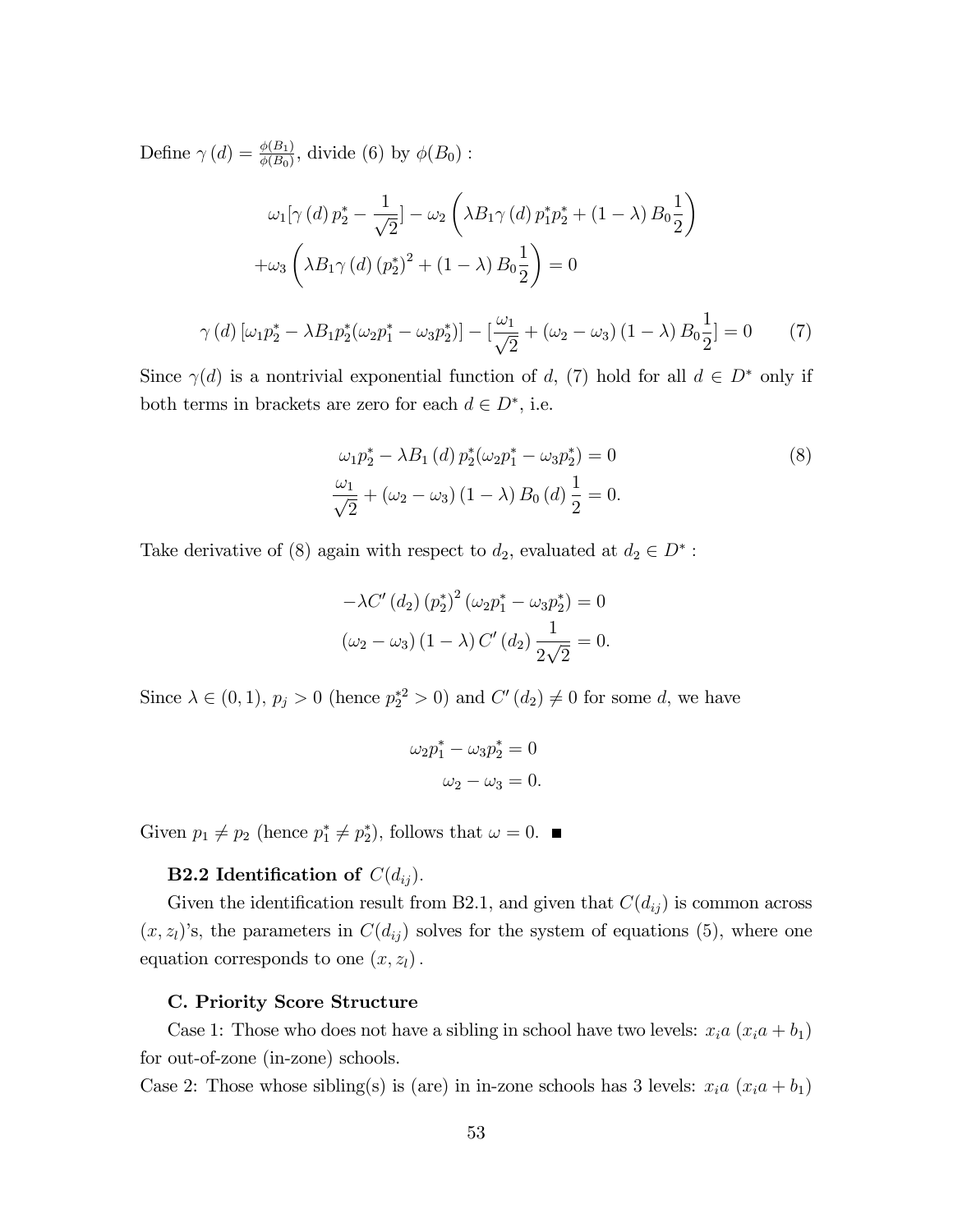for out-of-zone (in-zone) non-sibling schools, and  $x_ia + b_1 + b_2$  for sibling schools. Case 3: Those whose sibling(s) is (are) in out-of-zone schools has 3 levels:  $x_i a$  $(x<sub>i</sub>a + b<sub>1</sub>)$  for out-of-zone (in-zone) non-sibling schools, and  $x<sub>i</sub>a+b<sub>2</sub>$  for sibling schools. Case 4: Those with sibling(s) in some in-zone school and sibling(s) in some out-ofzone school has 4 levels:  $x_i a (x_i a + b_1)$  for out-of-zone (in-zone) non-sibling schools, and  $x_ia + b_2$   $(x_ia + b_1 + b_2)$  for out-of-zone (in-zone) sibling schools.

### D. Additional Assumptions to Use the Data to its Full Potential

Consider an observed application list by household  $i\left(\tilde{A}_{i}\right)$  of length n, in which the  $r^{th}$  element is the first school that has admissions probability of 1 in the relevant round  $(p_j^r(s_i) = 1)$ , and the  $t^{th}$  element is the first leftover school listed  $(r \le t)$ . We impose the following structure.

A1. If *i* is strategic, then the schools listed after  $r^{th}$  element are ranked, i.e.,  $v_{ia_i^{r+1}} >$  $\ldots > v_{ia_i^n}$ . However, we do not impose structure on how these schools are ranked with respect to other schools, nor do we require that they belong to the candidate set  $J_i^*$ . A2. If i is non-strategic, then the schools listed after the  $t<sup>th</sup>$  element are ranked, i.e.,  $v_{ia_i^{t+1}} > ... > v_{ia_i^n}$ . By Condition (3), the schools listed after  $a_i^t$  are ranked below any schools listed before them, but we do not make assumptions on how they compare with non-listed schools.

Notice that whether or not a household is strategic is probabilistic from the researcher's point of view. In our simulation, each household in the data will be replicated by a large number of simulated households with identical observable characteristics but different unobserved tastes for schools and different types.

#### E. The GS and TTC Algorithms

#### E1. The GS algorithm assigns students as follows.

Round 1: Each school j tentatively assigns its seats to students who top-listed it, one at a time following their priority order. If school  $j$  is over-demanded, lower-ranked applicants are rejected.

In general, at Round  $r$ : Each school  $j$  considers the students it has been holding, together with students who were rejected in the previous round but listed  $j$  as their  $r^{th}$  choice. Seats in school j are tentatively assigned to these students, one at a time following their priority order. If school  $j$  is over-demanded, lower-ranked applicants are rejected.

The algorithm terminates when no student is rejected and each student is assigned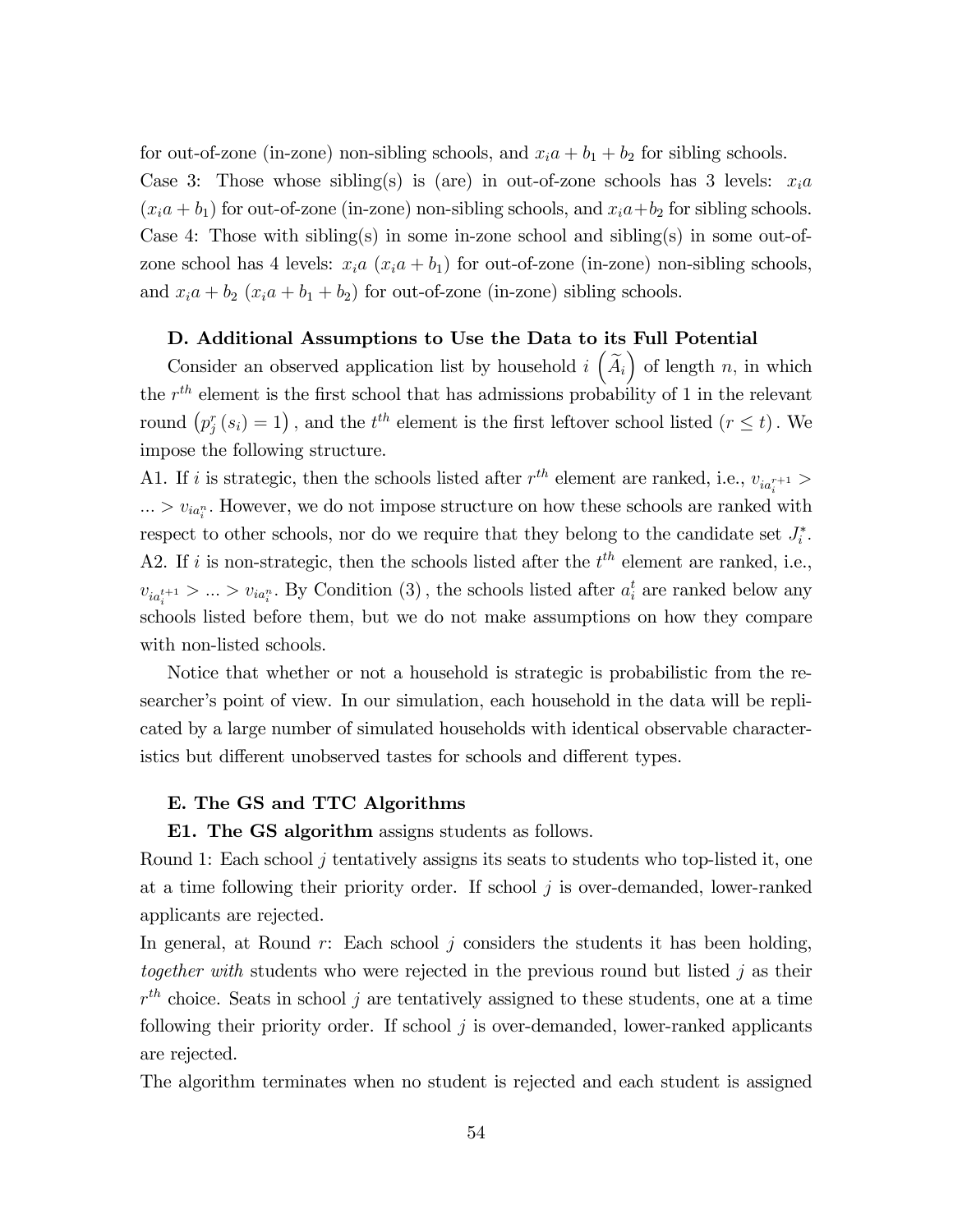her final tentative assignment.

The key differences between GS and BM are 1) in each round, students are only temporarily assigned to a school until the whole procedure ends; and 2) temporarily held students are considered based only on priorities along with students who were rejected from their choices in previous rounds and added into a schoolís student pool in the current round. As such, a previously held student can be crowded out by a newly-added student who has higher priority. That is, top-listing a school does not improve one's chance of being finally admitted to this school, which makes truth-telling a (weakly) dominant strategy for households under GS. Moreover, GS eliminates justified envy. The appealing properties of GS, however, may conflict with Pareto efficiency, as shown by Abdulkadiroğlu and Sönmez (2003).

#### E2. The TTC algorithm assigns students as follows.

Round 1: Assign a counter for each school which keeps track of how many seats are still available at the school, initially set to equal the school capacity. Each school points to the student who has the highest priority for the school. Each student points to her favorite school *under her announced preferences*.<sup>72</sup> This will create ordered lists of distinct schools (s) and distinct students  $(i)$ :  $(s_1, i_1, s_2, i_2, \ldots)$ , where  $s_1$  points at  $i_1$ ,  $i_1$  points at  $s_2$ , and  $s_2$  points at  $i_2$ , etc. Because there are finite number of schools, at least one cycle will be formed, where  $i_k$   $(k \geq 1)$  points at  $s_1$ . Although there may be multiple cycles formed in a round, each school can be part of at most one cycle and each student can be part of at most one cycle. Every student in a cycle is assigned a seat at the school she points to and is removed. The counter of each school in a cycle is reduced by one and if it reduces to zero, the school is also removed. Counters of all schools that are not in any cycle stay put.

In general, at Round r: Each remaining school points to the student with highest priority among the remaining students and each remaining student points to her favorite school among the remaining schools. Every student in a cycle is assigned a seat at the school that she points to and is removed. The counter of each school in a cycle is reduced by one and if it reduces to zero the school is also removed. Counters of all other schools stay put.

The algorithm terminates when all students are assigned a seat.

Intuitively, in each round TTC creates cycles of trade between individuals. Each

 $72A$  student announces her entire list of schools before the assignment starts. As such, the "pointing" by a student is mechanically following her announced list.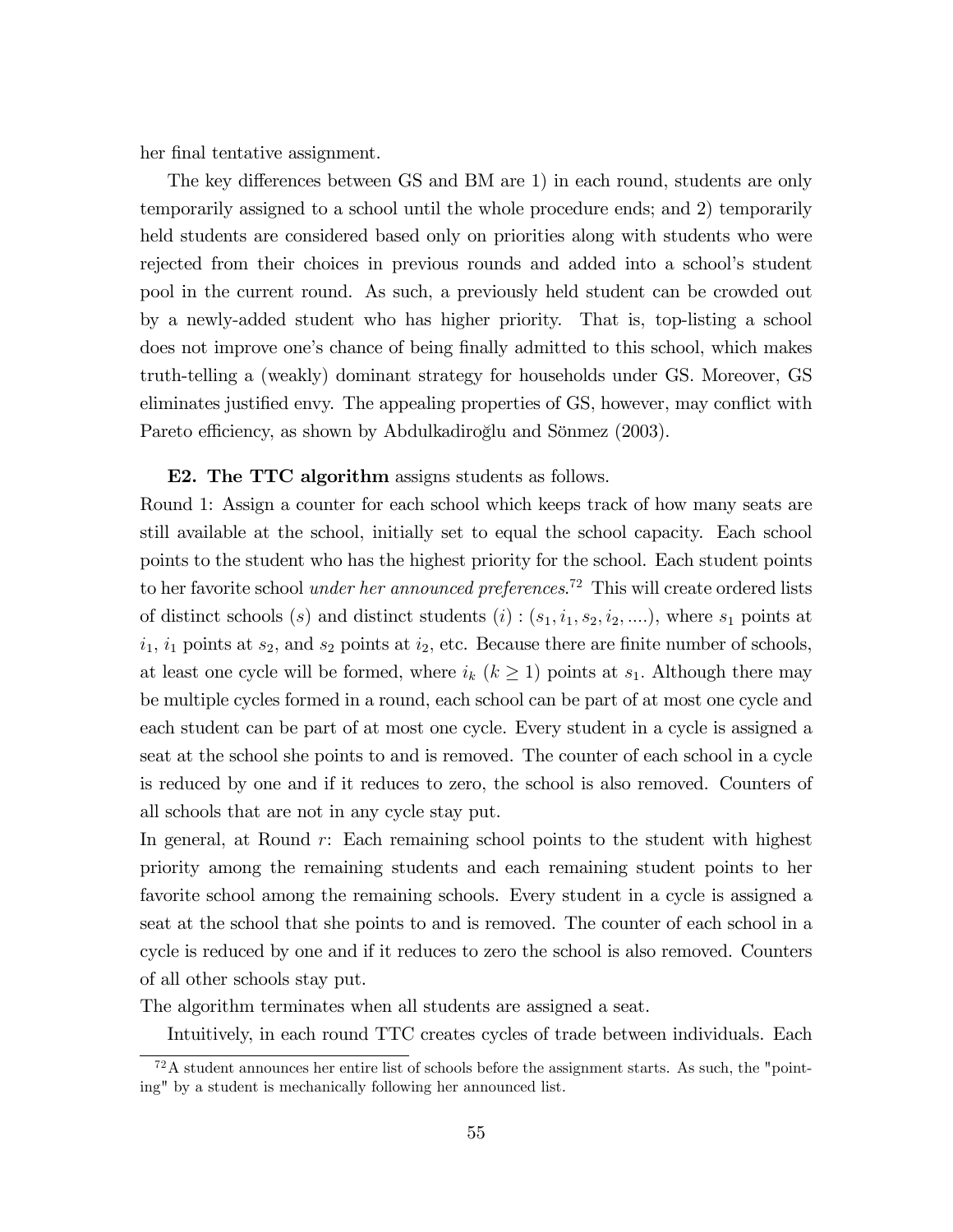individual in a cycle trades off a seat in her highest-priority school for a seat in her most preferred school among those that still have seats. Whenever such a cycle is formed the allocation is final. Hence, the only way for an individual to improve her allocation is through "stealing" another individual's school assignment, which will in turn make this other individual worse off. As such, TTC is Pareto efficient as shown by Abdulkadiroğlu and Sönmez (2003), who also prove that TTC is truth-revealing. However, TTC does not eliminate justified envy because student-school priorities are ignored in the TTC trade between individuals.

#### F. Policy Evaluation: The 2007 Reform

The 2007 reform gives priorities for households to access schools that are closest to their home locations. Depending on households' home locations and strategic types, the reform may have affected them differently. In order to assess these impacts, we simulate the counterfactual outcomes for the 2007 applicants had they lived under the 2006 regime, taking as given the 2006 admissions probabilities. The results generated from this experiment can be interpreted in two ways: 1) the results are at the individual level, i.e., "what would have happened to a 2007 applicant had she applied in 2006?"; 2) assuming that the 2006 and 2007 cohorts are two i.i.d. random samples drawn from the same distribution, the results tell us "what would have happened to all 2007 households if the reform had not happened and if they had played the same equilibrium as the 2006 cohort?".

The first two columns of Table A10 present the fractions of winning and losing households due to the 2007 reform. About 18% of households gained and 14% of households lost from the reform. More non-strategic households were affected, with 27% winners and 22% losers. Across educational groups, the high-school educated group was the most likely to win  $(20\%)$  and also the most likely to lose  $(15\%)$  from the reform. The last row shows the distribution within a particular group of households who lived at the corner of school zones under the 2006 regime. In particular, we define corner households as those at least half of whose 2007 priority schools were not in their pre-reform school zones. They accounted for over 15% of all 2007 households. Not surprisingly, these households were more likely to be affected by the reform than an average household: 21% of them gained and 15% of them lost from the reform. The last two columns of Table A9 show the changes in welfare, as measured in utils and in welfare-equalizing fees. Overall, the gain from the 2007 reform was worth a 23-euro decrease in school fees. The average welfare impacts were small for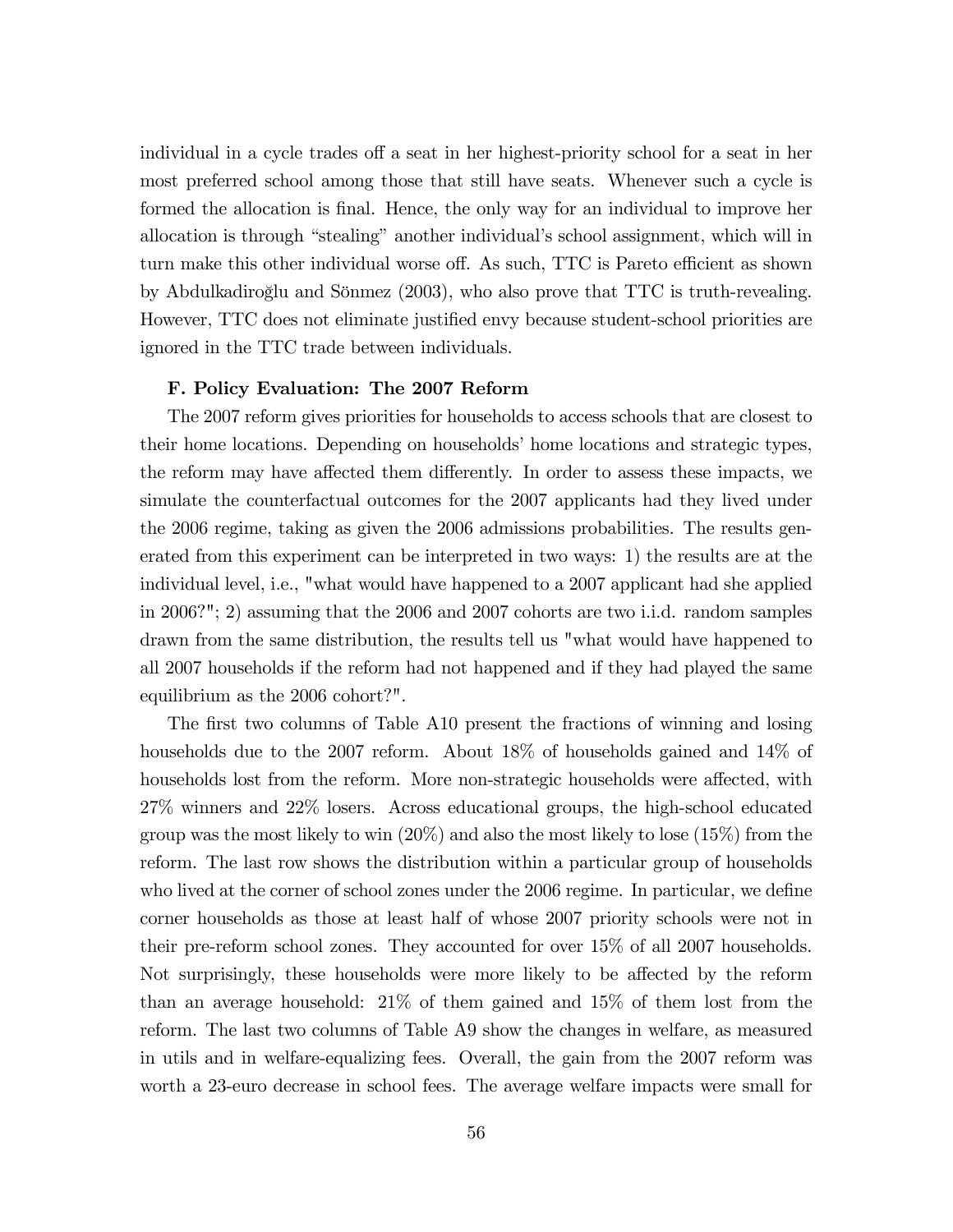strategic households, but much more significant for non-strategic households. Across educational groups, households with higher educated parents gained more.

# G. Additional Tables G1. Model Fit

 $Edu < HS$   $Edu = HS$   $Edu \geq College$  Single Parents Data Model Data Model Data Model Data Model 1 87.1 85.3 83.7 82.1 86.8 84.5 85.8 81.8 2 11.2 11.7 13.0 13.0 10.6 11.2 11.4 13.7  $\geq$  3 1.7 3.0 3.3 3.9 2.6 4.3 2.8 4.5

Table A1 Model Fit: Relevant List Length 2006 (%)

|                | $\rm Edu < HS$ |      |      |                             | $Edu = HS$ $Edu >$ College Single Parents |               |        |       |  |
|----------------|----------------|------|------|-----------------------------|-------------------------------------------|---------------|--------|-------|--|
|                | Data.          |      |      | Model Data Model Data Model |                                           |               | - Data | Model |  |
| 1              | 93.2           | 95.1 | 92.0 | 93.7                        | 93.7                                      | 94.1          | 94.0   | 93.4  |  |
| 2              | 2.7            | 1.7  | 3.5  | 2.3                         | 2.3                                       | 2.6           | 1.9    | 2.7   |  |
| $>$ 3          | 1.6            | 0.1  | 1.5  | 0.5                         | 1.3                                       | $0.2^{\circ}$ | 1.4    | 0.2   |  |
| Unassigned 2.5 |                | 3.1  | 3.0  | 3.5                         | 2.7                                       | 3.1           | 2.7    | 3.7   |  |

Table A2 Model Fit: Assignment Round 2006 (%)

|                             | Quality |       |      |       | Distance $(100m)$ Tuition $(100 Euros)$ |       |
|-----------------------------|---------|-------|------|-------|-----------------------------------------|-------|
|                             | Data    | Model | Data | Model | Data                                    | Model |
| Parental $Edu < HS$         | 7.6     | 7.6   | 5.2  | 6.3   | 5.4                                     | 5.4   |
| Parental $Edu = HS$         | 7.9     | 7.9   | 7.0  | 7.3   | 8.1                                     | 8.3   |
| Parental Edu $\geq$ College | 8.2     | 8.1   | 8.7  | 8.3   | 9.9                                     | 10.0  |
| Single-Parent               | 8.0     | 8.0   | 8.1  | 7.8   | 8.6                                     | 8.8   |

Table A3 Model Fit: Top-Listed Schools 2006

| Table A4 Model Fit: Relevant List Length 2007 $(\%)$ |  |  |  |  |
|------------------------------------------------------|--|--|--|--|
|------------------------------------------------------|--|--|--|--|

|              |      |  | $Edu < HS$ $Edu = HS$ $Edu > College$ $Single$ Parents |  |  |                                             |  |      |
|--------------|------|--|--------------------------------------------------------|--|--|---------------------------------------------|--|------|
|              |      |  |                                                        |  |  | Data Model Data Model Data Model Data Model |  |      |
| $\mathbf{1}$ |      |  |                                                        |  |  | 85.2 86.7 84.8 85.2 87.6 88.4 87.0          |  | 85.6 |
| $2^{\circ}$  | 12.4 |  |                                                        |  |  | $10.3$ $12.4$ $11.0$ $10.7$ $8.8$ $11.2$    |  | 10.4 |
|              |      |  |                                                        |  |  | $\geq 3$ 2.4 3.0 2.8 3.8 1.7 2.8 1.8        |  | 4.0  |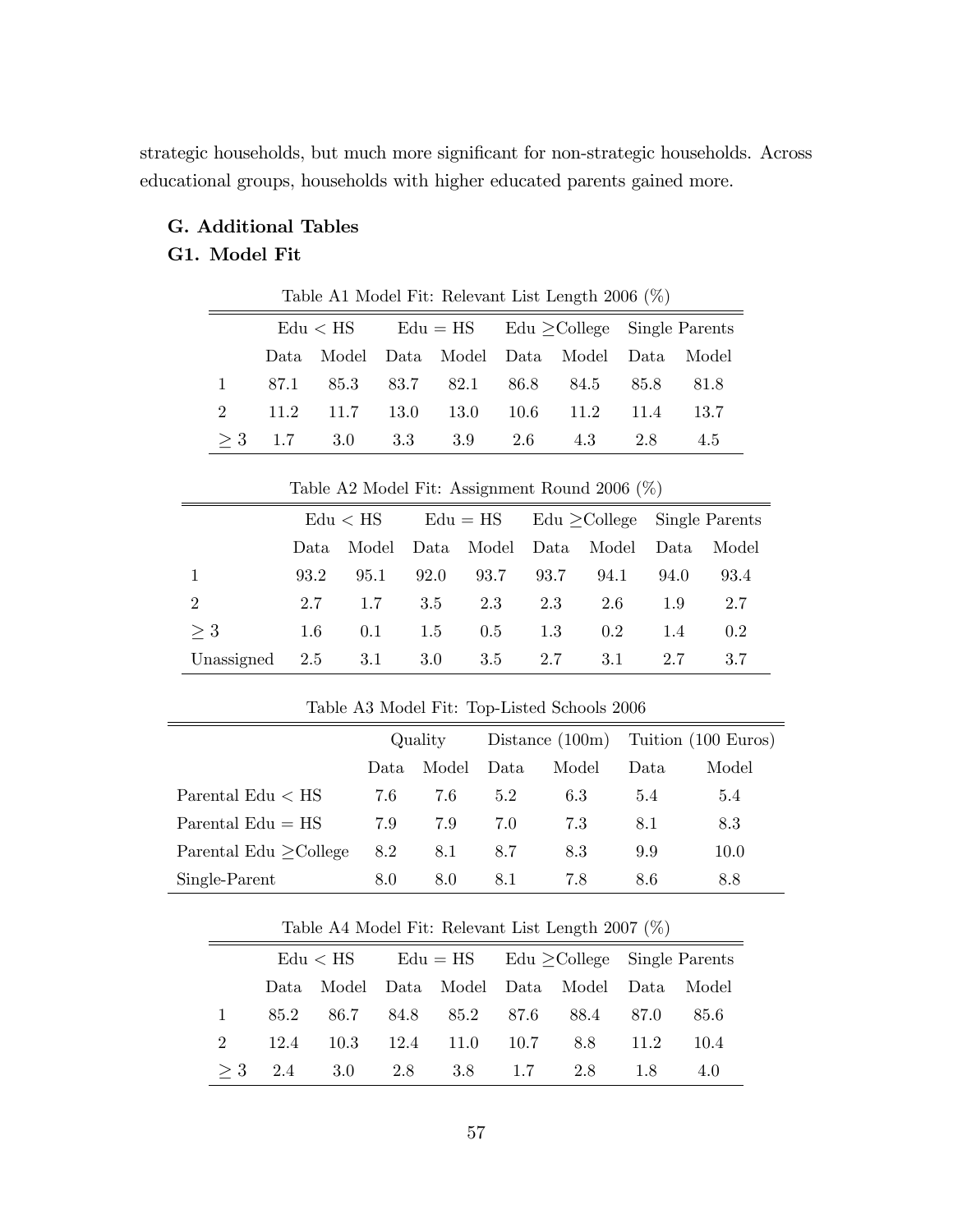|                                    | $\rm Edu < HS$ |      |      |                  | $Edu = HS$ $Edu > College$ Single Parents |                                  |      |         |
|------------------------------------|----------------|------|------|------------------|-------------------------------------------|----------------------------------|------|---------|
|                                    | Data           |      |      |                  |                                           | Model Data Model Data Model Data |      | – Model |
|                                    | 91.0           | 94.8 | 90.6 | 94.3             | 93.7                                      | 95.0                             | 91.3 | 94.4    |
| $\overline{2}$                     | 37             | 1.7  |      | $3.2 \qquad 2.3$ | 2.2                                       | 1.7                              | 2.9  | 2.0     |
| $>$ 3                              | 1.6            | 0.2  | 2.2  | 0.2              | 1.6                                       | 0.7                              | 1.4  | 0.5     |
| Unassigned $3.5$ $3.3$ $4.0$ $3.5$ |                |      |      |                  | 2.5                                       | 2.6                              | -3.3 | 3.1     |

Table A5 Model Fit: Assignment Round 2007 (%)

| Table A6 Model Fit: Top-Listed Schools 2007 |                                                    |       |      |       |       |       |  |
|---------------------------------------------|----------------------------------------------------|-------|------|-------|-------|-------|--|
|                                             | Distance $(100m)$ Tuition $(100 Euros)$<br>Quality |       |      |       |       |       |  |
|                                             | Data                                               | Model | Data | Model | Data. | Model |  |
| Parental $Edu < HS$                         | 7.5                                                | 7.5   | 5.2  | 5.9   | 5.3   | 5.2   |  |
| Parental $Edu = HS$                         | 8.0                                                | 7.9   | 6.3  | 6.5   | 8.2   | 8.2   |  |
| Parental Edu $\geq$ College                 | 8.2                                                | 8.1   | 7.8  | 8.0   | 9.7   | 9.9   |  |
| Single-Parent                               | 8.0                                                | 7.9   | 6.8  | 7.0   | 8.2   | 8.5   |  |

# G2. Counterfactual Experiments

| Table A7 Gains and Losses: BM to GS |  |  |  |  |  |  |
|-------------------------------------|--|--|--|--|--|--|
|-------------------------------------|--|--|--|--|--|--|

|                 |                | Winner                    | Loser          |                |  |
|-----------------|----------------|---------------------------|----------------|----------------|--|
|                 | $\Delta$ utils | $\Lambda$ <sup>fees</sup> | $\Delta$ utils | $\Lambda$ fees |  |
| Strategic       | 35.0(44.9)     | $-868.7(774.5)$           | $-21.0(20.3)$  | 498.5 (577.5)  |  |
| Non-strategic   | 43.2(46.6)     | $-987.1(778.3)$           | $-26.0(23.4)$  | 567.7 (596.4)  |  |
| Edu < HS        | 31.0(39.0)     | $-556.2(559.9)$           | $-22.9(21.8)$  | 637.2 (574.0)  |  |
| $Edu = HS$      | 38.4(48.2)     | $-937.2(793.9)$           | $-21.7(20.6)$  | 496.7(547.5)   |  |
| $Edu >$ College | 35.1(45.2)     | $-1003.8(816.0)$          | $-19.6(19.2)$  | 392.5(589.3)   |  |

Table A8 Winners and Losers: BM to TTC

|                          |                | Winner                        | Loser          |                |  |
|--------------------------|----------------|-------------------------------|----------------|----------------|--|
|                          | $\Delta$ utils | $\Lambda$ fees                | $\Delta$ utils | $\Lambda$ fees |  |
| Strategic                | 30.5(40.7)     | $-802.7(743.6)$               | $-25.5(47.9)$  | 409.2(598.2)   |  |
| Non-strategic            | 34.5(43.1)     | $-836.2(747.1)$               | $-30.4(61.1)$  | 392.6(583.1)   |  |
| $\text{Edu} < \text{HS}$ | 27.4(35.5)     | $-513.2(528.0)$               | $-21.3(25.7)$  | 551.0 (575.8)  |  |
| $Edu = HS$               | 33.0(43.6)     | $-873.7(763.5)$               | $-28.8(47.4)$  | 432.4(582.9)   |  |
| $Edu >$ College          | 30.9(41.4)     | $-954.2(799.5)$ $-25.8(59.9)$ |                | 289.1(601.5)   |  |